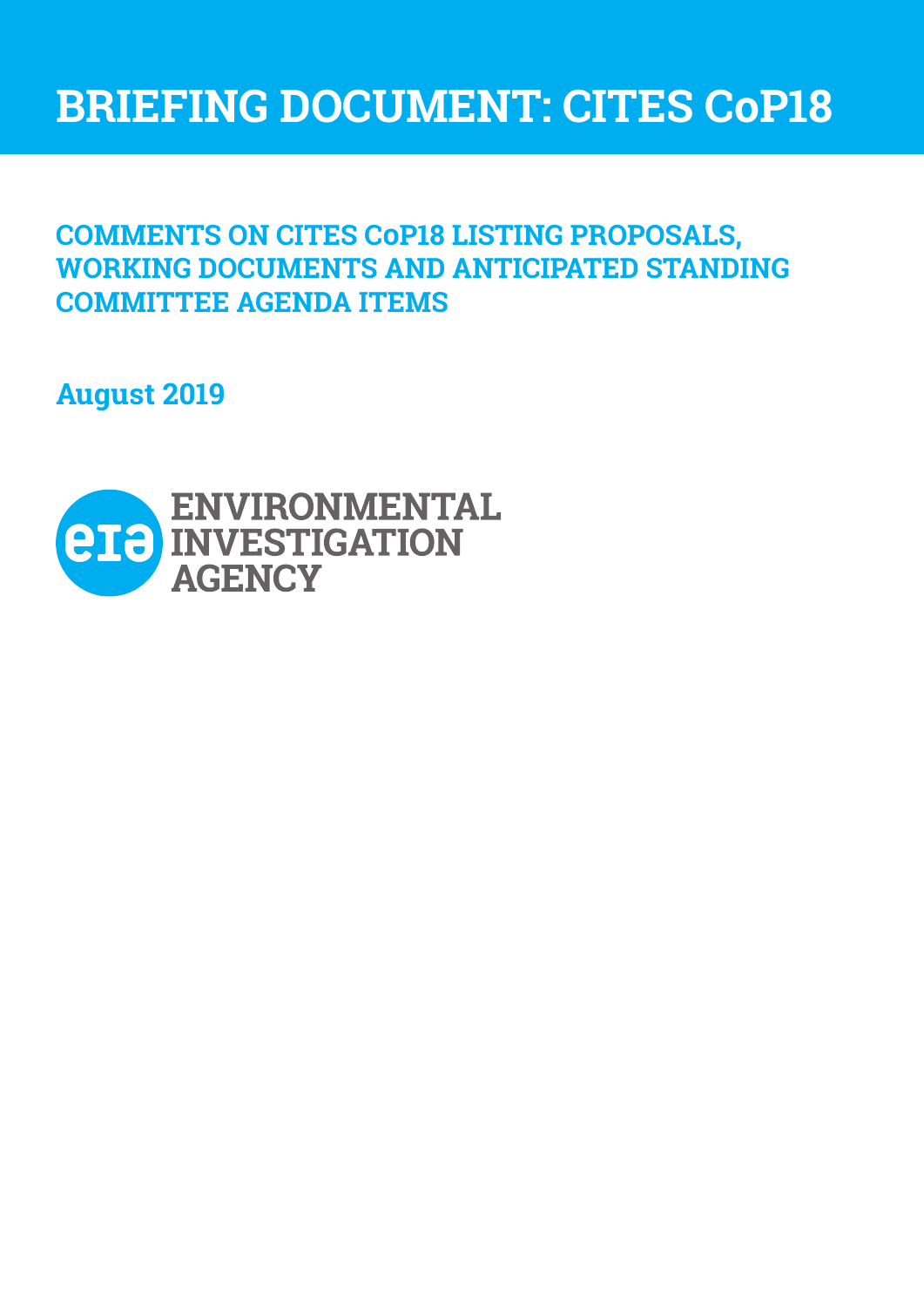|     | <b>SC71 DOCUMENTS</b>                                                                                                                                                                                                                         |    |
|-----|-----------------------------------------------------------------------------------------------------------------------------------------------------------------------------------------------------------------------------------------------|----|
| 1.  | Doc. 10.1 - Application of Article XIII in the Lao People's Democratic Republic                                                                                                                                                               | 3  |
| 2.  | Doc. 11 - National ivory action plans process                                                                                                                                                                                                 | 4  |
| 3.  | Doc. 19 - Facilities which may be of concern keeping Asian big cats ( <i>Felidae spp</i> .) in captivity                                                                                                                                      | 10 |
| 4.  | Doc. 20 - Conservation of and trade in African and Asian rhinoceroses ( <i>Rhinocerotidae spp</i> .): Report of the Secretariat on<br>Viet Nam                                                                                                | 10 |
|     | <b>CoP18 PROPOSALS FOR AMENDMENT OF APPENDICES I AND II</b>                                                                                                                                                                                   |    |
| 1.  | Prop. 2: Transfer of <i>Saiga tatarica</i> (saiga) from Appendix II to Appendix I (Mongolia & USA)                                                                                                                                            | 11 |
| 2.  | Prop: 6: Transfer of <i>Aonyx cinereus</i> (Asian small-clawed otter) from Appendix II to Appendix I (India et al.); Prop. 7: Transfer<br>of Lutrogale perspicillata (smooth-coated otter) from Appendix II to Appendix I (Bangladesh et al.) | 12 |
| 3.  | Prop.8 Amendment of Appendix II listing of <i>Ceratotherium simum simum</i> (Southern white rhinoceros) (Eswatini); Prop.9:<br>Transfer of <i>Ceratotherium simum simum</i> ) from Appendix I to Appendix II (Namibia)                        | 12 |
| 4.  | Prop. 10: Transfer of Loxodonta africana (African elephant) from Appendix I to Appendix II (Zambia)                                                                                                                                           | 13 |
| 5.  | Prop. 11: Amendment Appendix II listing of Loxodonta africana (Botswana et al.); Prop: 12 Transfer of Loxodonta africana<br>from Appendix II to Appendix I (Burkina Faso et al.)                                                              | 14 |
| 6.  | Prop. 19: Transfer of Balearica pavonina (black-crowned crane) from Appendix II to Appendix I (Burkina Faso et al.)                                                                                                                           | 15 |
| 7.  | Prop. 29: Listing of <i>Gonatodes daudini</i> (Union Island gecko) in Appendix I (St. Vincent & the Grenadines)                                                                                                                               | 16 |
| 8.  | Prop. 36: Transfer of <i>Geochelone elegans</i> (Indian star tortoise) from Appendix II to Appendix I (Bangladesh et al.)                                                                                                                     | 16 |
| 9.  | Prop. 50: Listing of <i>Widdringtonia whytei</i> in Appendix II (Malawi)                                                                                                                                                                      | 16 |
| 10. | Prop. 54: Listing of <i>Pterocarpus tinctorius</i> in Appendix II (Malawi)                                                                                                                                                                    | 16 |
| 11. | Prop. 57: Listing of <i>Cedrela odorata</i> in Appendix II, and to include all species of the genus <i>Cedrela spp.</i> in Appendix II (Ecuador)                                                                                              | 17 |
|     | <b>CoP18 WORKING DOCUMENTS</b>                                                                                                                                                                                                                |    |
| 1.  | Doc. 15.5: The International Consortium on Combating Wildlife Crime (ICCWC)                                                                                                                                                                   | 19 |
| 2.  | Doc. 26: National laws for implementation of the Convention                                                                                                                                                                                   | 19 |
| 3.  | Doc. 27: CITES compliance matters                                                                                                                                                                                                             | 20 |
| 4.  | Doc. 30.1 and 30.2: Compliance in relation to Malagasy ebonies (Diospyros spp.) and palisanders and rosewoods (Dalbergia<br>spp.), Rreport of Madagascar and Report of the Standing Committee                                                 | 20 |
| 5.  | Doc. 31: Domestic markets for illegally traded specimens                                                                                                                                                                                      | 21 |
| 6.  | Doc. 32: Enforcement Matters; Doc. 36: Storage and management of illegal trade data collected through the Parties' annual<br>illegal trade reports                                                                                            | 21 |
| 7.  | Doc. 39: Guidance for making legal acquisition findings                                                                                                                                                                                       | 21 |
| 8.  | Doc. 40: Due diligence by CITES Parties and obligations of importing countries                                                                                                                                                                | 22 |
| 9.  | Doc. 45: Non-detriment findings                                                                                                                                                                                                               | 22 |
| 10. | Doc. 48: Black rhinoceros hunting trophies: export quota for South Africa                                                                                                                                                                     | 22 |
| 11. | Doc. 49.1 Implications of the transfer of a species to Appendix I: Report of the Secretariat                                                                                                                                                  | 23 |
| 12. | Doc. 64: Precious corals                                                                                                                                                                                                                      | 23 |
| 13. | Doc. 69.1: Elephants: Implementation of Resolution Conf. 10.10 (Rev. Cop17) on Trade in Elephant Specimens                                                                                                                                    | 24 |
| 14. | Doc. 69.2: Elephants: MIKE Report; Doc. 69.3: ETIS report                                                                                                                                                                                     | 24 |
| 15. | Doc. 69.5: Closure of domestic ivory markets                                                                                                                                                                                                  | 25 |
| 16. | Doc. 71.1: Asian big cats: Report of the Standing Committee; Doc. 71.2: Draft decisions on Asian big cats                                                                                                                                     | 26 |
| 17. | Doc. 71.2: Draft Decisions on Asian big cats: submitted by the Government of India                                                                                                                                                            | 28 |
| 18. | Doc. 73: Great apes (Hominidae spp.)                                                                                                                                                                                                          | 29 |
| 19. | Doc. 75: Pangolins                                                                                                                                                                                                                            | 29 |
| 20. | Doc. 77.1: Jaguar trade; Doc. 77.2: Illegal trade in jaguar                                                                                                                                                                                   | 30 |
| 21. | Doc. 83.1: Rhinoceroses ( <i>Rhinocerotidae spp</i> ) Report of the Standing Committee and the Secretariat                                                                                                                                    | 31 |
| 22. | Doc. 83.2: Revisions to Resolution Conf. 9.14 (Rev. CoP17) on Conservation of and trade in African and Asian rhinoceroses,<br>and associated decisions                                                                                        | 32 |
| 23. | Doc. 86: Saiga antelope (Saiga spp.)                                                                                                                                                                                                          | 33 |
| 24. | Doc. 89: Totoaba (Totoaba macdonaldi)                                                                                                                                                                                                         | 34 |
| 25. | Doc. 104: Review of Resolution Conf. 10.9 on Consideration of Proposals for the Transfer of African elephant populations from<br>Appendix I to Appendix II                                                                                    | 35 |
| 26. | Doc. 105.1: Secretariat's assessment of the proposals to amend Appendices I and II                                                                                                                                                            | 35 |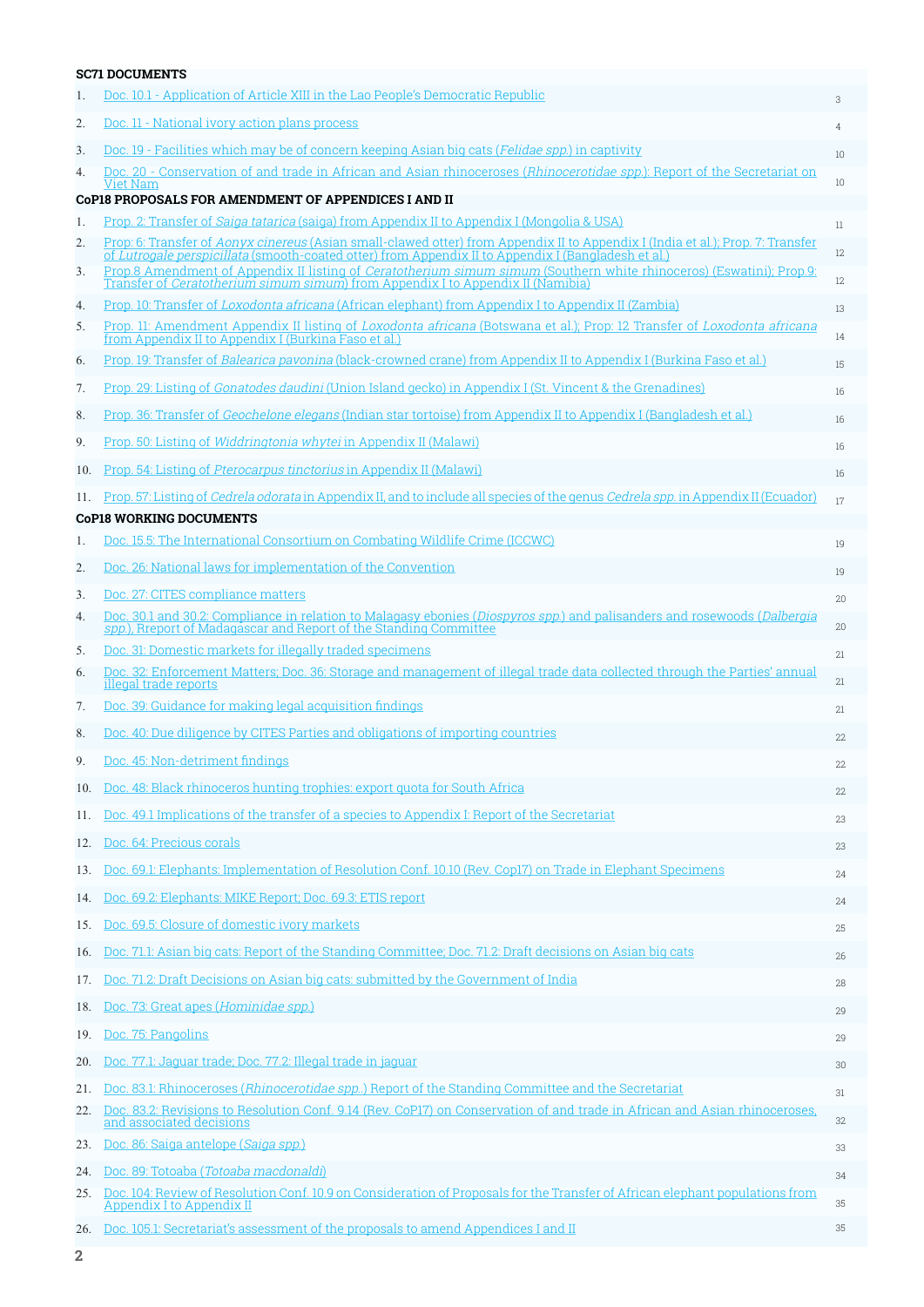## <span id="page-2-0"></span>**SC71 DOCUMENTS**

**SC71 Doc. 10.1: Application of Article XIII in the Lao People's Democratic Republic (also related to SC71 Doc. 19 - Facilities which may be of concern keeping Asian big cats (Felidae spp.) in captivity; CoP18 Doc. 27: CITES compliance matters; CoP18 Docs. 71.1 and 71.2: Asian big cats)**

#### Regarding enforcement

The lack of progress by Laos to tackle wildlife trafficking is a serious concern as the country continues to offer a safe haven for major wildlife traffickers. Tiger bone, teeth, claws and tiger bone wine; elephant ivory; rhino horn and other illegal wildlife products are openly traded in Laos and are also increasingly sold online, primarily catering to Chinese and Vietnamese consumers. While some limited enforcement action has been taken against ivory trade, the response has been far from adequate. For example, while Laos itself has seized 121kg of ivory, it has been linked with at least 14,505kg ivory seized outside the country, estimated to be sourced from over 2,165 elephants (2010 – 2018). Further, EIA investigations have also documented large quantities of ivory and other wildlife being trafficked from Malaysia through Laos into Vietnam.**<sup>1</sup>**

Despite this, the Secretariat has concluded in its report that "Lao PDR continues to effectively implement

its NIAP and shows progress in the implementation of a number of actions, in particular with respect to legislation and regulations (Pillar 1) and enforcement (Pillar 2) of the NIAP." At the same time, the Secretariat has noted that "Lao PDR has not reported whether any of the arrested offenders can be considered to be 'mid-to high-profile cases involving organized or transboundary activities'; nor has the nationality of the offenders been provided."

EIA welcomes the intention of the Government of Laos to implement the ICCWC Wildlife and Forest Crime Analytic Toolkit and the ICCWC Indicator Framework for wildlife and forest crime and urges the Government of Laos to significantly strengthen its ongoing enforcement efforts and increase international cooperation with key countries including China, Malaysia and Vietnam.

#### Regarding tiger farming and tiger trade

The situation regarding tiger farming and captive tiger trade in Laos appears to be worsening. The audit of captive tigers in the country has also been significantly delayed with only three facilities having been audited at the time of writing (July 2019). In 2016, the Government of Laos announced that it will close all tiger farms in the country yet, as shown in the table below, there has been an increase in the number of tiger farms in the country with new facilities set up in 2017 and 2018.

| <b>Facility</b>                                                                                           | <b>Province</b>                                | 2016                       | 2017                                  | 2018                            | 2019                                                     |
|-----------------------------------------------------------------------------------------------------------|------------------------------------------------|----------------------------|---------------------------------------|---------------------------------|----------------------------------------------------------|
| Vannaseng<br>Fulrange Facility                                                                            | Bolikhamxay (nr.<br>Thailand border)           | 102                        | 235                                   | 89-111                          |                                                          |
| Vannaseng's<br>Laksao facility                                                                            | Bolikhamxay<br>(nr. Vietnam<br>border)         | $50 - 60$                  | At least 13 (capacity<br>for 100-130) | 86-106 (including<br>cubs)      |                                                          |
| Vinasakhone<br>Facility / Muang<br>Thong or Thakek<br>Tiger Farm                                          | Khammouane<br>(nr. Thailand<br>border)         | 400                        | 97                                    | 69                              | 54                                                       |
| Facility at the<br>Golden Triangle<br>Special Economic<br>Zone                                            | <b>Bokeo</b><br>(nr. Myanmar/<br>China border) | 35<br>(casino facility)    | ~235<br>(casino facility)             | $35 - 35$<br>(casino facility)  | $70 - 75$<br>(new tiger and bear<br>farm)                |
| Samlem Kham<br>Facility at the<br>southern boundary<br>of the Golden<br>Triangle Special<br>Economic Zone | <b>Bokeo</b><br>(nr. Myanmar/<br>China border) | Previously<br>undocumented | Previously<br>undocumented            | 25-26 (24 juveniles,<br>2 cubs) | Facility<br>dismantled:<br>location of tigers<br>unknown |
| Say Nam Theun<br>Facility at Ban Tha<br>Bak                                                               | Bolikhamxay<br>(nr. Vietnam<br>border)         | Construction<br>started    | Construction<br>ongoing               | $17 - 40$                       | 53                                                       |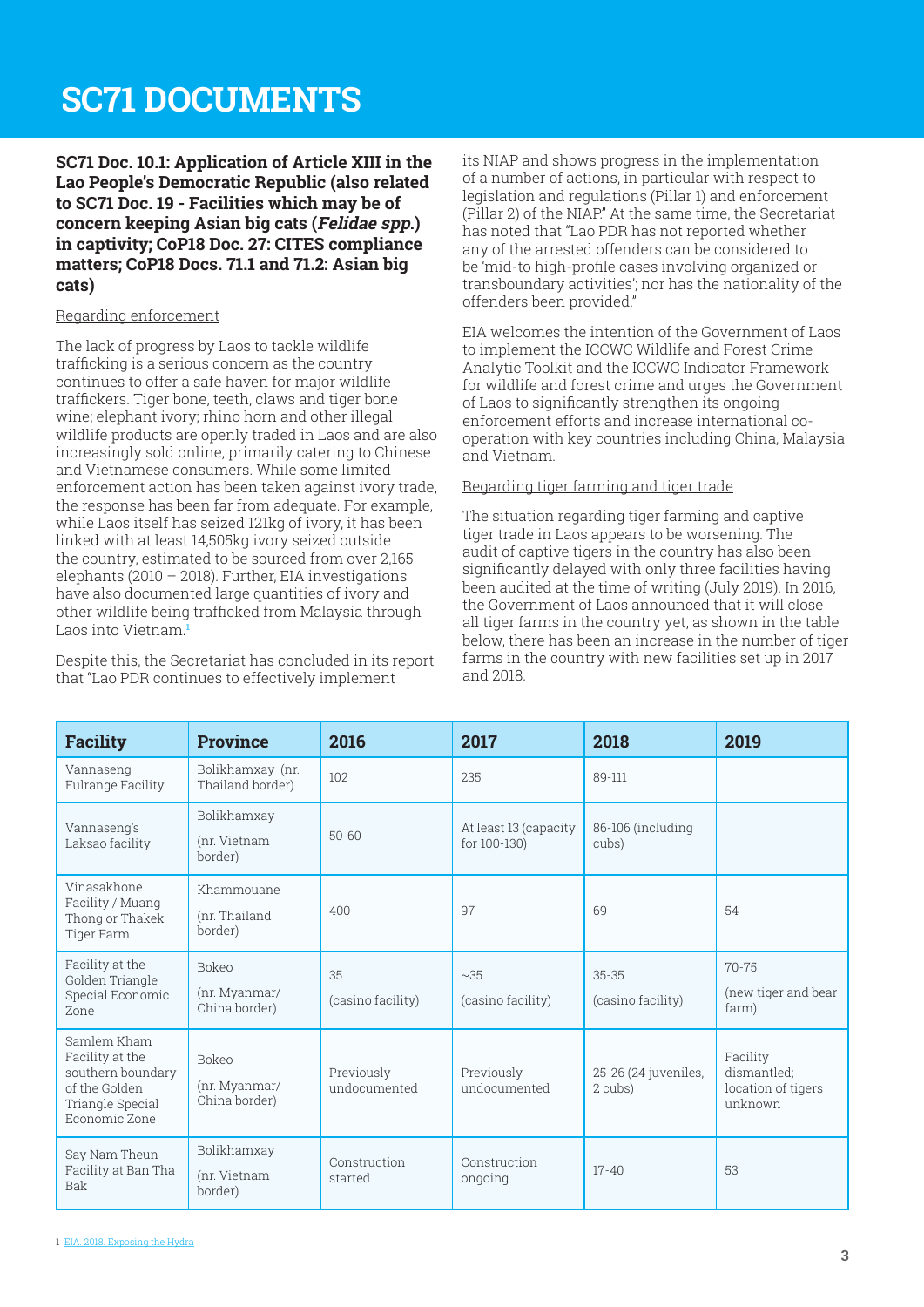<span id="page-3-0"></span>The individuals and businesses associated with all seven captive tiger facilities in Laos shown in the table above have been linked to wildlife trafficking, yet, the Government of Laos has authorized the "conversion" these facilities into so-called zoos or safari parks which EIA previously warned that these would likely serve as a front for illegal activities. This includes one facility where the owners cannot account for the disappearance of 300 tigers between 2016 and 2018, and another where the owners have been declared an organised crime group by the US government and two others where the owners are part of a major Africa-Asia wildlife crime network.**<sup>2</sup>** A recent May 2019 Washington Post publication has documented the sale of tiger products at retail shops and markets in Laos including tiger bone carvings, claws and teeth, and found that trade in tigers continues to take place through captive tiger facilities in Laos. This includes one of the new tiger facilities (Say Nam Theun Facility at Ban Tha Bak) which began tiger breeding operations as recently as 2018 and promotes itself as a tourist attraction but in reality, serves as a front for tiger breeding, killing and selling. Further, a major seizure of seven tiger carcasses in July 2019 in Hanoi, Vietnam has confirmed the role of a serious organised criminal network involved in trafficking tigers from a Laos farm into Vietnam.

The Secretariat's report fails to include information from its own missions which found serious discrepancies in the numbers of captive tigers in facilities in Laos, raising concerns about the role of such facilities in tiger trafficking.

The Secretariat's report notes that Appendices Decision No. 0188/MAF on the Establishment and Management of zoos, wildlife farms, centers for rehabilitation and breeding of wildlife and wild flora farms, dated 8 February 2019 issued by the Minister of Agriculture and Forestry prohibits commercial breeding of certain species; however it is concerning that Appendices Decision No. 0188 remains inadequate to the task of fully ensuring compliance with the provisions of the Convention and relevant Resolutions and Decisions", as required by SC70 recommendation (l). Further clarification and amendments are required to ensure implementation of Decision 14.69 as it is not clear whether the prohibition in Decision No. 0188 would apply to breeding of tigers and other Asian big cats and whether trade in parts and finished products (such as tiger bone wine) from or through such facilities is prohibited.

**EIA recommends that SC71 and/or CoP18 adopt a recommendation to immediately suspend commercial trade in all CITES specimens which should remain in force until Laos demonstrates significant implementation of the Secretariat's recommendations as well as additional recommendations as follows:**

• **Urge Laos to prioritise implementation of recommendation (i) as a matter of urgency,**  **including investigating individuals and businesses implicated in illegal trade from and through captive tiger facilities in Laos Given the links between captive tiger facilities in Laos and wildlife trafficking and other serious crimes, urge Laos to ensure that any captive tiger facility suspected to be implicated in illegal wildlife trade should not be allowed to continue to keep tigers and other wildlife for any purpose**

- **Urge Laos to strengthen Decision No. 0188 to ensure compliance with CITES Decision 14.69**
- **In relation to recommendation (m), urge Laos to ensure that the captive tiger audit provides an explanation for discrepancies in tiger numbers and that Laos' next report to Standing Committee includes an explanation and evidence (such as documents related to exchange / sale / export), for the movement of tigers from and through these facilities**
- **Upon completion of the audit, consult with the advisory committee of experts regarding a plan to close down the farms, including a means to ensure that there is close monitoring of captive tiger facilities in Laos to ensure that there is no trade/ transfer of tigers from or through these facilities; and that no new tiger cubs are born in these facilities**
- **In relation to recommendation (n), urge Laos to ensure that those with expertise in looking after tigers in captivity and running wildlife sanctuaries where there is no breeding, buying, selling, or handling by visitors are consulted**

#### **SC71 Doc. 11: National ivory action plans process (also related to CoP18 Doc. 27: CITES compliance matters; CoP18 Doc. 69.1: Elephants: Implementation of Resolution Conf. 10.10 (Rev. CoP17) on Trade in Elephant Specimens; CoP18 Doc. 69.3: ETIS report)**

The National Ivory Action Plan (NIAP) process is an important framework developed as a response to the elephant poaching crisis. If implemented effectively, the NIAP process can contribute significantly to a reduction in elephant poaching and the illegal trade in ivory. Although the NIAP process has helped some Parties to make significant progress, it is important

<sup>2</sup> EIA. 2018. Key concerns and recommendations: SC70 Doc. 27.3.1: Application of Article XIII in the Lao People's Democratic Republic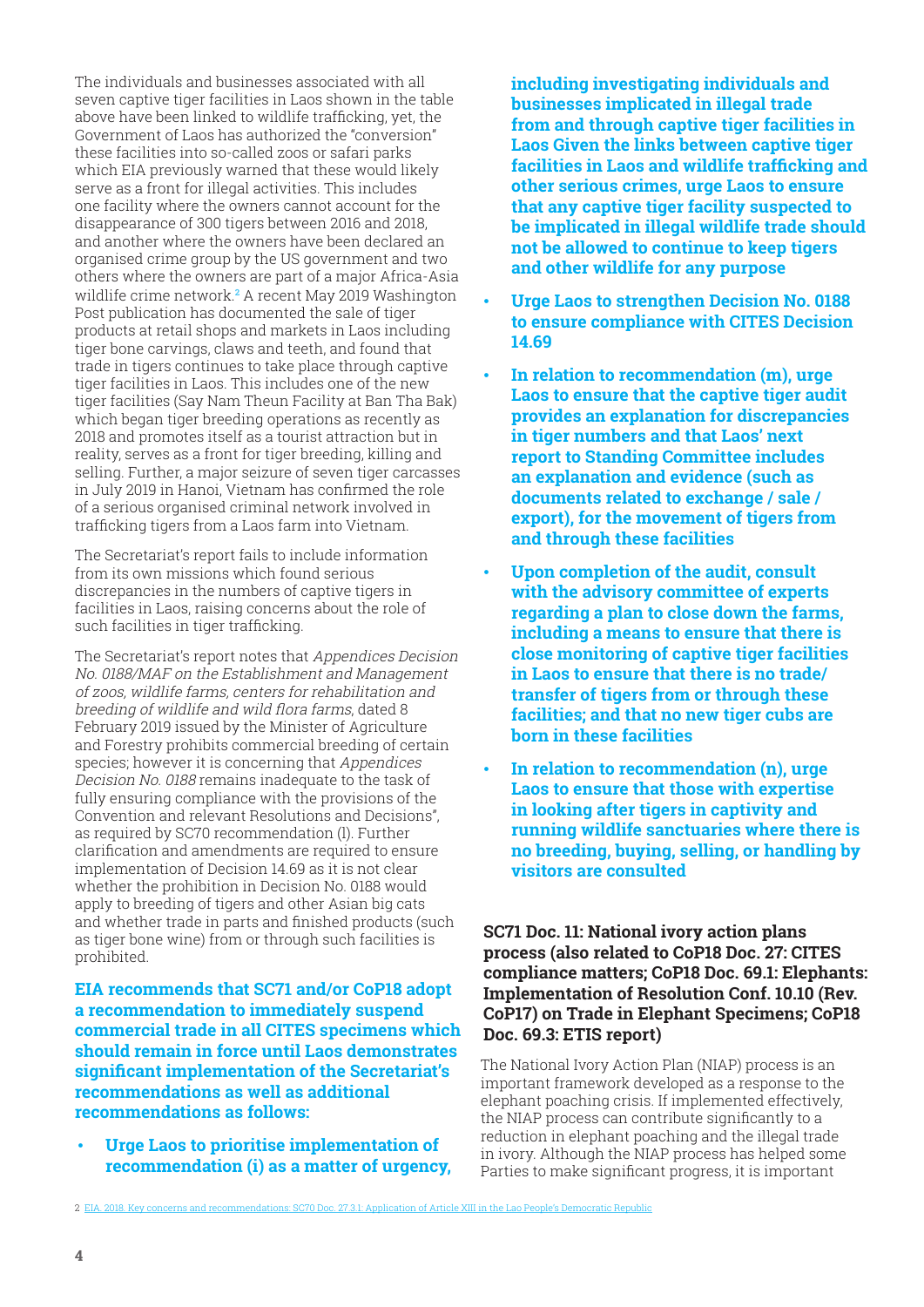to ensure that the NAP framework is effectively implemented in a meaningful manner so that it is successful in reducing elephant poaching and ivory trafficking. Several NIAP issues have been tabled for discussion at CITES SC71 (under Agenda Item 11), however given that SC71 is a one-day meeting of the Standing Committee scheduled to go through a heavy agenda, we would urge that issues pertaining to NIAPs receive due consideration at both SC71 and CoP18.

[The ETIS report to CoP18](https://cites.org/sites/default/files/eng/cop/18/doc/E-CoP18-069-03-R1.pdf) has identified the following countries of concern, relevant for the NIAP process:

- Category A: Malaysia, Mozambique, Nigeria and Vietnam
- Category B: Kenya, Tanzania, Uganda, China and Hong Kong SAR
- Category C: Democratic Republic of the Congo (DRC), Congo, South Africa, Cameroon, Gabon, Zimbabwe, Angola, United Arab Emirates (UAE), Ethiopia, Cambodia, Singapore, Laos, Turkey and Burundi

SC71 should address the findings of the ETIS report (CoP18 Doc. 69.3) particularly in relation to Vietnam where the report has concluded that Vietnam is "the leading destination for illicit ivory, surpassing China (including Hong Kong SAR)" where "the situation has worsened considerably".**<sup>3</sup>** EIA investigations and research, as well as multiple independent sources also confirm that the situation in Vietnam is a serious cause for concern and that vast quantities of ivory continue to be trafficked from Africa into Vietnam by organised Vietnamese criminal networks.<sup>4</sup> A <u>new report published</u> [by EIA](https://eia-international.org/report/running-out-of-time/) highlights several significant concerns about

lack of progress in Vietnam to tackle wildlife trafficking. EIA calls on SC71 and CoP18 to initiate Article XIII compliance proceedings in relation to Vietnam for lack of sufficient progress in addressing illegal trade in ivory as well as other CITES Appendix-I listed specimens such as rhino horn, pangolin scales and tiger skin and bones.

Further, the ETIS report identifies three new countries for inclusion in the NIAP process: Zimbabwe, Turkey and Burundi. In addition, countries identified as being of concern in the ETIS report but which are not currently participating in the NIAP process include: China, Kenya, Tanzania, Uganda, Singapore, South Africa, and UAE. The Secretariat has recommended that none of these Parties should participate in the NIAP process despite the wealth of information available on the critical role played by these countries in ivory trafficking. EIA recommends that these Parties should be required to participate in the NIAP process, or at minimum to report to SC73 on the concerns identified in the ETIs report

Set out below is a brief summary of recommendations regarding each country of concern. We would also draw your attention to the [recommendations of a report](https://reports.eia-international.org/niap/)  [published in September 2018](https://reports.eia-international.org/niap/) which assessed progress made by several NIAP countries. In addition, we note that the following countries have not submitted a single CITES Annual Illegal Trade Report for the years 2016 and 2017: Angola, Burundi, Cambodia, Cameroon, Congo, DRC, Egypt, Ethiopia, Gabon, Kenya, Mozambique, Sri Lanka, Togo, Uganda, Tanzania and Zimbabwe. The following countries have only submitted one Annual Illegal Trade Report: Laos (2016) and Malaysia (2017).

3 Pg. 17, ETIS Report - CoP18 Doc. 69.3 4 EIA. 2018. Exposing the Hydra; see also EIA. 2018. Taking Stock: An assessment of progress under the National Ivory Action Plan process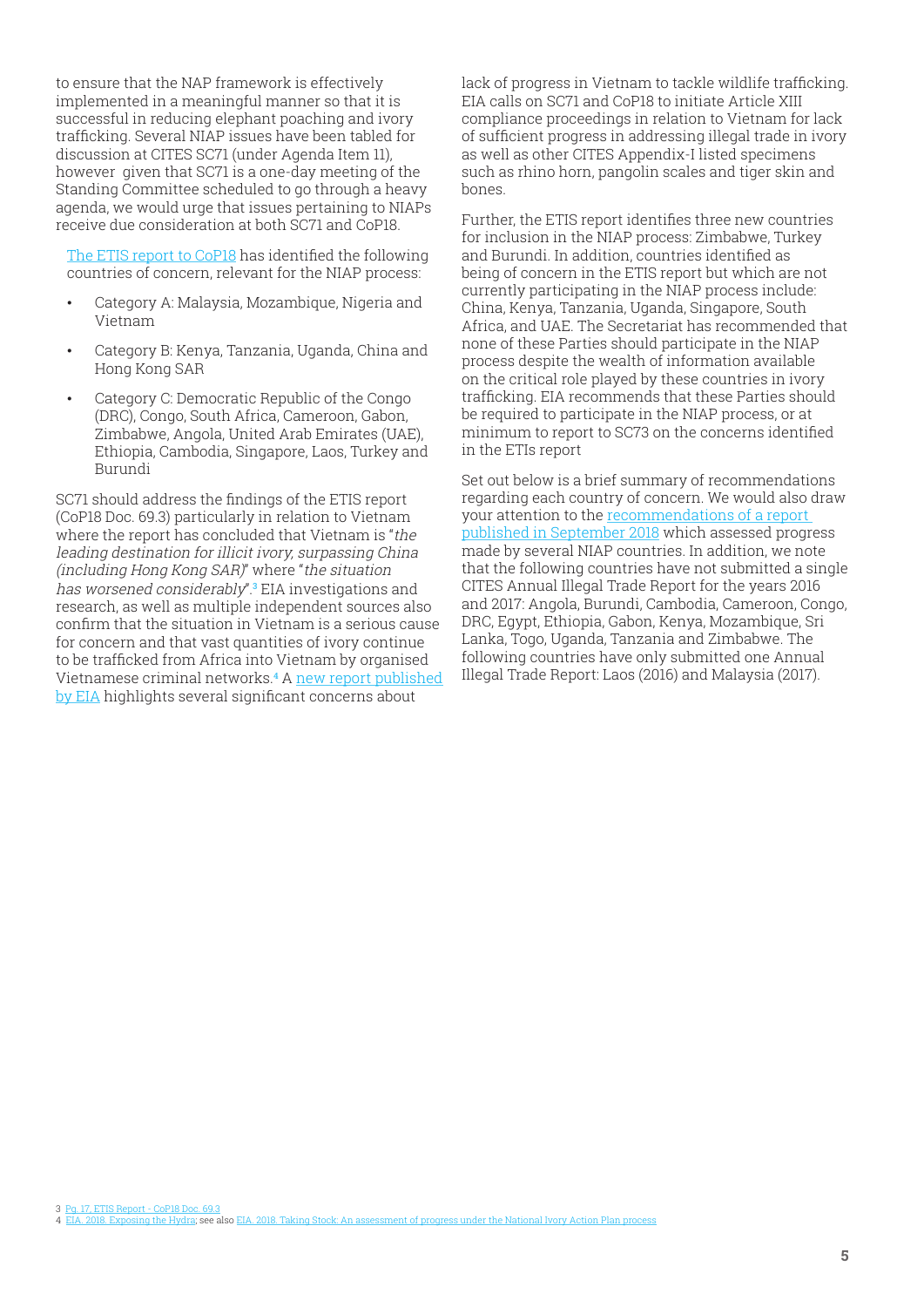| <b>Country</b> | <b>CoP17 ETIS</b><br>Category | <b>SC70 Progress</b><br>Rating                            | <b>CoP18 ETIS</b><br>Category | Secretariat's<br>Recommendation    | <b>Recommendation for CITES SC71/CoP18</b>                                                                                                                                                                                                                                                                                                                                                                                                                                                                                                                                                                         |
|----------------|-------------------------------|-----------------------------------------------------------|-------------------------------|------------------------------------|--------------------------------------------------------------------------------------------------------------------------------------------------------------------------------------------------------------------------------------------------------------------------------------------------------------------------------------------------------------------------------------------------------------------------------------------------------------------------------------------------------------------------------------------------------------------------------------------------------------------|
| Vietnam        | Category A                    | None                                                      | Category A                    | None                               | Note that the ETIS report has concluded that the situation "has worsened considerably" with the<br>country now functioning "as the leading destination for illicit ivory, surpassing China (including<br>Hong Kong SAR)". Other sources also confirm that the lack of meaningful action in Vietnam is<br>exacerbating ivory and other wildlife trafficking. Call for initiating compliance proceedings under<br>Article XIII at SC71/CoP18 with trade suspensions to be imposed at SC73 if significant progress has<br>not been made in addressing illegal ivory trade.                                            |
| Nigeria        | Category B                    | No progress report                                        | Category A                    | Submit revised<br><b>NIAP</b>      | Support Secretariat's recommendation and request that Nigeria expedite NIAP implementation<br>especially since it has moved from Category B to A. Request that Nigeria include NIAP progress<br>in its Article XIII progress report due by 31 Dec 2019 so that the NIAP and Article XIII processes are<br>consistent. The report should address key concerns iden-tified in the ETIS report including Nigeria's<br>role as the main entrepôt/exit point for illegal ivory from West, Central and even East Africa, open<br>availability of ivory particularly in Lagos, and growth of ivory processing operations. |
| Mozambique     | Category C                    | Achieved; consider<br>revision of NIAP or<br>exit at SC73 | Category A                    | Submit revised<br><b>NIAP</b>      | Support Secretariat's recommendation and request that Mozambique expedite NIAP<br>implementation especially since it has moved from Category C to A. Call for SC73 to consider<br>Article XIII proceedings in the absence of sufficient progress particularly to address key concerns<br>identified in the ETIS report regarding transnational organised crime and corruption facilitating<br>high volume illegal ivory trade flows, ivory thefts from government stockpiles, and its role as both a<br>source and entrepôt/exit point for illegal ivory.                                                          |
| Malaysia       | Category A                    | Partial progress                                          | Category A                    | None                               | Call for SC73 to consider Article XIII proceedings in the absence of sufficient progress particularly<br>to address key concerns identified in the ETIS report regarding transnational organised crime<br>facilitating high volume illegal ivory trade flows, and its role as an important entrepôt/transit point<br>for illegal ivory.                                                                                                                                                                                                                                                                            |
| Kenya          | Category A                    | Achieved; allowed<br>to exit                              | Category B                    | Not include in the<br>NIAP process | Reject Secretariat's recommendation. Alternatively, if not required to develop a NIAP, at minimum,<br>request that Kenya report to SC73 demonstrating progress made in addressing concerns identified<br>in ETIS report regarding transnational organised crime and corruption facilitating high volume<br>illegal ivory trade flows, lack of effective prosecutions and role of Mombasa port as a major exit<br>point for illegal ivory.                                                                                                                                                                          |
| Tanzania       | Category A                    | Achieved; allowed<br>to exit                              | Category B                    | Not include in the<br>NIAP process | Reject Secretariat's recommendation. Alternatively, if not required to develop a NIAP, at minimum,<br>request that Tanzania report to SC73 demonstrating progress made in addressing concerns<br>identified in ETIS report regarding transnational organised crime and corruption facilitating high<br>volume illegal ivory trade flows, including lack of effective and timely prosecutions and its role as<br>an exit point for illegal ivory.                                                                                                                                                                   |
| Uganda         | Category A                    | Achieved; allowed<br>to exit                              | Category B                    | Not include in the<br>NIAP process | Reject Secretariat's recommendation. Alternatively, if not required to develop a NIAP, at minimum,<br>request that Uganda report to SC73 demonstrating progress made in addressing concerns identified<br>in ETIS report regarding transnational organised crime and corruption facilitating high volume<br>illegal ivory trade flows, and illegal imports into Uganda from Burundi's ivory stockpile.                                                                                                                                                                                                             |

i SC71 Doc. 11 and SC71 Doc. 11 Annex 1; CoP18 Doc. 27; CoP18 Doc.69.1; CoP18 Doc. 69.3 (Rev. 1). **6**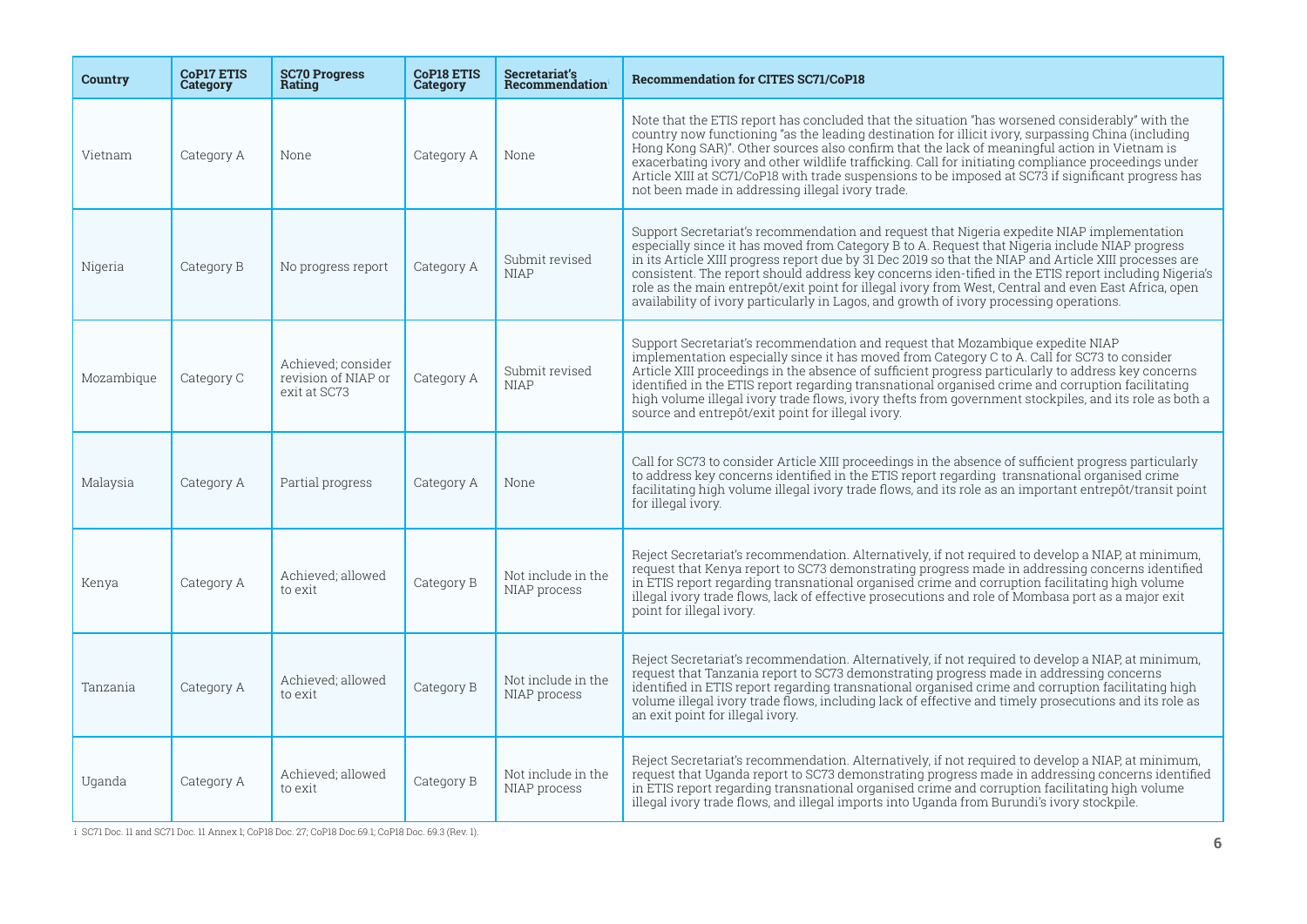| Country                 | <b>CoP17 ETIS</b><br>Category | <b>SC70 Progress</b><br>Rating | <b>CoP18 ETIS</b><br>Category | Secretariat's<br>Recommendation                                                                         | <b>Recommendation for CITES SC71/CoP18</b>                                                                                                                                                                                                                                                                                                                                                                                                                                                                                                                                                                                     |
|-------------------------|-------------------------------|--------------------------------|-------------------------------|---------------------------------------------------------------------------------------------------------|--------------------------------------------------------------------------------------------------------------------------------------------------------------------------------------------------------------------------------------------------------------------------------------------------------------------------------------------------------------------------------------------------------------------------------------------------------------------------------------------------------------------------------------------------------------------------------------------------------------------------------|
| Mainland<br>China       | Category A                    | Achieved; allowed<br>to exit   | Category B                    | Not include in the<br>NIAP process                                                                      | Reject Secretariat's recommendation. Alternatively, if not required to develop a NIAP, at minimum,<br>request that mainland China report to SC73 demonstrating progress made in addressing concerns<br>identified in ETIS report regarding transnational organised crime facilitating high volume illegal<br>ivory trade flows, rapidly growing cross-border markets in neighbouring Vietnam, Laos and<br>Myanmar as well as in Cambodia catering to Chinese buyers, Chinese-led criminal syndicates in<br>Africa involved in large-scale ivory trafficking and ivory processing, and under-reporting of ETIS<br>seizure data. |
| Hong Kong<br><b>SAR</b> | Category A                    | None; consider exit<br>at SC73 | Category B                    | None                                                                                                    | Request that Hong Kong SAR demonstrate progress made in addressing concerns identified in ETIS<br>report in its SC73 NIAP progress report regarding transnational organised crime facilitating high<br>volume illegal ivory trade flows and delayed implementation of the closure of its legal domestic<br>ivory market.                                                                                                                                                                                                                                                                                                       |
| <b>DRC</b>              | Category C                    | Limited progress               | Category C                    | None                                                                                                    | Request that DRC demonstrate progress made in addressing concerns identified in ETIS report in<br>its SC73 NIAP progress report regarding lack of enforcement, presence of an active and significant<br>domestic ivory market, commercial scale exports of worked ivory to Asia and role as a source<br>country.                                                                                                                                                                                                                                                                                                               |
| Congo                   | Category B                    | No progress report             | Category C                    | Limited progress<br>rating                                                                              | Request that DRC address concerns identified in ETIS report in its SC73 NIAP progress report<br>regarding lack of enforcement and role as a source country.                                                                                                                                                                                                                                                                                                                                                                                                                                                                    |
| South Africa            | Category B                    | N.A                            | Category C                    | Not include in the<br>NIAP process                                                                      | Reject Secretariat's recommendation. Alternatively, if not required to develop a NIAP, at minimum,<br>request that South Africa report to SC73 on concerns identified in ETIS report regarding illicit ivory<br>trade flows into and from South Africa, growing ivory processing operations and role as a source<br>country.                                                                                                                                                                                                                                                                                                   |
| Cameroon                | Category B                    | Limited progress               | Category C                    | None                                                                                                    | Request that Cameroon address concerns identified in ETIS report in its SC73 NIAP progress report<br>regarding its role as a source as well as a transit country and role of the port of Douala as an exit<br>point for large consignments of ivory.                                                                                                                                                                                                                                                                                                                                                                           |
| Gabon                   | Category B                    | No progress report             | Category C                    | Limited progress<br>rating                                                                              | Request that Gabon address concerns identified in ETIS report in its SC73 NIAP progress report<br>regarding its role as a source country.                                                                                                                                                                                                                                                                                                                                                                                                                                                                                      |
| Zimbabwe                | None                          | N.A                            | Category C                    | Not include in<br>the NIAP process;<br>encourage<br>prevention of<br>illegal exports of<br>worked ivory | Reject Secretariat's recommendation and include in NIAP process. Al-ternatively, if not required to<br>develop a NIAP, at minimum, request that Zimbabwe report to SC73 on concerns identified in ETIS<br>report regarding illegal exports of worked ivory, growing ivory processing operations and role as a<br>source country.                                                                                                                                                                                                                                                                                               |
| Angola                  | Category C                    | Limited progress               | Category C                    | None                                                                                                    | Request that Angola address concerns identified in ETIS report in its SC73 NIAP progress report<br>regarding growing ivory processing operations presence of Vietnamese syndicates operating in the<br>country.                                                                                                                                                                                                                                                                                                                                                                                                                |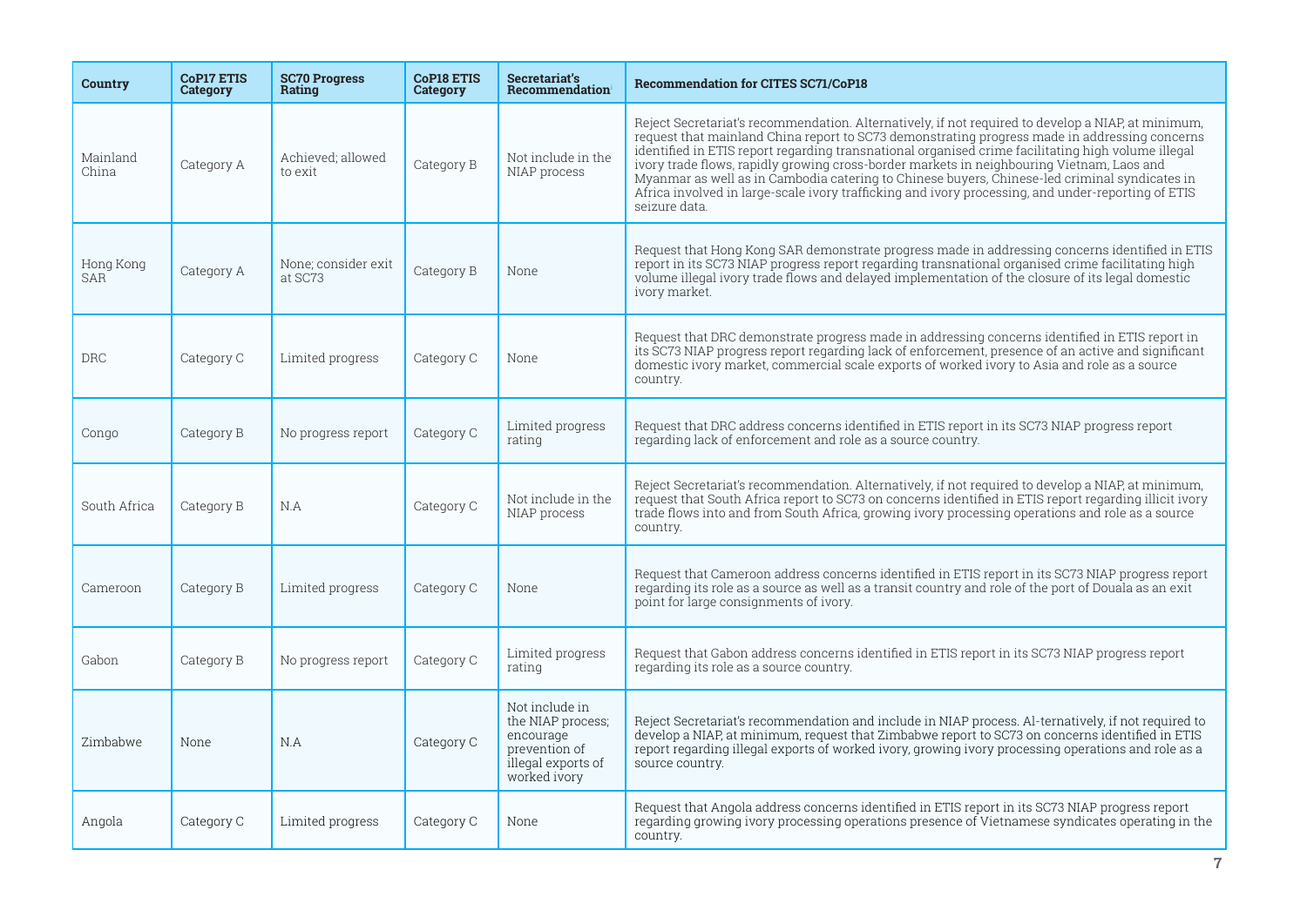| <b>Country</b> | <b>CoP17 ETIS</b><br>Category | <b>SC70 Progress</b><br>Rating | <b>CoP18 ETIS</b><br>Category | Secretariat's<br>Recommendation                                            | <b>Recommendation for CITES SC71/CoP18</b>                                                                                                                                                                                                                                                                                                                                                                                               |
|----------------|-------------------------------|--------------------------------|-------------------------------|----------------------------------------------------------------------------|------------------------------------------------------------------------------------------------------------------------------------------------------------------------------------------------------------------------------------------------------------------------------------------------------------------------------------------------------------------------------------------------------------------------------------------|
| <b>UAE</b>     | Category C                    | N.A                            | Category C                    | Not include in the<br>NIAP process                                         | Reject Secretariat's recommendation and include in NIAP process. Alternatively, if not required to<br>develop a NIAP, at minimum, request that the UAE report to SC73 on concerns identified in ETIS<br>report regarding its role as a major transit country for ivory trafficking by air, increasing detection<br>along certain airline routes and the need to strengthen co-operation with source and onward<br>destination countries. |
| Ethiopia       | Category B                    | Partial progress               | Category C                    | None                                                                       | Request that Ethiopia address concerns identified in ETIS report in its SC73 NIAP progress report<br>regarding its role as a major source/transit country for ivory trafficking by air, increasing detection<br>along certain airline routes and the need to strengthen cooperation with source and onward transit/<br>destination countries.                                                                                            |
| Cambodia       | Category B                    | Partial pro-gress              | Category C                    | None                                                                       | Request that Cambodia address concerns identified in ETIS report in its SC73 NIAP progress report<br>regarding its role as a transit and destination country, presence of a growing ivory market, and the<br>need to strengthen cooperation with China and Vietnam.                                                                                                                                                                      |
| Singapore      | Category A                    | N.A                            | Category C                    | Not include in the<br>NIAP process                                         | Reject Secretariat's recommendation and include in NIAP process. Alternatively, if not required to<br>develop a NIAP, at minimum, request that Singapore report to SC73 on concerns identified in ETIS<br>report regarding its role as a transit country for large-scale volumes of illegal ivory and the need to<br>strengthen cooperation with source and onward destination countries.                                                |
| Laos           | Category C                    | Partial progress               | Category C                    | None                                                                       | Call for reporting on NIAP progress to be included in future Article XIII progress reports.                                                                                                                                                                                                                                                                                                                                              |
| Turkey         | None                          | N.A                            | Category C                    | Not include in<br>the NIAP process<br>but to report on<br>progress         | Reject Secretariat's recommendation and include in NIAP process. Request that Turkey's report to<br>SC73 address concerns identified in ETIS report regarding its role as a major transit country for<br>ivory trafficking by air, increasing detection along certain airline routes and the need to strengthen<br>cooperation with source and onward destination countries.                                                             |
| Burundi        | None                          | N.A                            | Category C                    | Not include in<br>the NIAP process<br>but to report on<br>progress         | Reject Secretariat's recommendation and include in NIAP process. Request that Burundi's<br>report to SC73 demonstrate progress made in conducting an inventory of its ivory stockpile and<br>destroying its stockpile in accordance with best practice to avoid any further leakage. Request<br>Burundi to invite a mission from the CITES Secretariat to assess progress made in implementing<br>recommendations.                       |
| Malawi         | Category A                    | Partial progress               | None                          | Achieved rating;<br>allow to exit                                          | Support Secretariat's recommendation however, in light of concerns about increasing poaching and<br>ivory trafficking in Southern Africa, recommend that Malawi remain vigilant and strengthen efforts<br>to tackle illegal ivory trade.                                                                                                                                                                                                 |
| Togo           | Category A                    | No progress report             | None                          | Limited progress<br>rating, strengthen<br>implementation of<br><b>NIAP</b> | Support Secretariat's recommendation                                                                                                                                                                                                                                                                                                                                                                                                     |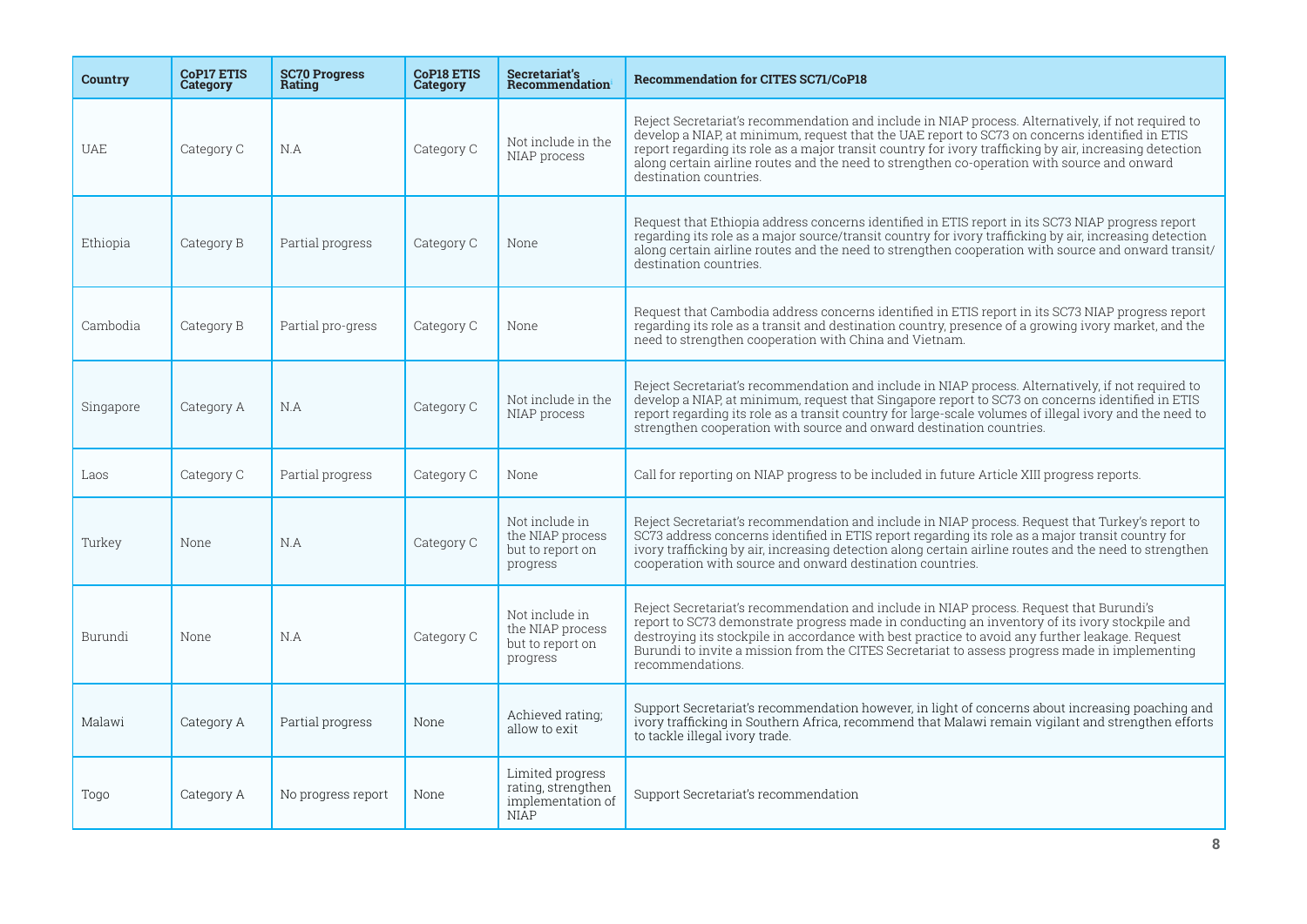| <b>Country</b> | <b>CoP17 ETIS</b><br>Category | <b>SC70 Progress</b><br>Rating | <b>CoP18 ETIS</b><br>Category | Secretariat's<br>Recommendation                                                         | <b>Recommendation for CITES SC71/CoP18</b>                                                                                                                                                                                                                                                     |
|----------------|-------------------------------|--------------------------------|-------------------------------|-----------------------------------------------------------------------------------------|------------------------------------------------------------------------------------------------------------------------------------------------------------------------------------------------------------------------------------------------------------------------------------------------|
| Thailand       | Category B                    | Achieved; allowed<br>to exit   | None                          | None                                                                                    | Given that the ETIS Report acknowledges the presence of organised criminal activity in Thailand,<br>and in light of large-scale ivory trade flows through neighbouring countries, recommend that<br>Thailand be vigilant and strengthen efforts to tackle illegal ivory trade.                 |
| Egypt          | Category C                    | Limited progress               | None                          | Note that Egypt<br>did not revise its<br>NIAP as requested<br>by SC70; allow to<br>exit | Reject Secretariat's recommendation. Request that Egypt close its domestic ivory market and report<br>on progress made to SC73.                                                                                                                                                                |
| Japan          | Category C                    | N.A                            | None                          | None                                                                                    | Call on Japan to be included in the NIAP process and to demonstrate progress made in closing its<br>legal domestic ivory markets on an urgent basis. Further, request that Japan address concerns<br>identified in ETIS report in its SC73 NIAP progress report regarding lack of enforcement. |
| Qatar          | Category C                    | Partial progress               | None                          | None                                                                                    | Request that Qatar address concerns identified in ETIS report regarding its role as a major transit<br>country for ivory trafficking by air, increasing detection along certain airline routes and the need to<br>strengthen cooperation with source and onward transit/destination countries. |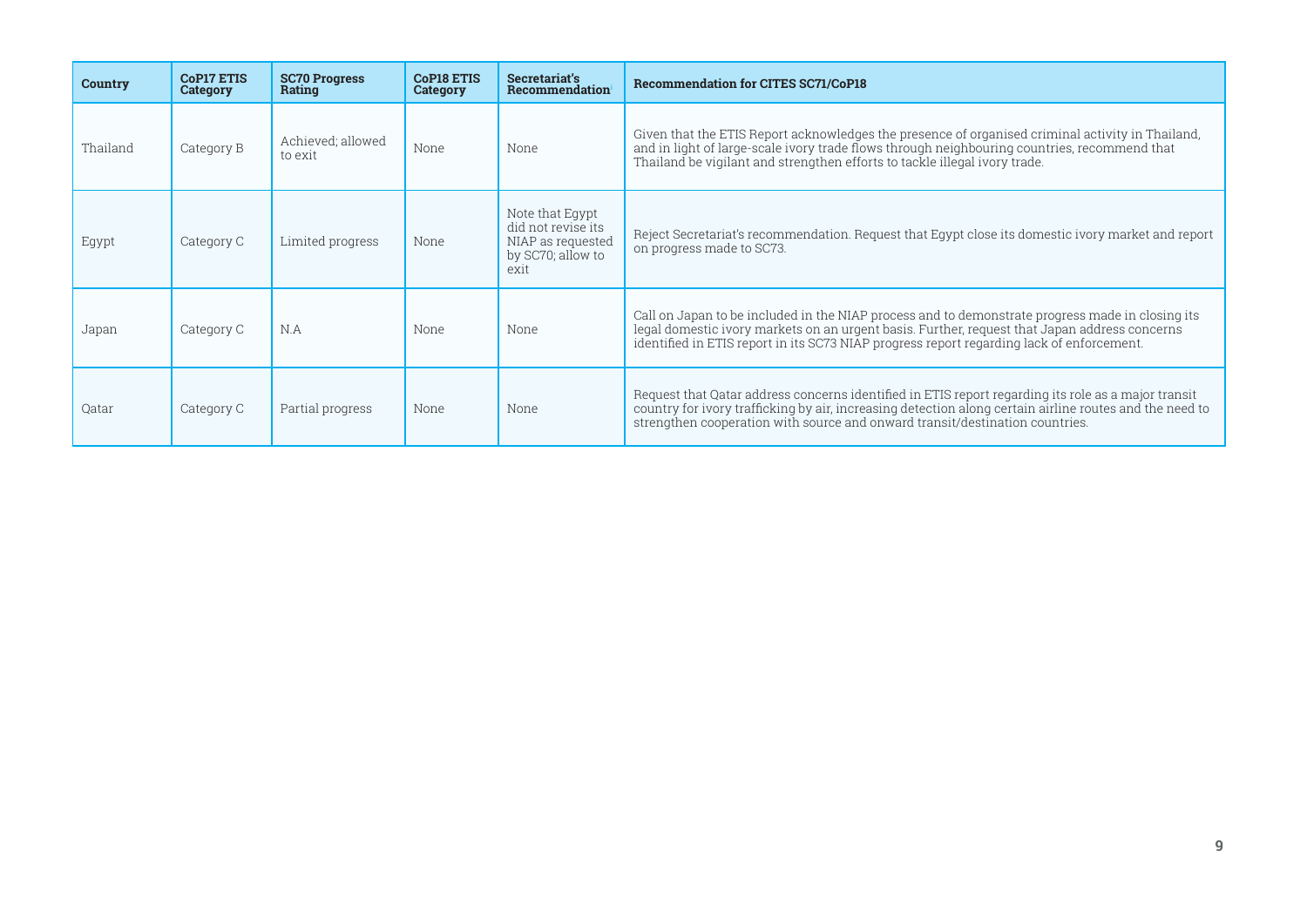#### <span id="page-9-0"></span>**SC71 Doc. 19: Facilities which may be of concern keeping Asian big cats (Felidae spp.) in captivity**

See comments and recommendations above under CoP18 Docs. 71.1 and 71.2 regarding lack of progress in implementing Decision 17.226 and 17.229 and comments on China's response to Notification 2018/002.

#### **SC71 Doc. 20: Conservation of and trade in African and Asian rhinoceroses (Rhinocerotidae spp.): Report of the Secretariat on Viet Nam**

Vietnam continues to be a primary consumer and transit country for rhino horn, and the continued demand for rhino horn in Vietnam has been identified by the IUCN and TRAFFIC as a key driver of the illegal rhino horn trade.**<sup>5</sup>** Significant quantities of rhino horn continues to be smuggled into Vietnam by organized Vietnamese criminal networks operating in several countries in Africa and Southeast Asia. An EIA analysis of publicly available information on rhino horn seizures found that as of 22 April 2019 Vietnam has been linked to 26.4 percent of global rhino horn seizures by weight.**<sup>6</sup>**

Vietnam's report on the implementation of its Penal Code submitted to SC71 underscores that significant work remains for Vietnam to effectively apply its updated enforcement measures in order to investigate and dismantle the organized criminal networks involved in the illegal rhino horn trade. Vietnam reports that in 2018 the Border Guard Command coordinated with other enforcement agencies on 10 cases involving 29 suspects. Two of the cases were processed as criminal violations and the remaining eight as administrative violations, however the particular species involved were not specified nor were the outcomes of the cases or details of the penalties imposed. Moreover, out of 40 illegal wildlife trade cases involving Customs, three involved rhino horn but again no details on the outcomes of the cases or any associated penalties were provided. Vietnam also reports that its Department of Forest Protection

conducted investigations at carving and souvenir are described and the outcome of the investigation is unclear. Vietnam has also failed to establish a national protocol for the collection of rhino horn samples from seizures to be used for forensic analysis, reporting instead that the development of such guidelines remains ongoing.

EIA calls on SC71 and CoP18 to impose trade suspensions against Vietnam for lack of sufficient progress in addressing illegal trade in rhino horn as well as other CITES Appendix I-listed specimens such as ivory, pangolin scales, and tiger skin and bones.

#### **EIA recommends that SC71:**

**Recommend trade suspensions against Vietnam until demonstrable progress has been made to address its significant role in the illegal trade in rhino horn and other CITES Appendix I specimens**

**Recommend that (b) should include specifying that Vietnam provide information on the species involved, penalties imposed, and outcome of cases in its report on the status of activities conducted regarding recommendation a) ii);**

**Urge Vietnam to conduct cross-border investigations together with law enforcement agencies in China, Laos, and other countries implicated in the movement of rhino horn into and out of Vietnam;**

**Urge Vietnam to institutionalize a protocol for collecting rhino horn samples from seizures as a matter of urgency, and to share such samples with authorities in South Africa for analysis utilizing the Rhino DNA Index System at the University of Pretoria to determine whether the source of the rhino horn can be identified.** 

shops in two communes in Hanoi, yet no further details

5 CoP18 Doc. 83.1 Annex 2 6 EIA Trade Database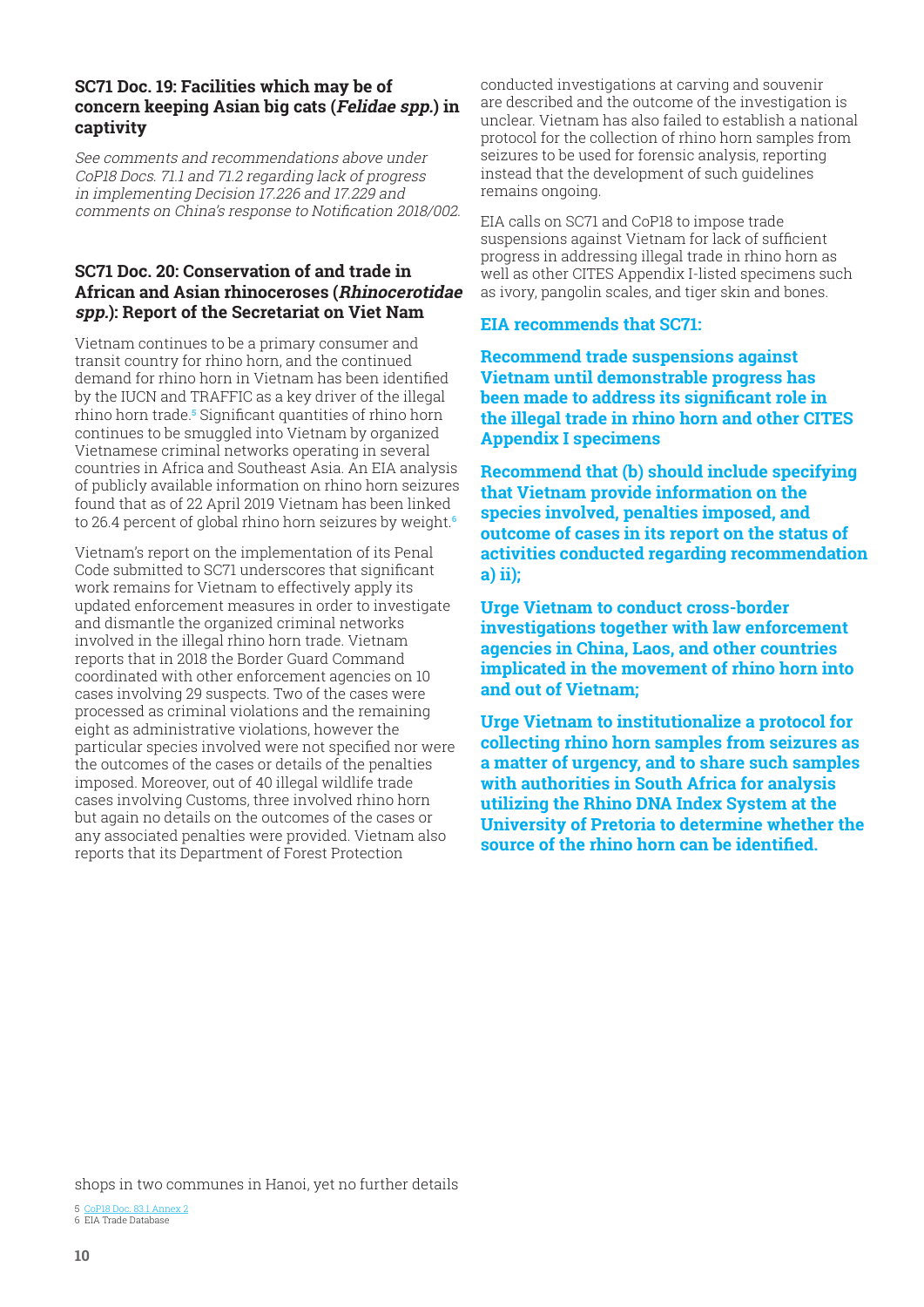## <span id="page-10-0"></span>**Proposal 2 from Mongolia and the United States of America to transfer Saiga tatarica (saiga) from Appendix II to Appendix I**

The global population of saiga (Saiga tatarica), classified as Critically Endangered by the IUCN, has been reduced by more than 86 per cent since the mid-1970s. The IUCN's most recent population estimate found the total number of saiga to be between 164,600 and 165,600 animals comprised of two subspecies, S.t. tatarica (approximately 160,000 individuals) and S. t. mongolica (approximately 5,000 individuals), found in five range states (Mongolia, Russia, Kazakhstan, Uzbekistan, and Turkmenistan).**<sup>7</sup>** Poaching, illegal trade, habitat loss, and mass die-off events threaten to drive the species toward extinction.

A 2019 population census has indicated that Kazakhstan's saiga population has climbed back to roughly the same size as before the mass die-off event in 2015.**<sup>8</sup>** While the population increase is welcome news, it should not suggest that the population has fully recovered nor that the threats to saiga are in any way diminished. The continued risk of mass die-offs combined with habitat loss, poaching, and illegal trade present substantial threats to the continued survival of the saiga.

Trade in saiga parts and derivatives consists largely of horn destined primarily for East and Southeast Asian countries for use in traditional medicine. Demand for saiga horn is considerable; in China alone, it is estimated that between six and 10 tons of saiga horn is consumed annually.**<sup>9</sup>** All range states have prohibited hunting and legal exports since 2005, and saiga horn stockpiles in countries like Singapore and China supply much of the horn in trade today.**<sup>10</sup>**

However, the current total stockpile of saiga horn, shavings, and other horn derivatives held by the seven most important consumer and trading countries (China, Japan, Kazakhstan, Malaysia, the Russian Federation, South Korea, and Singapore**11**) is unknown, as is the precise breakdown of pre-Convention specimens and specimens acquired after the Appendix II listing entered into force in February 1995. An accurate accounting of stockpiled specimens, including a breakdown of pre-Convention specimens that by definition do not have a CITES record documenting their import from a saiga range state, is necessary to effectively monitor offtake to prevent illegal saiga horn from being laundered through the stockpile as "pre-Convention."

Despite no new saiga horn legally entering the market from saiga range states, the trade in saiga horn and

horn products sourced from stockpiles persists, raising questions about the legality of the specimens included in the stockpiles and stockpile management practices.

The massive market for saiga horn in consumer countries like China, Singapore, and Malaysia perpetuates consumer demand, which in turn drives poaching and illegal trade. The CITES Secretariat identified at least 88 seizures of saiga specimens including horns, skulls, and medicinal products made around the world between 2007 and 2012.**12** According to the International Fund for Animal Welfare, Russian authorities made at least eight saiga seizures in 2018 involving 358 horns.**13** Recent largescale seizures of saiga horn in China demonstrate the presence of organized criminal syndicates trafficking in saiga parts and derivatives. For instance, in September 2016, a six-month investigation culminated with Chinese authorities seizing 1.5 tons of stockpiled saiga horn and arresting 12 suspected syndicate members.**<sup>14</sup>**

Mass die-off events have had the most devastating impacts on saiga populations in recent years. One of the worst die-offs in recent history occurred in 2015 with the loss of 211,000 S. t. tatarica in Kazakhstan killed by the bacterium Pasteurella multocida, representing a population decline of 62 per cent for the Betpak-Dala population.**15** Additionally, a similar die-off in 2016, caused in this case by the peste de petits ruminants virus, eliminated more than half of the then-total population of 11,000 S. t. mongolica subspecies.**<sup>16</sup>**

Despite the difficulties associated with breeding saiga in captivity, captive breeding has been suggested as source of saiga horn for commercial use. In 2018, a Chinese pharmaceutical company established its own commercial breeding facility in Ukraine to supply saiga horn for its medicinal products.**17** If saiga remain on Appendix II there is no opportunity for CITES Parties to provide oversight of saiga captive breeding facilities, and under Article VII(5) of the Convention parts and derivatives from saiga produced in captivity would be exported with a captive breeding certificate in lieu of an export permit and would not require a non-detriment finding (NDF). Conversely, an Appendix I listing would require any saiga captive breeding facilities intending to export saiga products to be registered with the CITES Secretariat per Resolution Conf. 12.10 (Rev. CoP15) and exports of saiga products produced from a registered facilities would require an export permit and an NDF under Article VII(4).

Saiga are clearly affected by trade and meet the biological criteria for Appendix I detailed in Resolution Conf. 9.24

- 
- 12 <u>CoP16 Inf. 4. 2013. Reported seizures of saiga antelope specimens, 2007 to 2012</u><br>13 IFAW. 2019. Report on the research into illegal trade in saiga antelop derivatives in Russia 14 Saiga Conservation Alliance. Autumn 2016 Saiga News Issue 21

<sup>7</sup> IUCN SSC Antelope Specialist Group 2018. Saiga tatarica. The IUCN Red List of Threatened Species 2018: e.T19832A50194357.

<sup>8</sup> Fauna & Flora International. 2019. Steppe change: Kazakhstan saiga pop

<sup>9</sup> CoP16 Doc. 56, 2013. Saiga antelope<br>10 Saiga Conservation Alliance. Autumn 2018/Winter 2019. Saiga News Issue 24 10 Saiga Conservation Alliance. Autumn 2018/Winter 2019. Saiga News Issue 24 11 CoP16 Doc. 56. 2013. Saiga antelope

<sup>15</sup> Kock, R. A., Orynbayev, M., Robinson, S., Zuther, S., Singh, N. J., Beauvais, W. & Rystaeva, R. (2018). Saigas on the brink: Multidisciplinary analysis of the factors influencing mass<br>mortality events. Science advances,

mortality events. Science advances, 4(1), eaao2314.<br>16 [IUCN SSC Antelope Specialist Group 2018. Saiga tatarica. The IUCN Red List of Threatened Species 2018: e.T19832A50194357](https://www.iucnredlist.org/species/19832/50194357)<br>17 Saiga Conservation Alliance. Autumn 2018/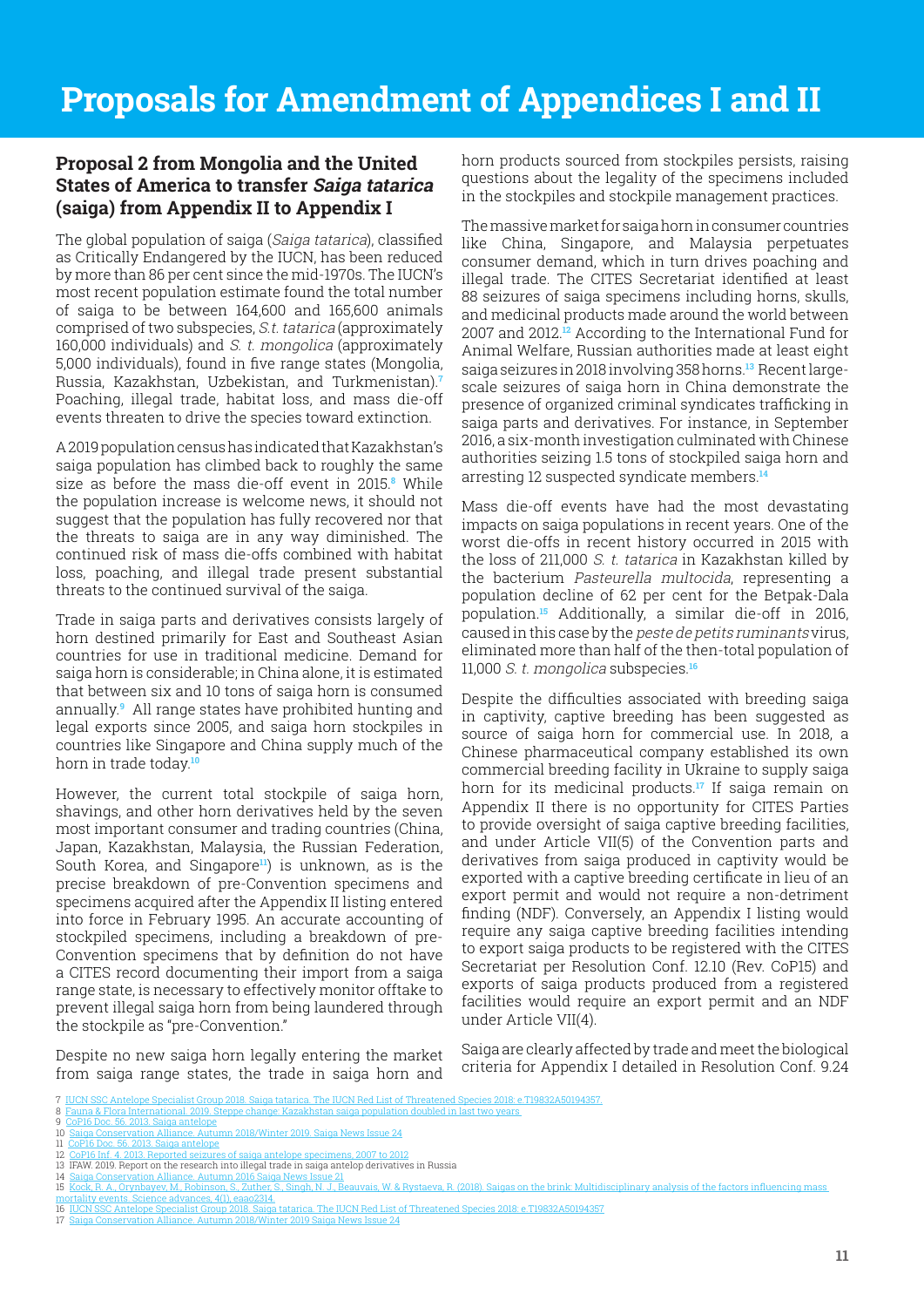<span id="page-11-0"></span>(Rev. CoP17). The species has experienced a marked longterm decline in its wild population, which is now at less than 20 percent of historic levels. Moreover, saiga are susceptible to large fluctuations in population size and are vulnerable to a multitude of intrinsic and extrinsic factors including disease and habitat loss, destruction, and degradation.

#### **EIA recommends that CoP18 adopt the proposal submitted by Mongolia and the United States of America.**

## **Proposal 6 from India, Nepal and Philippines to transfer Aonyx cinereus (Asian small-clawed otter) from Appendix II to Appendix I, and Proposla 7 from Bangladesh, India and Nepal to transfer Lutrogale perspicillata (smooth-coated otter) from Appendix II to Appendix I**

Both species meet the criteria in Resolution Conf. 9.24 (Rev. CoP17) for transfer from Appendix II to Appendix I. Populations of both species have declined by more than 30 per cent in the past 30 years, largely due to significant reductions in their range and the hunting or capture for skins and the pet trade. Illegal trade in skins and the live pet trade poses a serious threat to all Asian otter species.**<sup>18</sup>**

Of 6,010 otter specimens seized worldwide between 1980 and 2018, 383 were identified as Asian small-clawed otters, and 90 as smooth-coated otters, although a large number of skins seized, but not identified to species level, were likely smooth-coated. Between 2004 and 2015, EIA has documented a large number of otter skins offered for sale alongside tiger and leopard skins in China.**19** Illegal pet trade is a growing threat to both species, and live otters are increasingly offered for sale online.

The hairy-nosed otter (Lutra sumatrana), Asia's rarest otter species, also meets criteria for transfer to Appendix I. The species has declined by more than 50 per cent in 30 years, to an extremely small population (between 50 and a few hundred individuals) and limited range.

#### **EIA recommends that CoP18 adopt the proposals submitted by India, Nepal, Philippines and Bangladesh.**

**EIA recommends that CoP18 support any additional proposals to increase protection for Lutra sumatrana (Hairy-nosed otter).**

## **Proposal 8 from Eswatini and Proposal 9 from Namibia on Ceratotherium simum simum (Southern white rhinoceros)**

EIA opposes the proposals by Eswatini and Namibia to weaken CITES protection for rhinos. All populations of African rhino species are under severe pressure from poaching and illegal trade, and many are further at risk from drought, ecosystem degradation, and habitat fragmentation. The ongoing poaching crisis ravaging white and black rhino populations across Africa has lasted more than a decade and resulted in more than 9,200 rhinos killed for their horn, which remains in high demand in Asia, predominantly in China and Vietnam.

Based on publicly available information, an EIA analysis has found that between April 2006 and April 2019, a total of 646 rhino horn seizures have taken place globally involving approximately 6,350kg of rhino horn, equivalent to approximately 2,284 individual horns. Further, EIA records document the seizure of 1,886.4kg of rhino horn linked to China (29.7 per cent of total seizures) and 1,692.7kg linked to Vietnam (27 per cent of total seizures). This indicates that substantial demand for rhino horn exists in these two countries even though their national laws explicitly prohibit trade in rhino horn.

#### Proposal by Eswatini

Eswatini is seeking to remove the existing annotation to the Appendix II listing of its southern white rhino population, thereby permitting legal trade in rhino horn and other derivatives. By seeking to stimulate demand and allow commercial international trade in rhino horn, this proposal would undermine years of demand reduction efforts, increase the burden on law enforcement, challenge domestic laws restricting rhino horn trade in consumer countries, provide a parallel market to launder illegally sourced rhino horns into trade, and ultimately cause poaching rates to escalate for rhino species around the world.

The proposal presents a simplistic system for legal international trade in rhino horn and fails to address how this system could facilitate the laundering of illegally sourced rhino horn. Potential buyers for Eswatini rhino horn are described as licensed vendors that are "likely to include Traditional Chinese Medicine hospitals in the Far East". There are no systems in place in these "Far East" countries, presumably China and Vietnam, to prevent laundering or allow for legal trade in rhino horn, which would violate a number of domestic laws in both countries.

Eswatini also fails to account for the significant increase in consumer demand for rhino products in countries with substantial latent markets that would result from legalised international trade. A 2018 USAID study on Chinese consumer attitudes toward illegal wildlife products found that 15 per cent of the general population found buying rhino products socially acceptable, and 77 per cent of those surveyed who had purchased rhino products in the past year intended to do so again.**<sup>20</sup>** Moreover, a 2016 NRDC report on demand for rhino horn in China estimated that 8.1 per cent of respondents may have purchased rhino horn in the past decade, and suggests that "demand [for rhino horn] might expand if

<sup>18.</sup> Gomez, L., Leupen, B T.C., Theng, M., Fernandez, K., and Savage, M. 2016. Illegal Otter Trade: An analysis of seizures in selected Asian countries (1980-2015). TRAFFIC. Petaling Jaya, Selangor, Malaysia.

<sup>19.</sup> EIA. 2004. The Tiger Skin Trail.<br>20. USAID. 2018. Consumer resear 20. Subaimary research finding research finding the finding on the finding research finding the finding  $\epsilon$  in  $\epsilon$  in  $\epsilon$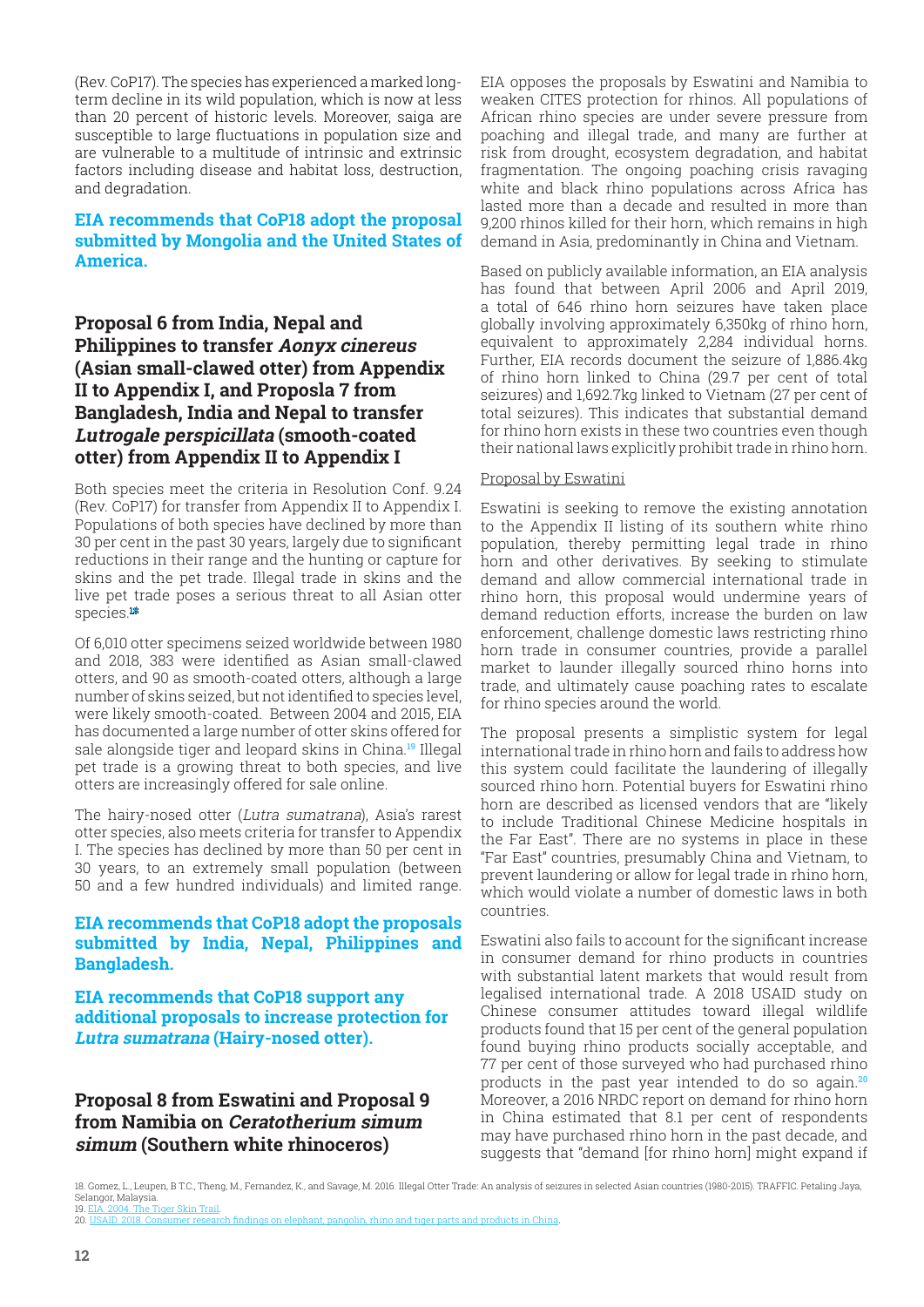<span id="page-12-0"></span>legal trade was introduced because it would remove the current deterrent to purchasing".**<sup>21</sup>**

Eswatini submitted a nearly identical proposal at CoP17 (Johannesburg, 2016), which was resoundingly rejected by the vast majority of Parties, including African and Asian rhino range states. The defeat of this proposal served as a powerful pronouncement by the world's governments to maintain the international ban on trade in rhino horn. Three years later, rhino poaching and illegal trade remains a significant threat to the white rhino. The effects of poaching on southern Africa's rhino populations has been exacerbated by the effects of a prolonged drought that has caused additional rhino mortality. In Eswatini, the recent drought has reduced its already extremely small rhino population to 66 animals from the 73 that comprised its countrywide population at the time of the previous CoP. Thus, the risks that legal trade presents are even greater for Eswatini's rhinos today than they were three years ago.

#### Proposal by Namibia

Namibia is seeking to down-list its population of southern white rhino from Appendix I to Appendix II with an annotation to allow international trade exclusively in hunting trophies and live animals to appropriate and acceptable destinations. EIA recommends that CITES Parties reject Namibia's proposal.

African rhinos remain under significant pressure from poaching and illegal trade in their horn, and Namibia's white and black rhino populations are no exception. Namibia has averaged 57 rhinos killed annually since poaching rates began to escalate in the country in 2014.**<sup>22</sup>** In 2018, Namibia lost 57 rhinos to poaching, representing an approximately 30 per cent increase over the 44 rhinos poached in 2017.**23** This escalation in poaching prompted a recommendation by the IUCN and TRAFFIC in its report to CoP17 for Namibia to be considered as a Priority Country for Attention by the CITES rhino working group, and this recommendation was echoed in the working group's report to SC70. Whilst rhino poaching has increased in Namibia, the conviction rate for poaching and rhino horn trafficking has failed to keep pace and remains unacceptably low. Out of 85 reported cases for rhino-related crimes in Namibia between 2016 and October 2018, only one had resulted in a conviction. The IUCN/TRAFFIC report to CoP18 produced in accordance with Resolution Conf. 9.14 (Rev. CoP17) also highlights this concern, noting that delays in forensic reporting have led to case backlogs.**<sup>24</sup>**

In the summary of its analysis of Namibia's proposal, the IUCN and TRAFFIC note that Mozambique, Zimbabwe, and South Africa continue to experience high levels of rhino poaching, though Namibia has been excluded from this list without any justification.**25** Namibia has lost more rhinos to poaching than Zimbabwe every year since 2014, including nearly double the number of rhinos lost in 2015-2016 and more than three times as many in 2018.

- 21. RDC. 2016. Rhino rage: what is driving illegal consumer demand for rhino horn.
- 22 CoP18 Doc. 83.1 Annex 2 23 Xinhua. 2019. 57 rhinos, 26 elephants poached in Namibia last year.
- 24 CoP18 Doc. 83.1 Annex 2 25 IUCN/TRAFFIC Analyses of Proposals to CoP18 Prop. 9
- 

The proposal presents commercial trade in live animals and hunting trophies as a critical revenue generator for conservation but fails to quantify the financial contribution of non-lethal rhino tourism. Moreover, trade in live animals and hunting trophies is already possible under the existing Appendix I listing and is already occurring with respect to Namibia. Exporter-reported CITES trade data indicates Namibia has traded 29 live white rhinos, 43 white rhino trophies, and 80 white rhino specimens with purpose code 'H' between 2010 and 2017.

Namibia's southern white rhino population remains small at just 1,037 animals according to the proposal. Most are privately owned, leaving only 267 rhinos ranging across three protected areas. The fact that the majority of Namibia's rhinos are privately owned also raises concerns about the role of the Government in extending due protection to the species and implementing the necessary precautionary measures as per Annex 4 of Resolution Conf. 9.24 (Rev. CoP17); these factors do not justify a down-listing of Namibia's rhino population.

The small countrywide population of Namibia's southern white rhinos together with the high risk of poaching and illegal trade justifies the current Appendix I listing of this species.

#### **EIA recommends that CoP18 reject the proposals submitted by Eswatini and Namibia.**

**EIA recommends that CITES Parties encourage Eswatini and Namibia to withdraw their proposals.**

#### **Proposal 10 from Zambia for transfer of Loxodonta africana (population of Zambia) from Appendix I to Appendix II**

Zambia's proposal seeks to (a) transfer its elephant population from CITES Appendix I to Appendix II, and (b) trade in ivory and other elephant specimens. EIA recommends that Parties reject this proposal because it does not satisfy the criteria for down-listing. EIA is concerned that the proposal contains contradictory and inaccurate seizure data which downplays poaching in Zambia and the significant role of Zambia in ivory trafficking.

The proposal lacks updated population data to justify down-listing and is based on survey results which date back to 2015. Further, the proposal fails to address a number of key findings from the Great Elephant Census (GEC):

• The GEC found that "in Zambia, elephant populations in the West Zambezi ecosystem plummeted from 900 in 2004 to 48 in 2015, but populations in the Kafue ecosystem grew by 55% to 6,700 over the same time period." The GEC further noted "wide internal variation in population status in different parts of the country" in Zambia and used the country's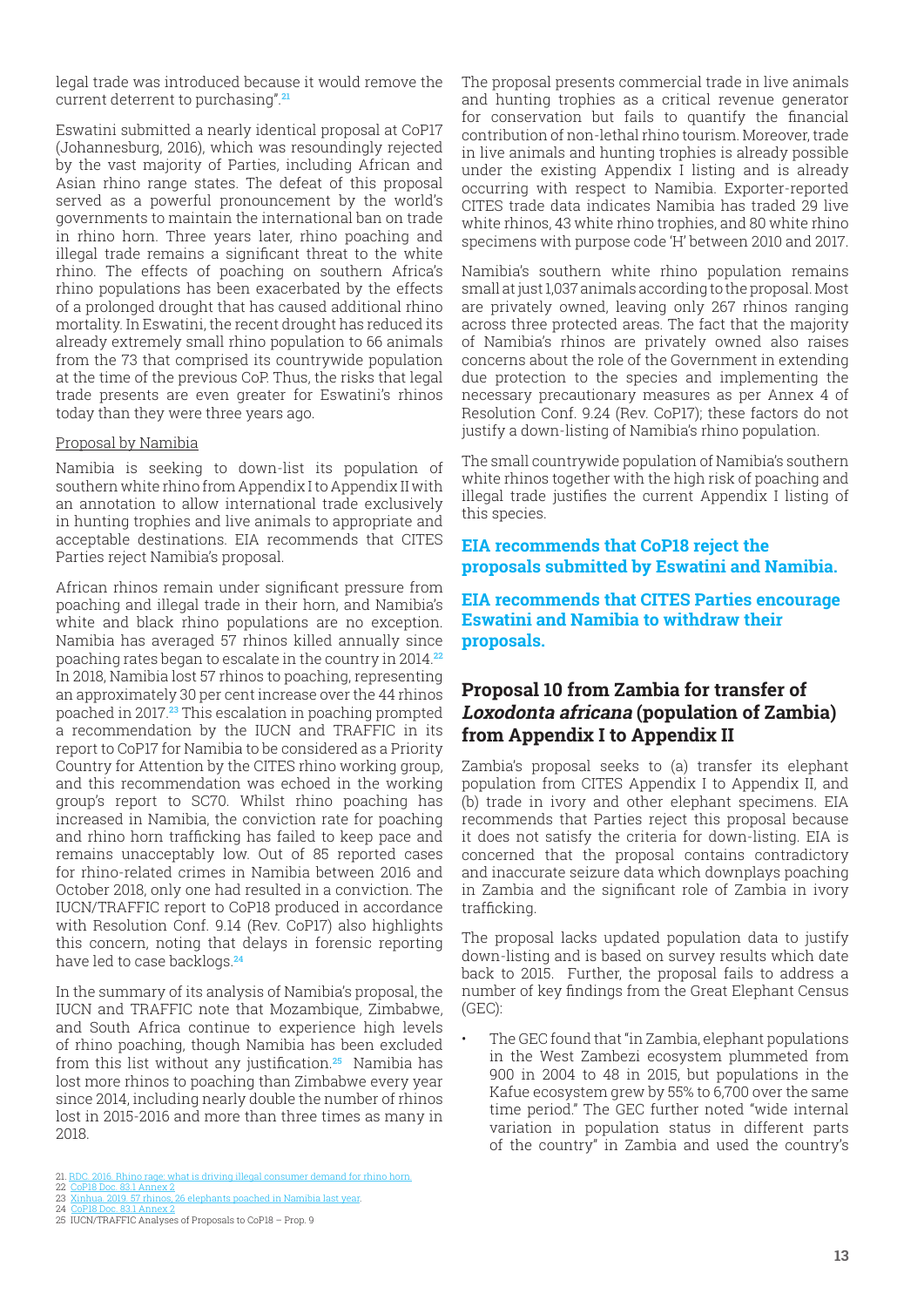<span id="page-13-0"></span>elephant population as an example to illustrate that just because overall the elephant numbers in a country may appear to be stable that does not mean all regional trends are consistent.

- The GEC found massive increases in carcass ratio in Sioma Ngwezi National Park, an indication of largescale poaching activity. Sharp increases in carcass ratios since 2008 across the country suggest that Zambia's elephant population is still threatened.
- The GEC has noted that certain "elephant populations are on the verge of local extinction" in southwest Zambia.

The 2016 IUCN African Elephant Status Report similarly highlights that poaching continues to be a problem across Zambia.**26** The Monitoring of Illegal Killing of Elephants (MIKE) report for CoP18 (CoP18 Doc. 69.2) states that poaching is increasing in South Luangwa National Park (the only MIKE site in Zambia until 2018); four new MIKE sites have been added in Zambia although MIKE data for these sites is not yet available.

Scientists agree that Zambia's elephant population is highly migratory spanning borders with neighbouring countries including those with elephant populations on CITES Appendix I such as Angola and Malawi.**27** While Zambia seeks to down-list its elephant population and resume ivory trade, its neighbours continue to face poaching concerns; for example, a recent study warned that Angola's elephant population has been declining since 2015.**28** Indeed, Resolution Conf. 9.24 (Rev. CoP17), on Criteria for amendment of Appendices I and II does not support split-listing and states that: "Listing of a species in more than one Appendix should be avoided in general in view of the enforcement problems it creates."

Zambia is seeking to sell its ivory; however, its proposal has significant inconsistencies in relation to the size of its stockpile. We are concerned that the proposal presents inaccurate and contradictory seizure data; while the proposal suggests that less than one tonne of ivory was seized in Zambia in 2017, publicly-reported information states that Zambia seized over three tons of ivory in 2017.**<sup>29</sup>** A comparison of the figures presented in the current proposal with the down-listing proposal submitted by Zambia in 2010 indicates that at least 12 tons of ivory have been seized in Zambia since 2010, equivalent to ivory sourced from at least 1,785 elephants.**<sup>30</sup>**

The Elephant Trade Information System (ETIS) report for CoP18 (CoP18 Doc. 69.3) identifies Zambia as a country of concern linked with large-scale movements of ivory suggesting a considerable level of criminal activity enabled by corruption. Indeed, the most recent Transparency International Corruption Perceptions Index found that there has been an increase in corruption in Zambia.**31** The role of Zambian nationals in poaching and trafficking ivory in and around Zambia

has been growing. Since 2011, Zambian nationals have been implicated at least 28 poaching/seizure incidents outside of Zambia, involving over a ton of ivory in Angola, Botswana, Zimbabwe, Malawi, Namibia, and the UK.**<sup>32</sup>** Further, whilst the country has made efforts to increase enforcement action, this has not resulted in successful prosecutions and convictions of offenders. For example, since 2012, over three tons of ivory has been stolen from the Zambian government stockpile. To date, it remains unclear whether there have been any prosecutions in connection to the theft. EIA investigations in 2010 found that Zambia lacked a proper system to address ivory trafficking.**33** Zambia's 2010 down-listing proposal at CoP15 was rejected based on a number of these grounds, and it is concerning that Zambia has still not addressed these critical gaps.

Zambia has failed to consult the majority of African elephant range states who oppose down-listing and are in fact in favour of up-listing all elephant populations and the closure of domestic ivory markets. There is overwhelming evidence to prove that down-listing elephant populations to Appendix II does not prevent elephant poaching or ivory trafficking as the proposal suggests (see comments below) and legal markets provide cover and incentive for illegal ivory trade.**34** EIA investigations in China documented the impact of the 2008 CITES one-off ivory sale in fuelling ivory trafficking and stimulating demand for ivory.**<sup>35</sup>**

Further, Zambia has failed to submit a single annual illegal trade report as required under CITES reporting obligations. The discrepancies in seizure data as described above also raise concerns about possible under-reporting by Zambia to ETIS. Although Zambia became a Party to CITES in 1981, it does not yet have appropriate CITES legislation (classified under Category 2 of the CITES National Legislation Project).

#### **EIA recommends that CoP18 reject Zambia's proposal.**

**Proposal 11 from Botswana, Namibia, and Zimbabwe to amend Annotation 2 to the Appendix II listing of Loxodonta africana (populations of Botswana, Namibia, South Africa and Zimbabwe); and Proposal 12 from Burkina Faso, Côte d'Ivoire, Gabon, Kenya, Liberia, Niger, Nigeria, Sudan, Syrian Arab Republic and Togo for transfer of Loxodonta africana (populations of Botswana, Namibia, South Africa and Zimbabwe) from Appendix II to Appendix I**

Botswana, Zimbabwe and Namibia have submitted a

<sup>26.</sup> IUCN. 2016. African Elephant Status Report: An update from the African Elephant Data

<sup>27.</sup> Lindsay, K. et al. 2017. The shared nature of Africa's elephants. Biological Conservation Vol. 215 pp.260-267. 28. Schlossberg, S. et al. 2018. Poaching and human encroachment reverse recovery of African savannah elephants in south-east Angola despite 14 years of peace. [Online] 13(3).<br>29. The Livingstone biweekly 2018. New Crime F

<sup>9.</sup> Crai, 2016. Todening and numan encroachment reverse recovery or Amean savannan elephants in .<br>One biweekly, 2018. New Crime Fighting Equipment for the Department of National Parks and Wildlife.

<sup>30.</sup> Assuming 6.7kg of ivory per elephant as per Centre for Conservation Biology, University of Washington. 31. Transparency International. Corruption Perception Index 2018.

<sup>32.</sup> EIA Trade Database.<br>33. EIA 2010. Open Seas

<sup>33.</sup> EIA. 2010. Open Season: The Burgeoning Illegal Ivory Trade in Tanzania and Zambia.

<sup>34.</sup> UNODC. 2010. The Globalization of Crime: A Transnational Organized Crime Threat Assessment at 278.<br>35. E.g., <u>EIA, 2012. Blood Ivory: Exposing</u> the myth of a regulated ivory market.  $\overline{\text{a}}$  of a regulated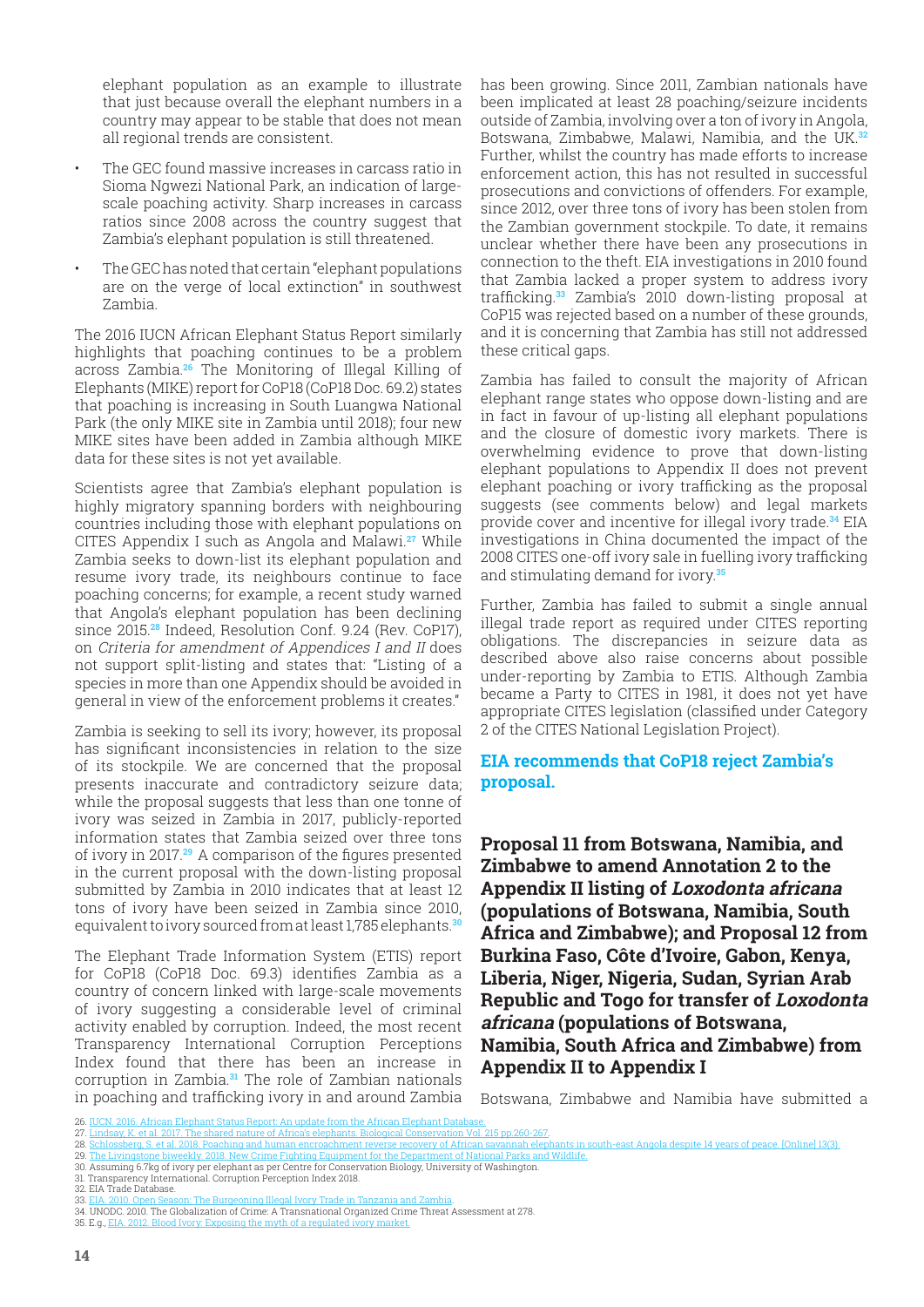<span id="page-14-0"></span>proposal to amend Annotation 2 to the Appendix II listing of African elephants (Loxodonta africana), seeking to reopen international commercial trade in ivory and other elephant specimens sourced from their own elephant populations as well as the population of South Africa. EIA recommends that CoP18 reject this proposal.

The proposal submitted by Burkina Faso and nine other Parties, on behalf of the African Elephant Coalition (which represents the majority of African elephant range states) seeks to strengthen protection of African elephants under CITES by transferring all elephant populations to Appendix I. EIA recommends that CoP 18 support this proposal.

The proposal submitted by Botswana, Zimbabwe and Namibia fails to recognise the devastating consequences that legal ivory markets have on elephant populations which led to the Conference of the Parties calling on all CITES Parties to close domestic ivory markets (Resolution Conf. 10.10 Rev. CoP17). There is overwhelming evidence to show that previous CITES one-off ivory sales had a significant impact on stimulating demand for ivory in China and other Asian markets: they exacerbated elephant poaching and ivory trafficking, resulting in huge declines in some elephant populations particularly in Tanzania and Mozambique.

Poaching and ivory trafficking is a continuing threat to elephants in Appendix II countries and authorising legal trade would only aggravate the situation in the region. In this regard, it is important to note that the elephant populations of all Appendix II countries (Botswana, Namibia, South Africa and Zimbabwe) are shared with countries whose elephant populations are on Appendix I, including Mozambique, Angola, and Zambia.

The MIKE Report for CoP18 (CoP18 Doc. 69.2) has found an increase in Proportion of illegally killed elephants (PIKE) for Southern Africa since 2016, including in Chobe National Park (Botswana) and Kruger National Park (South Africa). The 2016 IUCN African Elephant Status Report noted a serious decline in Zimbabwe's elephant population.**36** The IUCN Report also highlighted the "poaching of elephants by armed gangs" as an increasing threat in northern Botswana and found a "notable increase" of carcass ratio since 2012 in Botswana. In relation to South Africa, the IUCN report noted an increase in elephant poaching since 2008, particularly in Kruger National Park. Indeed, South Africa's recent introduction of Project Ivory in Kruger Park is a recognition of increased poaching there.**37** Regarding Namibia, the IUCN Report noted an increase in poaching in the Zambezi Region since 2006. According to data from the GEC, elephant population had decreased by 15 per cent since 2010 in Botswana and by 6 per cent in Zimbabwe; within the Sebungwe region in Zimbabwe, the population was reduced by 74 per cent.**<sup>38</sup>**

The ETIS report to CoP18 (CoP18 Doc. 69.3) recommends South Africa and Zimbabwe as Category C countries of concern, which may potentially be requested to participate in the National Ivory Action Plan (NIAP)

process, finding that "considerable quantities of ivory have entered international trade from South Africa" and that Zimbabwe is a major source of raw ivory. The ETIS Report also identifies Namibia as a country of origin or export for illegally worked ivory, and that Botswana is also an important source of illegal trade in raw ivory.

The proposal submitted by Burkina Faso and other Parties demonstrates that the overwhelming majority of African elephant range states are in favour of closing all domestic ivory markets and that there is very little international appetite for resuming international commercial trade in ivory, including China, historically home to one of the world's largest ivory markets, which has recently implemented a domestic ivory trade ban.

**EIA recommends that CoP18 reject the proposal by Botswana, Namibia and Zimbabwe and support the proposal submitted by Burkina Faso and other Parties. At a minimum, EIA urges CoP18 to support proposals that either maintain or increase protection for elephants under the CITES framework.**

#### **Proposal 19 from Burkina Faso, Cote d'Ivoire, and Senegal to transfer Balearica pavonina (black-crowned crane) from Appendix II to Appendix I**

The black-crowned crane (Balearica pavonina) has a total estimated population of between 43,000 and 70,000 individuals. It is classified as Vulnerable by IUCN, which notes that the population is declining rapidly as a result of capture for domestication or illegal international trade, as well as habitat loss. The global population is comprised of two subspecies, B. p. pavonina (15,000 individuals) and B. p. ceciliae (28,000-55,000 individuals).**<sup>39</sup>**

The black-crowned crane has been included in the Review of Significant Trade (RST) process twice. First after AC24 in 2009 as an urgent case for all range states. Thereafter, at AC26 in 2012 when the species was retained for Guinea (urgent concern), Nigeria (possible concern), and Sudan and South Sudan (possible concern). Nigeria was removed from the RST at SC63 in 2013 after the Committee determined that Nigeria had implemented relevant recommendations. SC63 recommended that trade suspensions for Guinea, Sudan and South Sudan remain in place.

At AC29 in 2017, the black-crowned crane was once again included in the RST, this time for Mali (high volume, globally threatened). No response was received from Mali by AC30. The RST working group at AC30 in 2018 suggested that the cranes traded by Mali could be unreported re-exports of cranes originally sourced from Guinea, which remains under a trade suspension. Recommendations for Mali were provided in AC30 Com. 11 (Rev. by Sec.) and included the establishment of a

<sup>36.</sup> IUCN. 2016. African Elephant Status Report: An update from the African Elephant Database. 37. The Citizen. 2019. Kruger Park launches Project Ivory to protect its elephants.

<sup>38.</sup> The Great Elephant Cen

<sup>39.</sup> BirdLife International 2016. Balearica pavonina. The IUCN Red List of Threatened Species 2016: e.T22692039A93334339.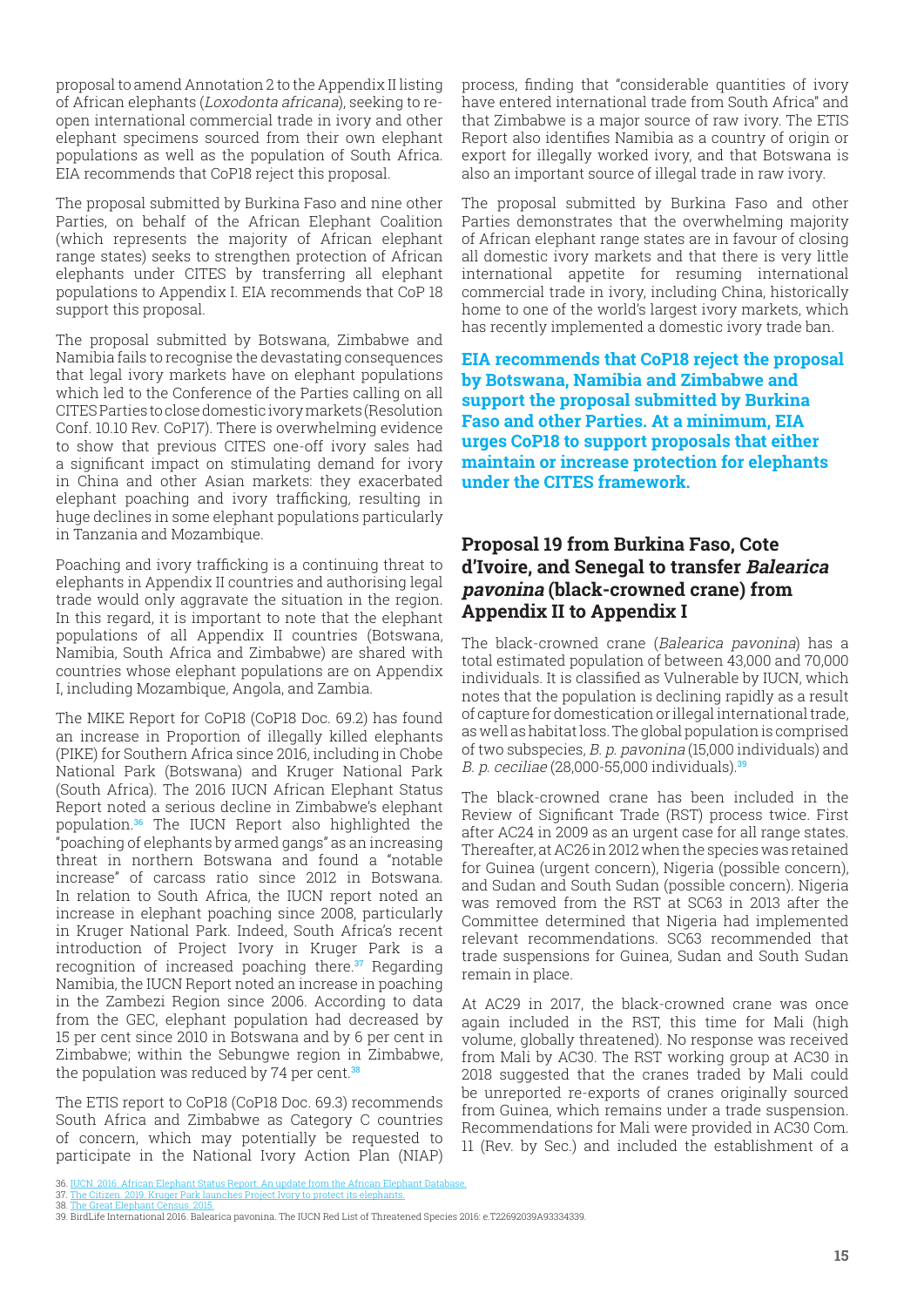<span id="page-15-0"></span>zero-export quota within 30 days.

In addition to ongoing illegal trade, the black-crowned crane is also experiencing pressure from habitat loss and degradation caused by environmental factors such as drought and anthropogenic activities including agriculture and industrial construction.**<sup>40</sup>**

#### **EIA recommends that CoP18 adopt the proposal submitted by Burkina Faso, Cote d'Ivoire, and Senegal.**

## **Proposal 29 from St. Vincent and the Grenadines to list Gonatodes daudini (Union Island gecko) in Appendix I**

The Union Island gecko meets the criteria in Resolution Conf. 9.24 (Rev. CoP17) for inclusion in Appendix I. The Union Island gecko is classified as Critically Endangered by the IUCN and survives within a single forest fragment totalling less than one square kilometre on Union Island in St. Vincent and the Grenadines.**41** According to the proposal, the total population of the species is comprised of 9,957 individuals, though a separate study has estimated the population to be 8,176 individuals.**<sup>42</sup>**

The international pet trade is the primary threat to the species' survival.**43** This claim is supported by a 2019 study which found that 36 Union Island geckos were advertised for sale online between September 2014 and December 2018;**44** all advertisements were posted by traders based in European countries, with German-based dealers accounting for 39 per cent of the postings. Of the 19 advertisements, only seven provided information on the origin of the animals and amongst these, five geckos were reported to have been obtained from the wild.

**EIA recommends that CoP18 adopt the proposal submitted by St. Vincent and the Grenadines.**

## **Proposal 36 from Bangladesh, India, Senegal and Sri Lanka to transfer Geochelone elegans (Indian star tortoise) from Appendix II to Appendix I**

This species was classified as 'Vulnerable' by the IUCN Red List in 2016 (previously listed as 'Least Concern'),**<sup>45</sup>** with poaching for international trade highlighted as a significant threat. A 2015 study found discrepancies in the CITES trade data that indicate potential illegal activity.**<sup>46</sup>** The same study also found that 55,000 individuals had been poached over one year in a single location

in southern India. The role of transnational organised crime has been widely recognised in the trafficking of Indian star tortoise, with sophisticated criminal groups becoming established in the trade of the species.**<sup>47</sup>**

**EIA recommends that CoP18 adopt the proposal submitted by Bangladesh, India, Senegal and Sri Lanka.**

## **Proposal 50 from Malawi to include Widdringtonia whytei in Appendix II**

Widdringtonia whytei ("Mulanje cedar"), a conifer of the cypress family is endemic to the Mount Mulanje massif and is the national tree of Malawi. The species is classified on the IUCN Red List of Endangered Species as "critically endangered". A baseline survey in 2017 found only seven mature individuals left in the wild and concluded that the species was practically extinct. A survey in 2018 found no mature individual trees left in the wild. Malawi has started a major effort to restore Widdringtonia whytei in its natural habitat on Mount Mulanje, while small plantations have also been established in other areas in the country. The catastrophic downfall of the Mulanje cedar can be attributed to illegal logging, fire damage and invasive tree species. Harvesting was previously authorized for the salvage logging of dead trees, but since 2007, all logging of the species is illegal. It is estimated that in the last ten years, 115,000  $\mathrm{m}^3$  of Mulanje cedar have been harvested illegally.

As the national tree of Malawi, it plays a significant role in the country's culture, and social fabric, so its extinction would have consequences far beyond the obvious ecological and economic implications. Given the dire state of this species in the wild it is necessary to include it in CITES Appendix II, while continuing its restoration and plantation development efforts.

#### **EIA recommends that CoP18 adopt the proposal by Malawi to include Widdringtonia whytei in Appendix II.**

## **Proposal 54 from Malawi to include Pterocarpus tinctorius in Appendix II**

The global trade in both Dalbergia and Pterocarpus species has been widely recognized as being out of control, unsustainable and largely illegal. As stated in CoP17 Inf. 48: "Serial depletion of rosewood species across the globe is a real and substantial risk to their survival".**<sup>48</sup>**

<sup>40.</sup> Meine, C. D. and Archibald, G. W. 1996. The cranes - status survey and conservation action plan. International Union for Conservation of Nature and Natural Resources, Gland, Switzerland, and Cambridge, U.K.

<sup>41.</sup> Powell, R. & Henderson, R.W. 2011. Gonatodes daudini (errata version published in 2017). The IUCN Red List of Threatened Species 2011: e.T194258A115333400.<br>42. Shepherd, C. R., Janssen, J., & Noseworthy, J. 2019. A cas

e00549. 43. Daltry, J.C., Adams, R., Gaymes, G., Providence, F., Sweeney, R. 2016. Union Island Gecko: Conservation Action Plan, 2016e2021. Report to the Saint Vincent & the Grenadines

Forestry. Department, Fauna & Flora International, Union Island Environmental Attackers and Virginia Zoo.

<sup>44.</sup> Shepherd, C. R., Janssen, J., & Noseworthy, J. 2019. A case for listing the Union Island Gecko Gonatodes daudini in the Appendices of CITES. Global Ecology and Conservation, e00549.

<sup>22.</sup> EIA Trade Database; EIA. 2016. Skinning the Cat.<br>46. D'Cruze N, Singh B, Morrison T, Schmidt-Burbach J, Macdonald DW, Mookerjee A (2015) A star attraction: The illegal trade in Indian Star Tortoises. Nature Conservatio 47. Earth Touch News. 2015. Tortoise's starry shell makes it a target for 'shocking' illegal trade. 48. Cop17 Inf. 48.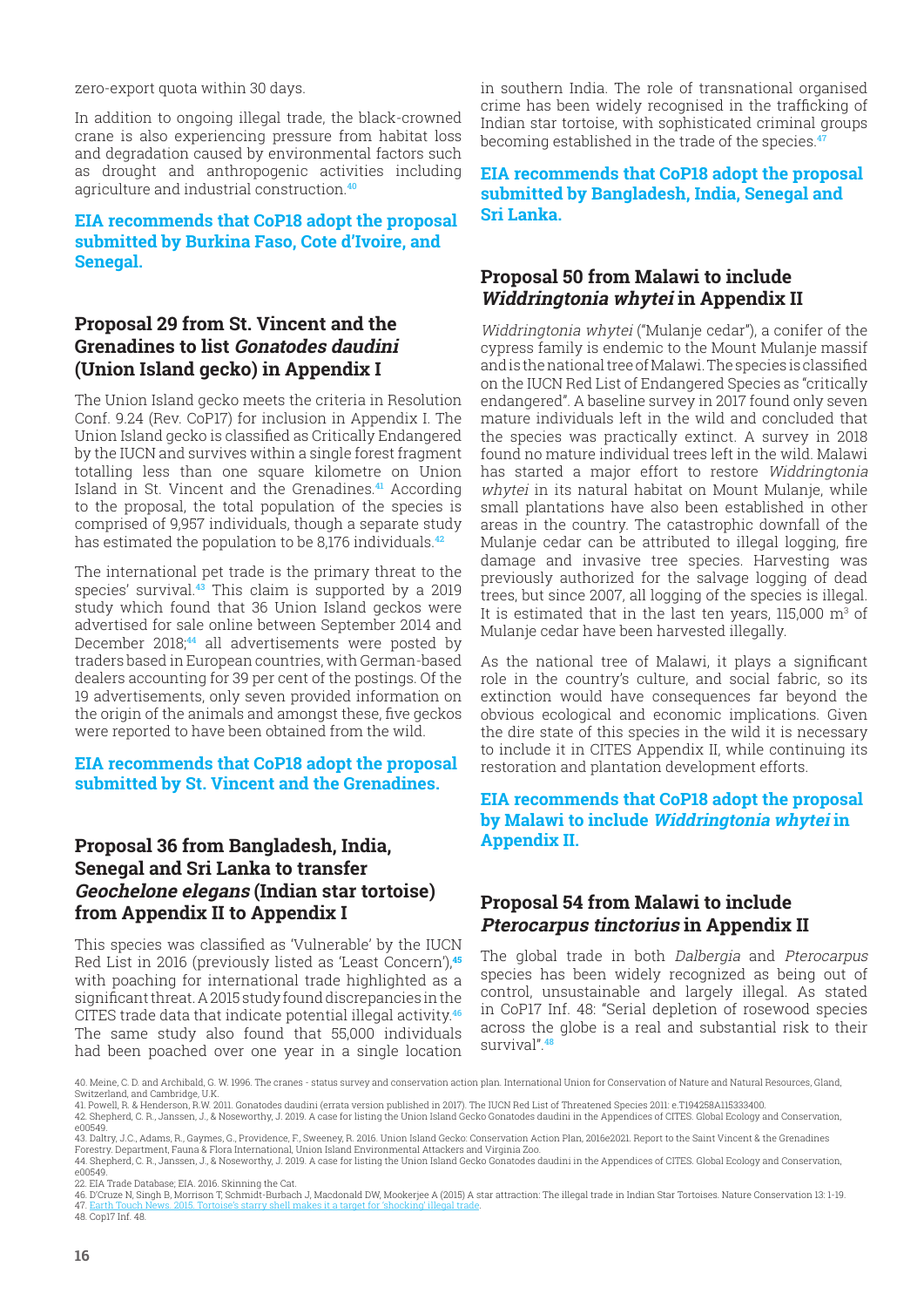<span id="page-16-0"></span>Available information indicates that the illegal and unsustainable exploitation of Pterocarpus tinctorius, often referred to as "Mukula" in range states, has already had severe reported impacts on its wild populations in various range states. Without stronger protection and international regulation of trade, the growing exploitation of Pterocarpus tinctorius is likely to result in the commercial extinction of the species in various range states.

The "boom" in Mukula wood trade started in Zambia after 2010, and the extraction of the African rosewood has since spread throughout neighboring countries. As Cerutti et al. found, existing national laws have proven inadequate for coping with the fast-spreading international business models of Chinese traders and "while Zambian forests were being emptied of rosewood [...], buyers and traders had already started storming the forests of Malawi, DRC and Mozambique and shipping containers from Kenya, Tanzania, Mozambique, South Africa and Namibia."**49** The same well documented model of trans-border "boom and bust"**50** in the rosewood trade which brought Pterocarpus erinaceus ("kosso") to the brink of commercial extinction in several range states, is now playing out for Mukula trees, creating a 'leakage' effect, which simply shifts negative impacts from one geography to another. As stated by Malawi**51**, "Pterocarpus tinctorius will be the next domino to fall" in the search for the last available rosewood resources.

Although several range States have passed protective measures at various stages such as harvesting and/ or export bans, illegal logging and trade in P. tinctorius continues to thrive through well-organized smuggling routes, often involving multiple countries, including non-range states. For example, when Mozambique and Angola banned log exports in 2017, exports surged in Namibia, which has no standing populations of P. tinctorius itself (Grobler 2017).

As with all rosewood species, the principal destination for P. tinctorius is China, which has no regulation in place that prevents the import of illegal timber. Reliable trade data regarding this species is hard to come by since it has not been included in the official list of Chinese "Hongmu" species, although various studies and field investigations over the past years have confirmed a surge in uncontrolled illegal logging and trade in P. tinctorius from African countries.**52** In the case of Zambia, Chinese customs data shows log imports have almost doubled from 35,000  $\mathrm{m}^3$  in 2015, to 65,000 in just the first half of 2017. Exceeding the total number of logs in all of 2016. CIFOR research indicates that "the vast majority" of these logs are P. tinctorius**<sup>53</sup>**.

Misdeclaration upon export is common, resulting in staggering discrepancies between exporting and importing countries. In 2016, Zambia declared log exports of about  $3,000m<sup>3</sup>$  with an approximate value of US\$900,000, while China declared imports of about 61,000m3 with an approximate value of US\$87 million.

Paying bribes to high level officials as well as to control posts during road transport in range states is reported by traders as being part of the rosewood business model. According to Cerutti et al., recent Mukula trade in Zambia has amounted to an estimated 110,000m3 per annum, with revenue losses of about US\$3.2 million, and estimated bribes paid to state officials of about US\$1.7 million. The forest area harvested for this volume is estimated to be between 90,000 and 150,000 hectares.

The history of devastating logging and trade in other rosewood species (Dalbergia cochinchinensis, Pterocarpus erinacius) serves as a cautionary tale that the international regulation of trade is necessary in order to ensure the sustainable harvesting and trade of high demand precious rosewood species, in order to protect such species from commercial extinction.

The Appendix II listing will provide urgently needed support to range states in the management and regulation of the trade in Pterocarpus tinctorius. For example, the listing of Pterocarpus erinaceus in Appendix II at CoP17 can be expected to result in a significant reduction in illegal harvesting and trade, saving the species from commercial extinction.

#### **EIA recommends that CoP18 adopt the proposal by Malawi to include Pterocarpus tinctorius in Appendix II.**

#### **Proposal 57 from Ecuador to include Cedrela odorata in Appendix II, and to include all species of the genus Cedrela spp. in Appendix II**

The Cedrela genus represents 17 tree species, the distribution of which extends throughout Latin America from Mexico in the North to Argentina in the South. By far the most exploited and traded species, Cedrela odorata, makes up over 90 per cent of the trade in Cedrela. However, as expressed by various range states, physical and anatomical characteristics of the wood makes it extremely difficult to distinguish between species of *Cedrela* in trade, and the genus is often treated as one single species in forest management plans. Trade in Cedrela, in particular Cedrela odorata, has seen a significant increase over the past 17 years, as both exports and prices for the species rose sharply after Swietenia macrophylla was included in CITES Appendix II in 2002. Bolivia and Brazil have listed Cedrela odorata on Appendix III since 2001. In addition, Colombia, Guatemala, and Peru listed their national populations on Appendix III. In 2010, Bolivia included Cedrela fissilis and Cedrela lilloi in Appendix III.

Uncontrolled overexploitation and illegal logging are the main causes for changes observed in population structures and have led to the overall decline in Cedrela spp. (Mark & Rivers 2017).

<sup>49.</sup> IIED/CIFOR. 2018. Informality, global capital, rural development and the environment: Mukula (rosewood) trade between China and Zambia<br>50. EIA. 2016. Cycles of Destruction: Unsustainability, Illegality, and Violence in

<sup>51.</sup> CoP18. Malawi. Proposal to list the species Pterocarpus tinctorius in CITES Appendix II

<sup>52.</sup> Kuo. 2018. Chinese demand for rosewood furniture is decimating a rare, slow-growing species of African tree 53. Cerutti. 2018. A Ponzi scheme with Nature? Lessons from the Zambia-China rosewood trade.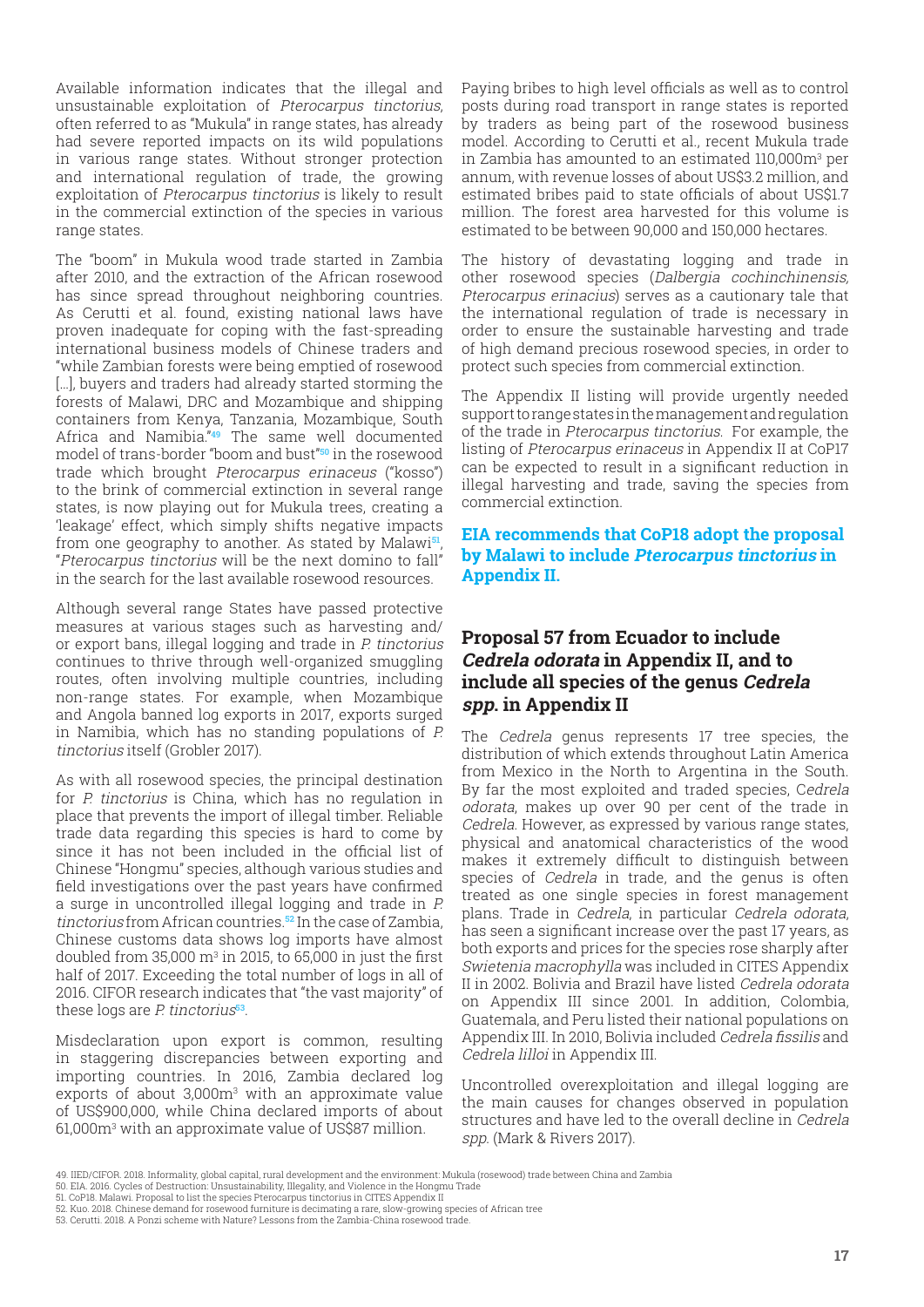Illegal logging rates are found to be elevated in the majority of range states, in particular the largest exporters Peru and Brazil. In Peru alone, the government oversight agency OSINFOR identified the illegal extraction of 274,000m3 of timber valued at more than \$30 million, equivalent to 5,000 loaded trucks between October 2017 and August 2018.**54** EIA has been documenting the systematic large-scale illegal harvesting and trade of cedar and mahogany in Peru since 2012.**<sup>55</sup>**

International regulation of trade in Cedrela spp. through listing on Appendix II will provide much needed support to range states to control the harvesting and export of the heavily traded species in order to ensure the survival of wild populations, while at the same time assuring importing parties of the legal origin of the wood.

**EIA recommends that CoP18 adopt the proposal by Ecuador to include Cedrela spp. in Appendix II.** 

54. Ojo Publico. 2018. Dirty Timber. The last trees of the Amazon. 55. EIA. 2012. The Laundering Machine. How Fraud and Corruption in Peru's Concession System are Destroying the Future of its Forests.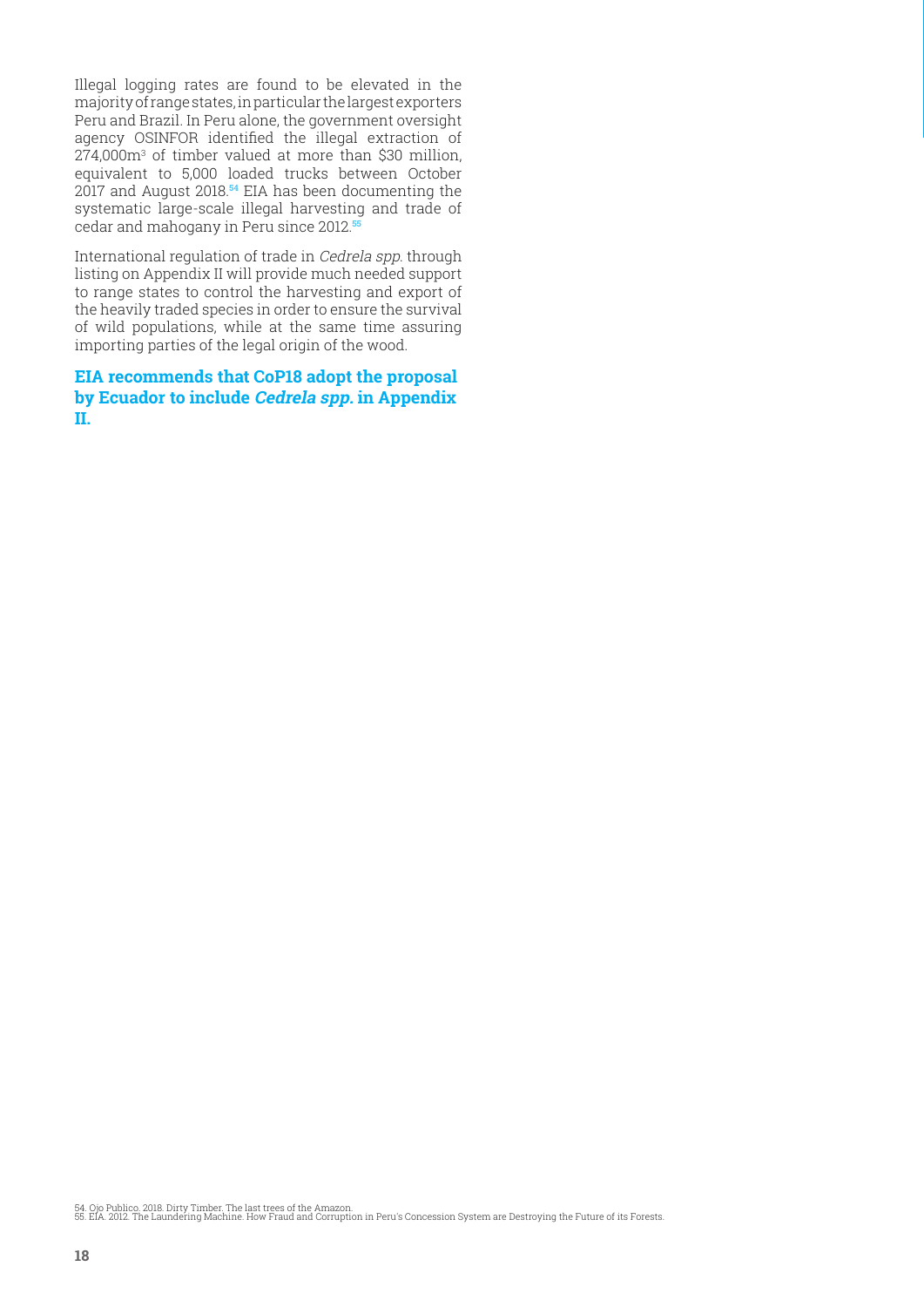## <span id="page-18-0"></span>**1. CoP18 Doc. 15.5: The International Consortium on Combating Wildlife Crime (ICCWC)**

EIA welcomes the significant contributions of ICCWC and the support provided by the donor community for implementing ICCWC activities. EIA welcomes the implementation of the ICCWC Wildlife and Forest Crime Analytic Toolkit in 25 countries (at various stages of implementation); the Toolkit enables Parties to address key gaps in the preventive, law enforcement, and criminal justice responses to wildlife crime. Further, the implementation of the ICCWC Indicator Framework for Wildlife and Forest Crime is now included as an integral part of the implementation of the ICCWC Toolkit which facilitates information gathering for the Toolkit analysis.

EIA is concerned however, that in most cases, the ICCWC Toolkit/Indicator Framework analysis and recommendations are not publicly available, raising concerns regarding lack of transparency and accountability and making it difficult for stakeholders, including donors, to assess progress made. While the Toolkit analyses and reports of some Parties have been made publicly available, several Parties which have completed the Toolkit/Indicator analysis have declined to publish the report including: Botswana, Gabon, Madagascar, Mexico, Mozambique, Nepal, Peru, and Tanzania. Based on limited publicly available information, it is likely that the recommendations arising from this process are far from being implemented. Thus, EIA disagrees with the Secretariat's conclusion that Decision 17.52(a) (which encourages Parties to make use of the ICCWC Indicator Framework) has been implemented.

#### **EIA recommends that CoP18 adopt new decisions urging:**

- **Parties who are yet to implement the ICCWC Wildlife and Forest Crime Analytic Toolkit and ICCWC Indicator Framework for Wildlife and Forest Crime, do so expeditiously; and**
- **All Parties who have completed or are in the process of implementing the ICCWC Toolkit and the Indicator Framework ensure that the ICCWC report and recommendations are publicly available and that the**

**recommendations arising from this process are promptly implemented.** 

**EIA recommends that CoP18 support the Secretariat's proposed draft decision on providing funding for ICCWC.**

## **2. CoP18 Doc. 26: National laws for implementation of the Convention**

EIA welcomes the progress made by several Parties in adopting new legislation to strengthen implementation of the Convention. There are however two key concerns regarding the current approach towards assessing whether national laws are compliant with the Convention. First, a number of Parties placed in Category 1 of the National Legislation Project (NLP) (i.e. the category for Parties which have been most successful in adopting national legislation for CITES implementation), have key gaps in their legislation which hinder effective implementation of CITES and contradicts their Category 1 assessment. For example, although it is encouraging that Thailand has amended its law to include the African elephant under the Wildlife Animal Preservation and Protection Act, such protection has not been extended to other non-native CITES-listed species including CITES Appendix I species.**56** Similarly, only some nonnative CITES listed species such as African elephants, pangolins and rhinos were recently afforded protection under Cambodian law.**57** Indonesia does not regulate domestic trade in any non-native CITES listed species.**<sup>58</sup>** China has failed to criminalise possession of illegal wildlife products despite only recently amending its wildlife law.**59** A number of these concerns have also been identified by analysis conducted by EIA.**60** Yet, all four countries are listed in Category 1.

Second, the criteria currently used for assessing whether legislation is compliant with CITES is outdated and should take into consideration Resolutions and Decisions adopted by the Conference of the Parties calling for legislation which meets important additional criteria to ensure CITES is fit for purpose,**61** including species-specific CITES recommendations applicable to strengthening national legislation.**62** Finally, a significant body of work has been completed under the ICCWC framework to develop key indicators for appropriate national legislation to combat wildlife and forest crime,**<sup>63</sup>** which is not fully reflected under the criteria used to categorise Parties under the NLP.

<sup>56.</sup> UNODC. 2017. Criminal justice response to wildlife crime in Thailand: A Rapid Assessment.

<sup>57.</sup> UNODC. 2018. Cambodia amends legal loophole for wildlife trafficking, but still facing law enforcement obstacles.<br>58. TRAFFIC. 2018. Slow and Steady: The Global Footprint of Jakarta's Tortoise and Freshwater Turtle Tra 58. TRAFFIC. 2018. Slow and Steady: The Global Footprint of Jakarta's Torte

<sup>59. &</sup>lt;u>EIA. 2016. Time for Action: End the criminality and corruption fuelling wildlife crime</u>.<br>60. Id.: <u>EIA. 2018. Taking Stock: An assessment of progress under the National Ivory Action Pl</u>

<sup>60.</sup> Id.; E<u>IA. 2018. Taking Stock: An assessment of progress under the National Ivory Action Plan process.<br>61. E.g., Resolution Conf. 11.3 (Rev. CoP/), on Compliance and enforcement (recommends that illegal wildlife trade </u> associated with CITES are subject to appropriate penalties); Resolution Conf. 17.8 on Disposal of illegally traded and confiscated specimens of CITES-listed species (provides

guidelines for disposal of CITES specimens).<br>62. E.q., Resolution Conf. 10.10 (Rev. CoP17), on Trade in elephant specimens (recommends that Parties amend legislation to close their domestic ivory markets); Resolution Conf. [\(Rev. CoP](https://eia-international.org/news/exposing-hydra-threat-elephants-vietnams-flourishing-wildlife-crime-gangs/)17) [on Conservation of and trade in tigers and other Appendix-I Asian big cat species \(urges Parties to voluntarily prohibit internal](https://eia-international.org/wp-content/uploads/Application-of-Article-XIII-in-the-Lao-Peoples-Democratic-Republic.pdf) t[rade in Asian big cats\); Resolution Co](https://cites.org/sites/default/files/eng/cop/18/doc/E-CoP18-069-03-R1.pdf)nf.<br>[9.14 \(Rev. CoP17\) on Conserv](https://eia-international.org/news/exposing-hydra-threat-elephants-vietnams-flourishing-wildlife-crime-gangs/)ation of [11.8 \(Rev. CoP17\) on Conservation of and control of trade in the Tibetan antelope \(recommends legislation to eliminate co](https://www.iucnredlist.org/species/19832/50194357#habitat-ecology)m[mercial trade in Tibetan antelope\).](https://www.fauna-flora.org/news/steppe-change-kazakhstan-saiga-population-doubled-last-two-years) 63. E.g.,  $UN$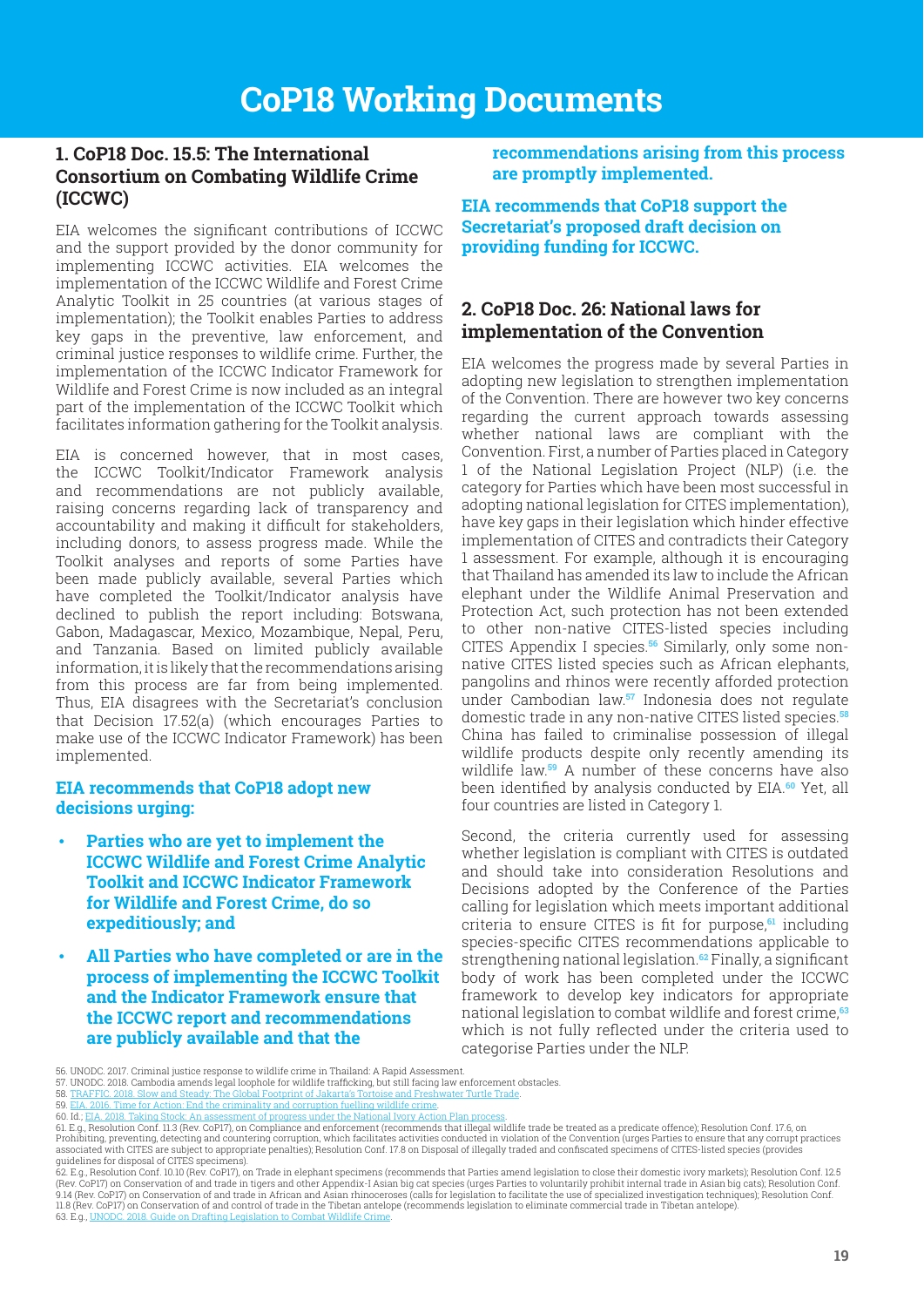<span id="page-19-0"></span>**EIA recommends that CoP18 adopt a decision directing the Secretariat, in collaboration with ICCWC and other relevant stakeholders, to:**

- **review the current categorisation of Parties and the criteria used to classify Parties in Categories 1, 2 and 3 of the NLP; and**
- **propose to CoP19 any changes to the NLP categorisation of Parties, and any relevant amendments to Resolution Conf. 8.4 (Rev. CoP15) with the view to harmonize and strengthen national legislation of CITES Parties related to legal and illegal trade in CITES listed species.**

#### **3. CoP18 Doc. 27: CITES compliance matters**

Regarding the application of Article XIII in the Lao People's Democratic Republic (Laos):

Please refer to comments above under SC71 Doc. 10.1 - Application of Article XIII in the Lao People's Democratic Republic.

Regarding the National Ivory Action Plans (NIAPs):

Please refer to comments above under SC71 Doc. 11 - National ivory action plans process.

## **4. CoP18 Docs. 30.1 and 30.2: Compliance in relation to Malagasy ebonies (Diospyros spp.) and palisanders and rosewoods (Dalbergia spp.), Report of Madagascar and Report of the Standing Committee**

The trade suspension of trade in Malagasy ebonies, palisanders, and rosewoods was upheld by SC69**64** and confirmed by the Secretariat in its conclusions for SC70.**65** It is necessary to clarify the maintenance of the trade suspension in Decision 18.AA of Doc. 30.1 at CoP18.

At its 69th meeting, the Standing Committee noted the fact that none of the high-level offenders and highly influential timber barons have been convicted to date in Madagascar and subsequently recommended to amend paragraph e) of Decision 17.204: "significantly strengthening control and enforcement measures against illegal logging and export at the national level, including seizures, investigations, arrests, prosecutions, and sanctions, including towards highlevel offenders;"**66** While certain arrests have been made in connection to suspected shipments, organizers of timber crime in Madagascar continue to go unpunished,

often thanks to high-level political connections. As documented by EIA and others,**67** some were even proposed to directly benefit from potential future stockpile sales.

The Standing Committee at its 69th meeting, has recognized the importance of vast amounts of hidden stockpiles in Madagascar, which are estimated up to two million logs**68** – over 80 percent of the country's total stockpiles. These "hidden stockpiles" are currently being completely ignored and pose a significant risk of increased timber laundering and illegal trade. An effort needs to be made to recover them as part of the stockpile plan. Given the scale of hidden stockpiles and the risk they pose regarding increased timber laundering and illegal trade, this recommendation from SC69**69** should be included in the Decisions adopted by CoP18.

At SC70, the EU proposed the following amendment to the text of paragraph f) of Decision 17.204 in order clarify an adequate sequencing of measures to ensure that potential stockpile sales cannot be carried out without appropriate functional governance frameworks and adequate enforcement measures in place: "submit regular updates on audited inventories of at least a third of the stockpiles of species of Dalbergia and Diospyros from Madagascar, and after substantial progress has been achieved on paragraphs a) to e), submit a modified use plan for consideration, approval and further guidance from the Standing Committee."**70** This underlined portion of the amendment proposed by the EU should be inserted in paragraph f) of the Decision.

**EIA recommends that CoP18 adopt the Secretariat's draft decisions in CoP18 Doc. 30.2, subject to the following amendments:**

- **Include maintenance of trade suspension on Malagasy Diospyros spp. and Dalbergia spp in the text of draft decision 18.AA**
- **Add "including towards high-level offenders" at the end of 18.BB e)**
- **Add paragraph to 18BB as per SC69 SR: "Make progress in developing a plan for how it will identify and take control of undeclared and hidden stocks of Dalbergia spp. and Diopsyros spp. and provide information related to these efforts in its report to the Standing Committee."71**
- **Include provision as per SC70 Com.14 ensuring adequate sequencing of measures:**

**compliance with relevant decisions is necessary before potential stockpile sales** 

<sup>64 &</sup>lt;mark>SC69 SR</mark><br>65 <u>[SC70 Doc. 27.5.2](https://www.saigaresourcecentre.com/sites/default/files/2019-03/news_saiga-en_fin_small_1.pdf)</u>

<sup>66</sup> [SC69 SR](https://www.saigaresourcecentre.com/sites/default/files/2019-03/news_saiga-en_fin_small_1.pdf)<br>67 EIA. 2018. Payin

Off the Traffickers: A Costly and Dangerous Precedent

<sup>68 &</sup>lt;u>[SC67 Doc. 19.1](https://www.saigaresourcecentre.com/sites/default/files/2019-03/news_saiga-en_fin_small_1.pdf)</u><br>69 <u>[SC69 SR](https://www.saigaresourcecentre.com/sites/default/files/2019-03/news_saiga-en_fin_small_1.pdf)</u>

<sup>70</sup> [SC70 Com. 14](https://www.saigaresourcecentre.com/sites/default/files/2019-03/news_saiga-en_fin_small_1.pdf)  $^{70}_{71}$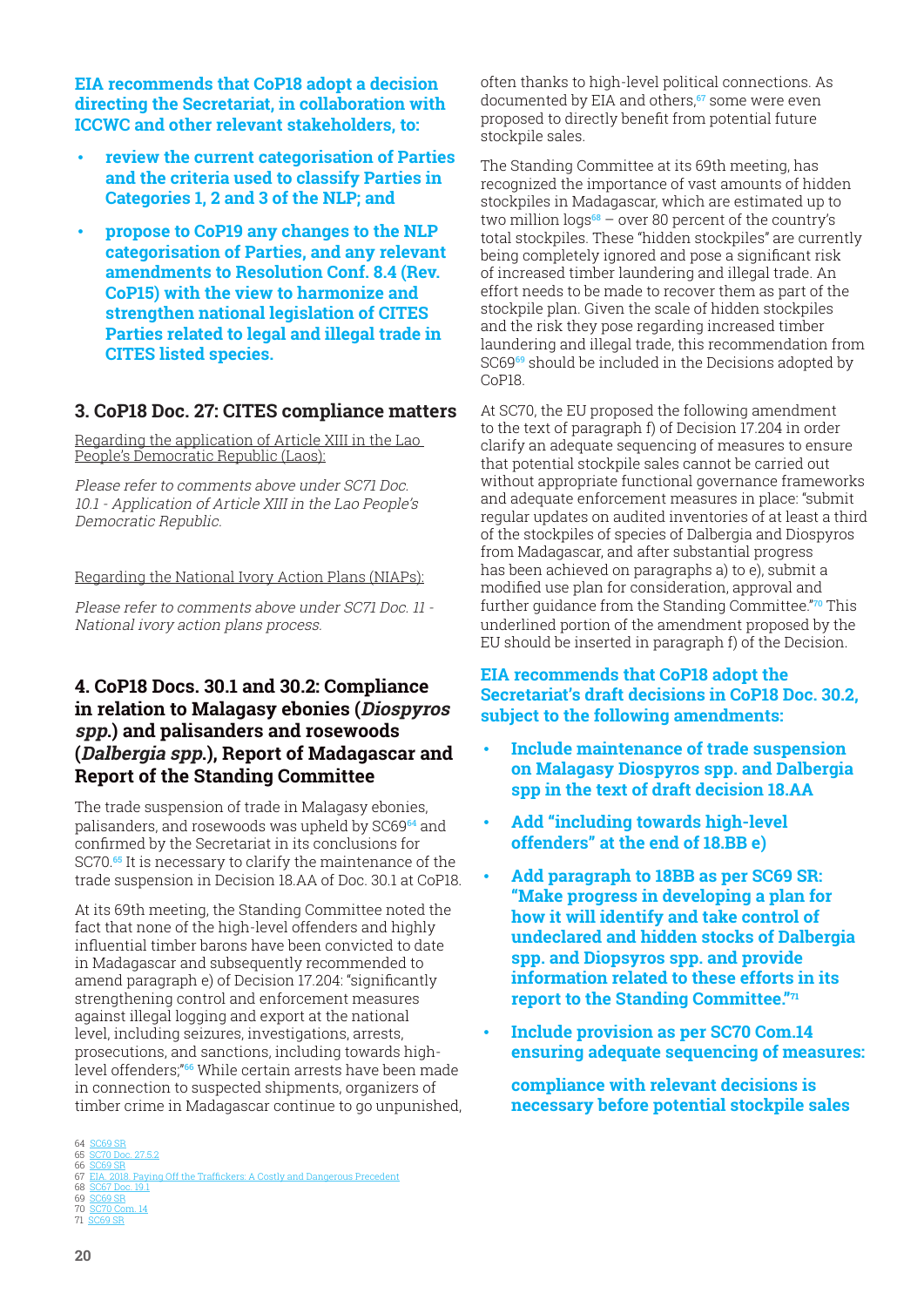<span id="page-20-0"></span>**could be considered.**

• **Amend paragraph g) to require written progress reports to Plants Committee, Standing Committee and CoP19.**

## **5. CoP18 Doc. 31: Domestic markets for illegally traded specimens**

EIA agrees with the finding that ivory bans in one country could potentially shift markets into adjacent countries leading to an increase in volume of sales. EIA is concerned that this precise problem will play out in the Asian region as China and Hong Kong SAR implement their domestic ivory bans while Japan continues to protect its legal domestic ivory market. EIA also shares the concerns regarding the enforcement of domestic ivory bans online, including illegal ivory trade through social media and agrees that it is appropriate to await the findings and recommendations of the full study before considering possible amendments to Resolution Conf. 11.3.

**EIA recommends that CoP18 adopt the proposed amendment to Resolution Conf. 10.10 (Rev. CoP17) on Trade in elephant specimens contained in Annex 1 and the revised Decisions 17.87-17.88, contained in Annex 2.**

**In relation to the second phase of the study on domestic controls in consumer markets for specimens of CITES-listed species for which international trade is predominantly illegal, EIA supports the observation of the Secretariat that the study focuses on rhinoceroses, Tibetan antelope, tiger, cheetah, leopard and pangolins.**

#### **6.CoP18 Doc. 32: Enforcement Matters; and Doc. 36: Storage and management of illegal trade data collected through the Parties' annual illegal trade reports**

The Conference of the Parties has increasingly affirmed the importance of strengthening the enforcement response to illegal trade in CITES-listed species for the implementation of the Convention. The newly established annual illegal trade report process facilitates the gathering of data on illegal trade in CITES species. The Convention has operated with inconsistent or limited information on illegal trade for more than 40 years whilst continuing to make important decisions on trafficked species; if implemented properly, the annual illegal trade report process could overcome this gap and play a critical role in enabling CITES Parties to accurately assess the threat posed by wildlife and timber trafficking.

The Secretariat's report in CoP18 Doc. 32 indicates that 120 Parties have failed to submit their annual illegal trade report for 2016, and 123 Parties failed to report for

2017; the majority of CITES Parties (65-67 per cent) are therefore failing to submit annual illegal trade reports. 114 Parties (62 per cent) have failed to submit a single annual illegal trade report including Botswana, Cambodia, Democratic Republic of the Congo (DRC), Indonesia, Kenya, Russia, Tanzania, Zambia and Zimbabwe.

Further, there remain serious concerns regarding lack of transparency and accountability in relation to enforcement matters. The illegal trade reports (excluding any sensitive information) are not publicly available which is a particular concern because analysis from the annual illegal trade reports is not made available in time for relevant meetings of the CITES Standing Committee and Conference of the Parties. While the UNODC is preparing the much anticipated second World Wildlife Crime Report expected to be published in the next few months, it is unclear whether the Report will be published in sufficient time to inform decision-making at CoP18. EIA recommends strengthening the proposal in CoP18 Doc. 36 in order to address concerns of transparency and ensure that trade data analysis is made available in time for key CITES meetings.

The Secretariat's report in CoP18 Doc. 36 contains a proposal to provide funding for UNODC for the management and analysis of CITES annual illegal trade data. EIA welcomes the engagement of UNODC in this initiative and strongly urges CITES Parties and the donor community to provide the funding required to ensure that this creates a long-term sustainable mechanism that will inform the decision making of Parties.

#### **CoP18 Doc. 32**

**EIA recommends that CoP18 adopt a decision requesting Parties which have not submitted their annual illegal trade reports for 2016 and/ or 2017, to do so no later than 31 July, 2019, and directing the Standing Committee to consider appropriate measures for failure to submit such reports, including measures under Resolution Conf. 14.3 on CITES Compliance Procedures.**

#### **CoP18 Doc. 36**

**EIA recommends that CoP18 adopt the proposed draft Decisions subject to the following amendments in the proposal in Annex A: (a) enabling public access to the illegal trade data management system excluding any sensitive information; and (b) requesting that UNODC submit the annual deliverables listed in Section 3.3 of Annex A in time for meetings of the CITES Standing Committee and Conference of the Parties.**

#### **7. CoP18 Doc. 39: Guidance for making legal acquisition findings**

Verification of legal acquisition is fundamental to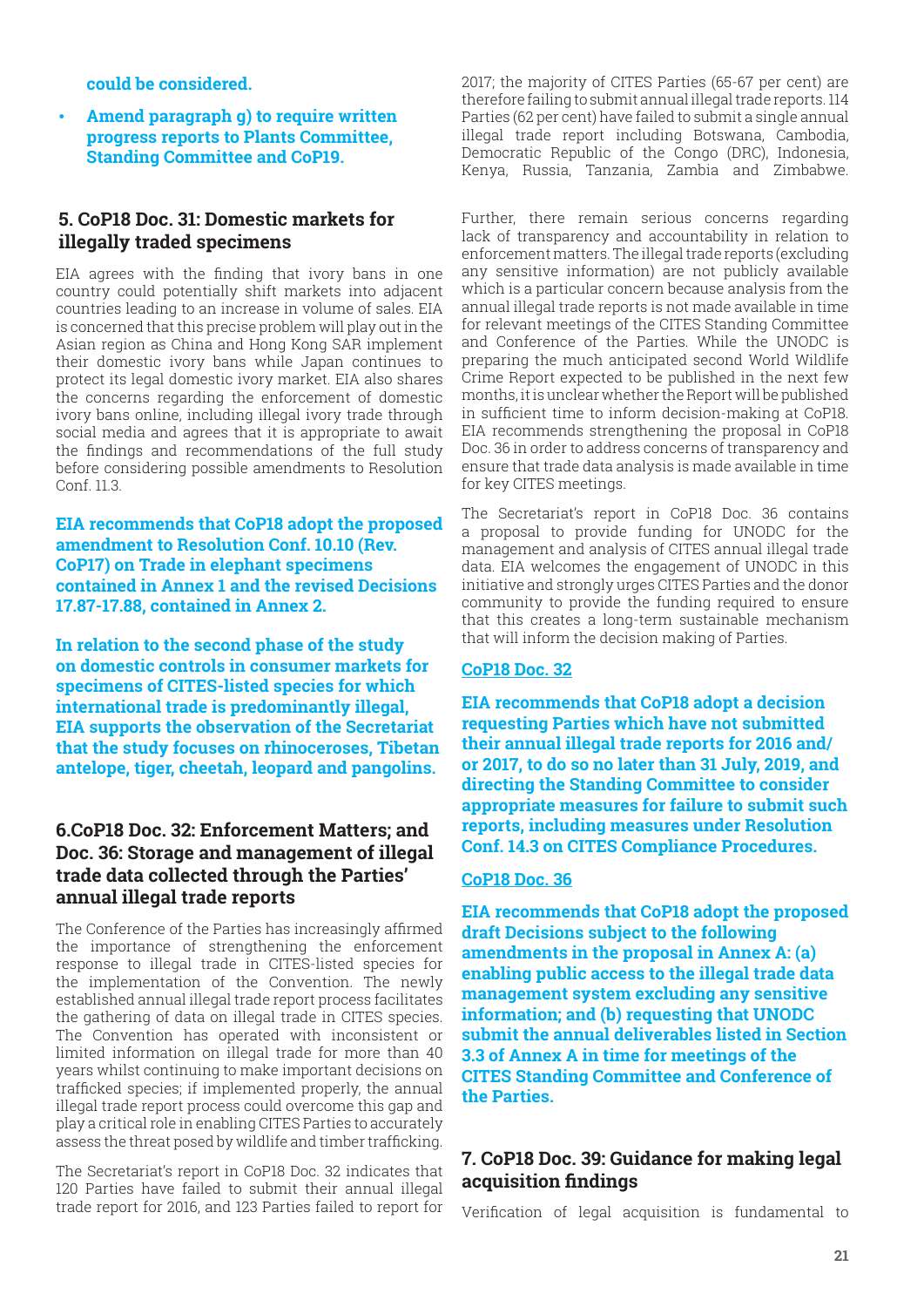<span id="page-21-0"></span>the effectiveness of CITES implementation. The draft resolution and guidance contained in CoP18 Doc. 39 provides important additional tools to support Management Authorities in carrying out their duties. They were drafted and refined during the expert workshop and during subsequent discussions at Animals Committee and Standing Committee.

EIA is disappointed that language explaining the obligations of importing Parties to verify the validity of CITES documents accompanying shipments of CITESlisted specimens, and to exercise due diligence when presented with a CITES permit or certificate, were removed from the draft resolution at SC70 and are now only included by reference to Resolution Conf. 11.3 (proposed amends in CoP18 Doc 40). EIA supports the proposed amends to Resolution Conf 11.3; however, we agree with the Secretariat that international cooperation is at the heart of the Convention and the legal acquisition finding (LAF) process and that, in this spirit, the duties of both importing and exporting Parties should be included in the draft resolution. At the CoP, Parties are free to expand the scope of the resolution beyond the original mandate from CoP17 which was narrowly interpreted at SC70 by some Parties to only include the duties of exporting Parties. EIA encourages Parties to re-insert text in the resolution to include the shared responsibility of importing Parties in the verification of legality (including due diligence), although this need not necessarily go into the same level of detail as the proposed additions and amendments in CoP18 Doc 40.

**EIA supports the draft resolution on Legal Acquisition Findings, including Annex 1 "Guidance for making legal acquisition findings," and encourages Parties to add text to the resolution to include the shared responsibility of importing Parties in the verification of legality (including due diligence).**

#### **8. CoP18 Doc. 40: Due diligence by CITES Parties and obligations of importing countries**

EIA supports the proposed amendment to Resolution Conf. 11.3 regarding the duties of importing Parties with respect to verifying legal acquisition. In addition, EIA supports the inclusion of similar language in the draft resolution in CoP18 Doc. 39 which is explicitly focused on legal acquisition findings. See also comments on CoP18 Doc. 39 above.

**EIA recommends that CoP18 adopt the proposed amendment to Resolution Conf. 11.3 explaining the obligations of importing Parties to verify the validity of CITES documents accompanying shipments of CITES-listed specimens and to exercise due diligence when presented with a CITES permit or certificate.**

## **9. CoP18 Doc. 45: Non-detriment findings**

EIA welcomes the document submitted by the Animals Committee in collaboration with the Chair of the Plants Committee and urges Parties to support the draft decisions on non-detriment findings (NDFs). The decisions support implementation of Resolution Conf. 16.7 (Rev. CoP17) on Non-detriment findings by directing the Secretariat to review available materials and guidance for making NDFs and, in consultation with the Animals and Plants Committees, to identify gaps where new or additional guidance is needed. The Secretariat is further directed to organize one or more interdisciplinary expert workshops on NDFs, including a second international expert workshop on NDFs as a follow-up from the expert workshop held in Cancun, Mexico, in 2008. The Animals and Plants Committees should review the Secretariat's analysis of existing NDF materials and preparations for the second international expert workshop, and report on these activities to CoP19.

While non-binding guidance is useful for Parties to make the best-possible NDFs, EIA is concerned that many Parties fail to abide by key components of Resolution Conf. 16.7 (Rev. CoP17), namely the provisions in paragraphs 2(d) and (e), which encourage Parties to maintain written records of the science-based rationale included in the Scientific Authorities' NDF assessments, and to provide these written records to the Secretariat for publication on the CITES website. It is impossible to ensure Parties are abiding by Articles III and IV of the Convention without improved transparency and accountability with respect to NDFs, critical to the successful implementation of CITES.

**EIA recommends that CoP18 adopt the decisions contained in CoP18 Doc. 45 and calls on Parties to maintain written records of the science-based rationale used in NDF assessments and to provide these records to the Secretariat for publication on the CITES website in accordance with Resolution Conf. 16.7 (Rev. CoP17).**

#### **10. CoP18 Doc. 48: Black rhinoceros hunting trophies: export quota for South Africa**

EIA opposes the proposal submitted by South Africa to increase its annual quota from five adult male black rhinos (Diceros bicornis) to a total number of adult male black rhinos not exceeding 0.5% of the total black rhino population in South Africa in the year of export. Based on the most recent estimate of South Africa's total black rhino population (1,893 individuals**72**), the proposal would approximately double the export quota from five to nine rhinos.

Africa has been afflicted by rampant rhino poaching for more than a decade, for which South Africa has been ground zero. Rhino poaching began to increase in South Africa in 2007, which saw 13 rhinos killed, before rapidly increasing in subsequent years until peaking at

[72. CoP1](https://www.saigaresourcecentre.com/sites/default/files/2019-03/news_saiga-en_fin_small_1.pdf)7 D[oc. 68 Annex 5.](https://www.cites.org/sites/default/files/eng/cop/14/doc/E14-56.pdf)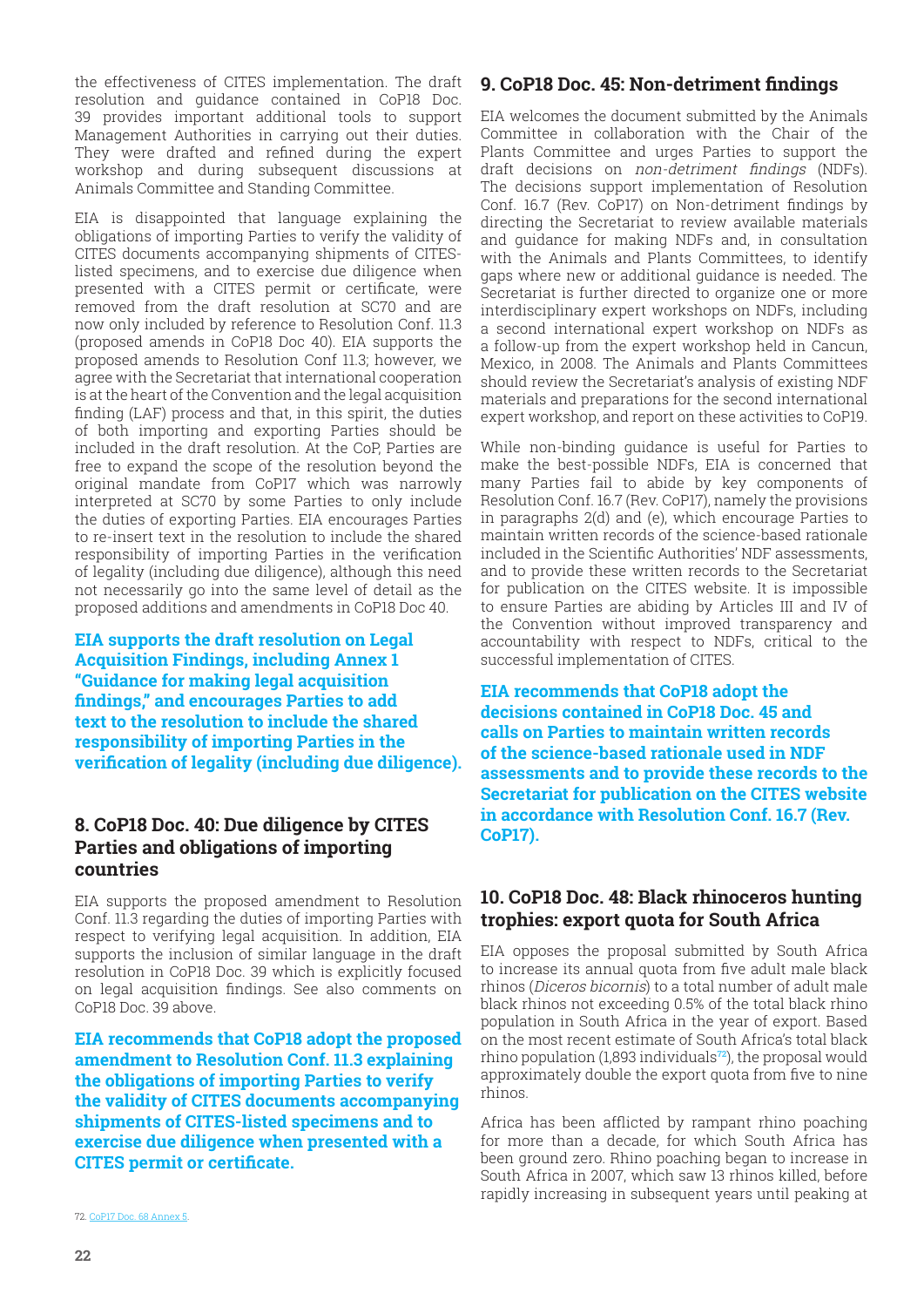<span id="page-22-0"></span>1,215 rhinos poached in 2015.**73** Poaching remains a major threat to South Africa's rhinos, with more than 1,000 rhinos lost annually to poaching between 2013 and 2017. In total, 7,912 rhinos have been poached in South Africa since 2007 according to official statistics from South Africa's Department of Environmental Affairs.

At only 5,250 individuals, the black rhino is listed as Critically Endangered by the IUCN and is faced with a greater risk of extinction than Africa's other rhino species, the white rhino, whose total population numbers approximately 20,378.**74** Decades of poaching in the latter half of the 20th century reduced the continent's black rhino population to only a fraction of its former size (reduced by 97.6 per cent since 1960) and extirpated the species from several of its former range states.**75** South Africa is home to 1,893 black rhino, made up of all three extant subspecies. The southern-central black rhino (D. b. minor) is the most abundant at approximately 1,560 individuals, but also under the most pressure from poaching. The countrywide population of D. b. minor is decreasing at a rate of 1.35% annually according to the proposal. The populations of the other two subspecies, D. b. bicornis and D. b. michaeli, are significantly smaller at 254 and 79 individuals, respectively.

The proposal seeks to nearly double the export quota for black rhino trophies, yet between 2005 and 2015 South Africa's black rhino trophy exports have averaged less than the current maximum quota of five trophies. The proposal goes on to argue that trophy exports would provide an incentive for private individuals to possess black rhinos, thus increasing its range. The claim that an extra four trophy exports will provide meaningful motivation for more private individuals to own black rhinos is dubious; however, this is not to say that a higher quota will be beneficial. The proposal concedes that an export quota of 0.5% of the population for hunting trophies will increase total offtake to 48 per cent of the potential annual population increment. Any greater increase to a potential trophy hunting quota would be a reckless decision for a small, endangered population faced with a significant poaching threat.

Moreover, the proposal acknowledges that suitable habitat is available in at least seven national parks located within the black rhino's historic range, but due to insufficient security measures does not present a viable option for range expansion. The IUCN reports that black rhino habitat is declining in area, extent and/or quality,**<sup>76</sup>** and securing intact habitat so that South Africa can increase its truly wild population of black rhino should be a priority for black rhino recovery, yet the proposal does not commit to utilizing revenues from the increased export quota for habitat acquisition or anti-poaching measures, instead asserting that such revenues "could" be used for such purposes.

#### **EIA recommends that CITES Parties reject the proposal submitted by South Africa to increase its export quota for black rhino trophy exports.**

#### **11. CoP18 Doc. 49.1: Implications of the transfer of a species to Appendix I: Report of the Secretariat**

The Secretariat has provided a legal analysis of the treatment of trade in specimens acquired while the specimen was listed on Appendix II, prior to listing on Appendix I. The issue surfaced at SC69 in the context of pangolin scale stockpiles. It became apparent that previous advice from the Secretariat was being interpreted by some Parties to allow a so-called "pre-Appendix I exemption" whereby pangolin scales that were stockpiled while pangolins were still listed on Appendix II could be commercially traded as Appendix II parts with just an export permit even though pangolins are now listed on Appendix I. The Secretariat's advice on this matter is now clarified in CoP18 Doc. 49.1.

EIA supports the Secretariat's analysis and conclusion that the plain language of the Convention does not provide an exemption for situations in which a specimen is acquired prior to an up-listing from Appendix II to Appendix I in contrast to the specific exemption provided for "pre-Convention" specimens. Importantly, the Secretariat's analysis also explains that the principle of "non-retroactivity of the law," which was raised at SC70 as a concern, is not applicable in this situation. The rules of the Convention apply at the time of trade in a specimen, not at the time of acquisition of a specimen. Therefore, it is unreasonable to claim that Parties are being retroactively penalized by not being allowed to commercially trade in an Appendix I specimen that was acquired when the specimen was on Appendix II.

The Secretariat's analysis also confirms that the history of CITES decisions on this topic does not support the existence of a "pre-Appendix I exemption." Such an exemption would create significant perverse incentives for stockpiling Appendix II specimens, especially in the 150 days after an Appendix I proposal becomes public. This incentive is directly contrary to Resolution Conf. 13.6 paragraph 3, which calls on CITES Parties to "prevent" such excessive acquisition.

**EIA recommends that CoP18 support the Secretariat's legal analysis relating to the issue of trade in specimens acquired prior to inclusion in Appendix I, while the specimen was listed on Appendix II, in particular the conclusion that such specimens should be subject to the provisions of Article III at the time of international trade (export, import, reexport or introduction from the sea).**

#### **12. CoP18 Doc. 64: Precious corals**

EIA welcomes the recommendations to extend Decisions 17.192 and 17.193 given the delay in finalizing the study on CITES and non-CITES listed precious coral species

76. Id.

[<sup>73.</sup> South Africa De](https://www.cites.org/sites/default/files/eng/cop/14/doc/E14-56.pdf)par[tment of Environmental Affairs](http://CoP16 Inf. 4. 2013. Reported seizures of saiga antelope specimens, 2007 to 2012) [74. CoP17 Doc. 68 Annex 5.](http://CoP16 Inf. 4. 2013. Reported seizures of saiga antelope specimens, 2007 to 2012)

<sup>75.</sup> [Emslie, R. 2012. D](http://CoP16 Inf. 4. 2013. Reported seizures of saiga antelope specimens, 2007 to 2012)iceros bicornis. The IUCN Red List of Threatened Species 2012: e.T6557A16980917.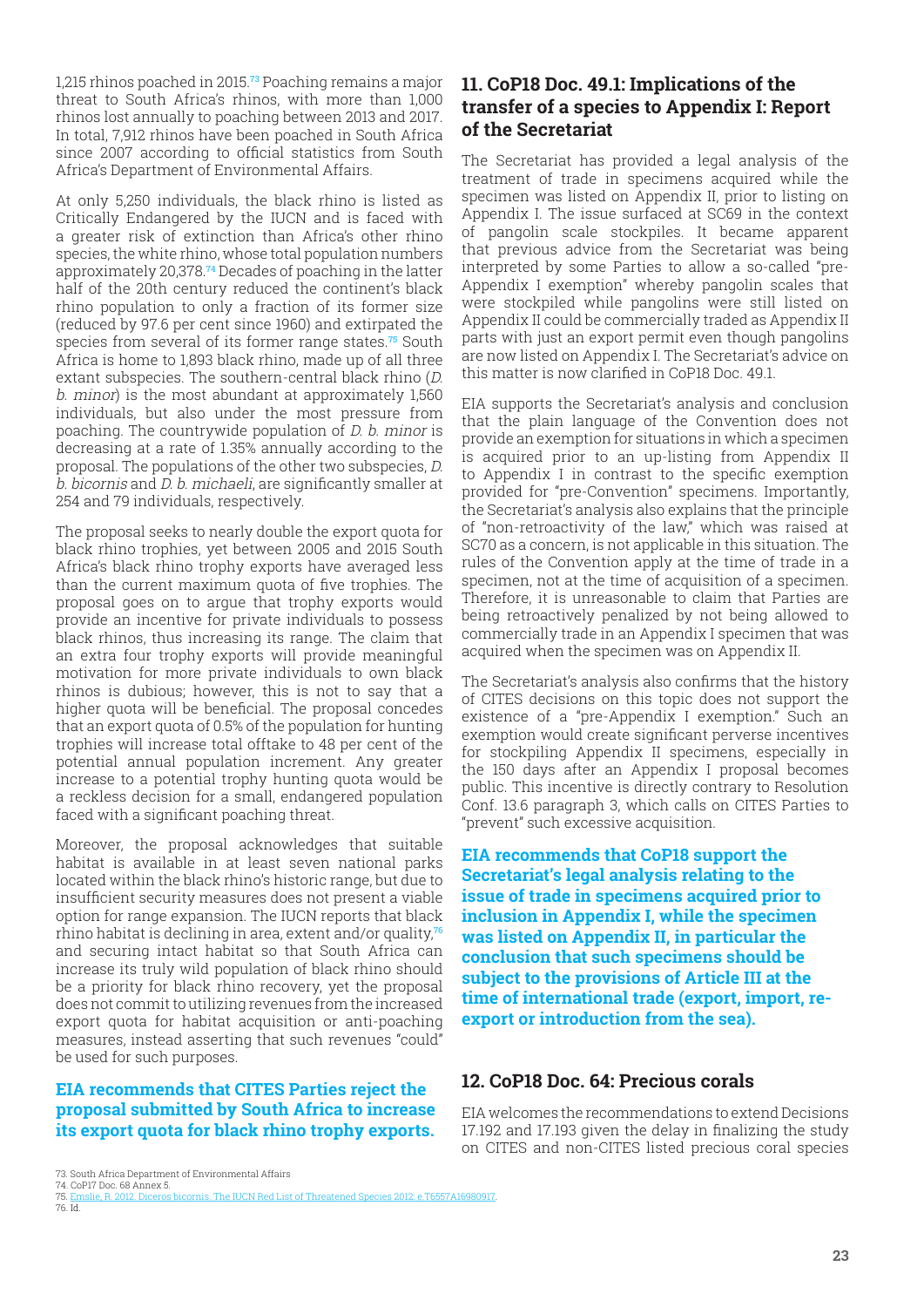<span id="page-23-0"></span>(black, red, and pink coral species including species within the order Antipatharia, and family Coralliidae).

#### **EIA recommends that CoP18 adopt the recommendations to extend Decisions 17.192 and 17.193.**

#### **13. CoP18 Doc. 69.1: Elephants: Implementation of Resolution Conf. 10.10 (Rev. CoP17) on Trade in Elephant Specimens**

The document proposes certain amendments to the NIAP process; however, EIA believes that additional amendments should be adopted to strengthen the process to ensure that progress made is linked to actual impact on the ground, such as a reduction in poaching or trafficking, and that internationally accepted indicators are used to assess progress made in addressing illegal ivory trade. The NIAP Guidelines call for the use of performance indicators and targets which measure the "impact of the actions in the NIAPs" such as data on elephant poaching, ivory seizures, successful prosecutions and any relevant indicators from the ICCWC Indicator Framework for Combating Wildlife and Forest Crime. Currently, the Secretariat's assessment of progress and any recommendation for a Party to exit the NIAP process appears to focus on whether a Party has 'achieved' or 'substantially achieved' a per centage of actions in its NIAP, without reference to any evidence of impact and without weighting the relative importance of individual NIAP actions. This is potentially misleading: some actions that have been achieved may not be as critical as others that are yet to be implemented, presenting a skewed impression of progress made. For example, the ETIS report to CoP18 has linked Hong Kong with ivory trade flows into China and a new study found that just 1 per cent of seizures of wildlife in containers led to prosecutions in Hong Kong.**77** There has not been a single prosecution in relation to the world's largest seizure which took place in Hong Kong in July 2017 when seven tonnes of ivory were seized.**78** Yet, the Secretariat's assessment of progress in Hong Kong has concluded that Hong Kong has "substantially achieved its NIAP".

#### **EIA recommends that CoP18 adopt additional amendments to Annex 3 to Resolution Conf. 10.10 (Rev. CoP17) incorporating the following elements:**

- **• Under Step 4 regarding the monitoring of implementation of NIAPs, the focus should be on key outcomes and impact such as a reduction in poaching and ivory trafficking rather than a tick-box exercise of the completion of activities;**
- **• Under Step 5 regarding completion of a NIAP and exit from the NIAP process, any Party being considered for exit from the NIAP process should be requested to implement the ICCWC Indicator Framework for Wildlife**

**and Forest Crime and share the results of this process with the Secretariat;**

- **• Under Step 5(b)(ii), in cases where good progress has been made by a Party but which nonetheless continues to be significantly implicated in poaching/ivory trafficking, the concerned Party's reporting obligations could be reduced to focus only on key action(s) that are yet to be achieved; and**
- **• Under Step 5(c), additional factors should be considered including: the impacts of implementation of the NIAP demonstrated by the performance indicators and targets identified in Step 2, paragraph a) 3. Vi).**

## **14. CoP18 Doc. 69.2: Elephants: MIKE Report; Doc. 69.3: ETIS report**

Please refer to comments above under SC71 Doc. 11 - National ivory action plans process.

At the outset it should be noted that the MIKE and ETIS reports have not assessed data from 2018; and the ETIS report is based on incomplete data for 2017. The MIKE report has found an increase in PIKE in Southern Africa including Botswana, South Africa, Zambia and Mozambique; with PIKE levels remaining high in Central and West Africa. The report also flags concerns about lack of reporting by certain MIKE sites. While the MIKE report concludes that it is "perhaps impossible" to assess the effects of the CITES authorised ivory sales on elephant populations, there is overwhelming evidence that the sales did exacerbate poaching and ivory trafficking. Indeed, the ETIS Report concludes that the closure of China's domestic legal ivory market - a market established with the 2008 CITES ivory one-off sale – could have diminished the role of China in global illegal ivory trade.

According to the ETIS Report, between 2008 and 2017, nearly 400 tonnes of ivory have been seized, equivalent to ivory sourced from 58,672 elephants (Table 1). The report also flags serious concerns about the under-reporting of ivory seizures. The report has identified the following countries as countries of concern, relevant for the NIAP process:

- Category A: Malaysia, Mozambique, Nigeria and Vietnam
- Category B: Kenya, Tanzania, Uganda, China and Hong Kong SAR
- Category C: Democratic Republic of the Congo, Congo, South Africa, Cameroon, Gabon, Zimbabwe, Angola, United Arab Emirates (UAE), Ethiopia, Cambodia, Singapore, Laos, Turkey and Burundi.

In particular, Vietnam has been flagged as a major country of concern where the situation "has worsened considerably" with the country now becoming the leading

<sup>77.</sup> ADMCF. [2018. Trading in Extinction. Hong Kong.](https://www.saigaresourcecentre.com/sites/default/files/migrated/media/357671/saiga_news_issue_21_english.pdf)

<sup>&</sup>lt;u>s still at large after Hong Kong's biggest ivory seizure in 30 years results in zero pro</u>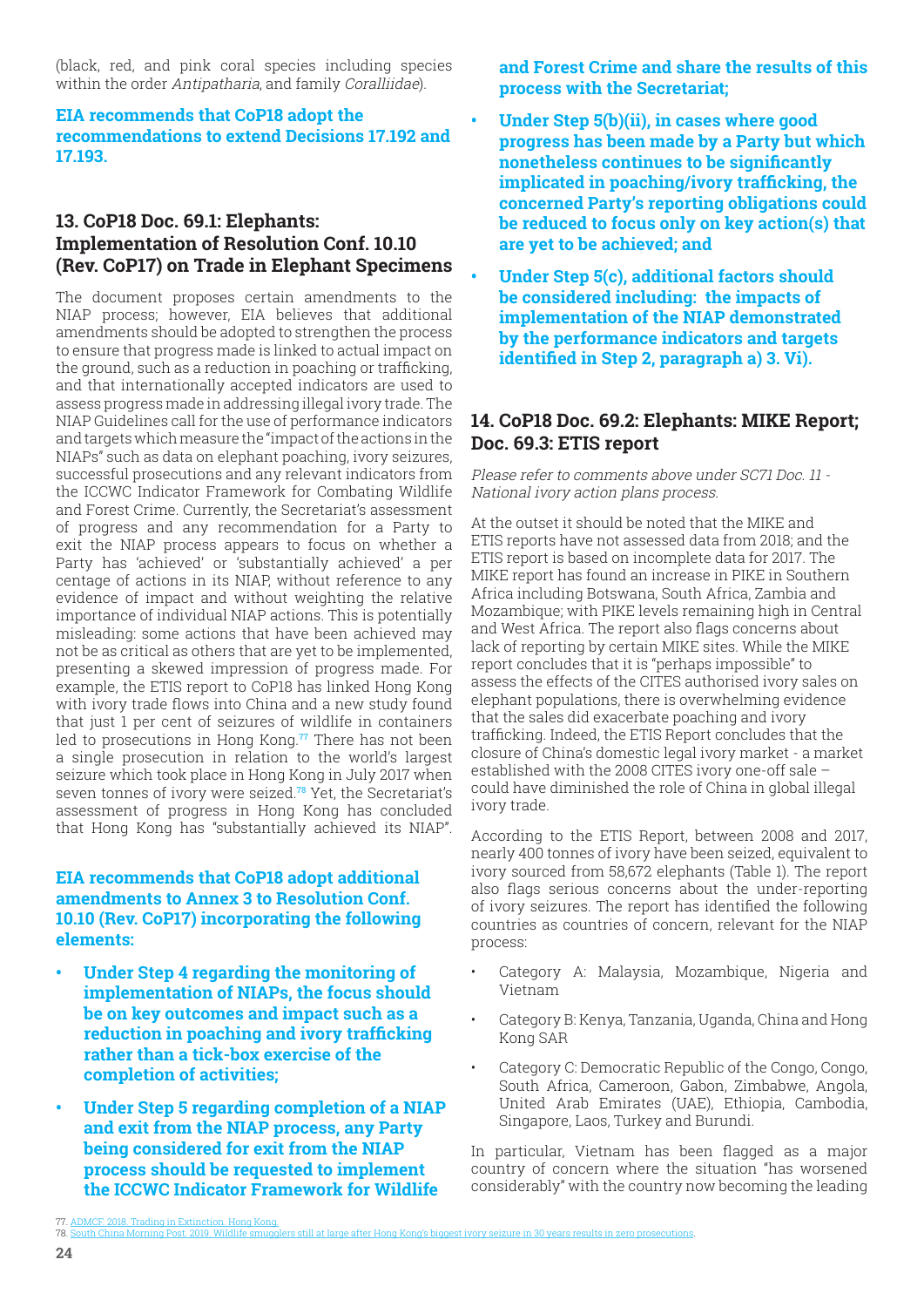<span id="page-24-0"></span>destination for illicit ivory, surpassing China, including Hong Kong SAR. Further, Parties which were allowed to exit the NIAP process at SC70 (i.e., China, Kenya, Tanzania, and Uganda) continue to be flagged in the ETIS report as Category B countries of concern. Other countries identified as being of concern by ETIS at both CoP16 and now at CoP18, but which are not currently participating in the NIAP process include: Singapore, South Africa and UAE. Zimbabwe, Turkey and Burundi have been flagged as new countries of concern in the ETIS report.

Further, EIA is disappointed to see that Japan has been removed from Category C. Japan has had more than 22 ivory seizures since 2010 and there have been more than 146 seizures of ivory outside but linked to Japan, mostly in China. Japan should be categorized as a Category A country based on the size of its active domestic ivory market, systematic loopholes enabling illegal trade, continuing trade in raw ivory, lack of supervision of online trade and illegal exports. Customs enforcement effort in Japan is low to non-existent.

Finally, the ETIS report has stated that only 21 out of 107 large-scale ivory seizures (19.6 per cent) have been assessed forensically. In the few cases where the forensic analysis has been conducted, the results are not publicly available, again raising concerns of lack of transparency.

**Regarding NIAPs and the ETIS Report, please refer to EIA recommendations above under SC71 Doc. 11 - National ivory action plans process. In addition, EIA recommends that CoP18 adopt the following decisions:**

- **• directing the Secretariat to issue a Notification listing the countries which have failed to conduct forensic analysis on largescale seizures in accordance with Resolution Conf. 10.10 and request that such Parties submit the results of such analysis by SC73; and directing the Standing Committee at SC73 to adopt appropriate measures for lack of compliance; and**
- **• directing the Secretariat, in collaboration with ETIS, to publish a regularly updated list of Parties which have made large-scale ivory seizures and also provide information on whether or not forensic analysis has been conducted on such seizures and, where such analysis has been conducted, provide a summary of the forensic results.**

## **15. CoP18 Doc. 69.5: Closure of Domestic ivory markets**

EIA supports the proposal submitted by eight African elephant range states and the Syrian Arab Republic calling for the closure of all remaining domestic ivory markets as a matter of urgency. In addition, EIA recommends strengthening the language of the proposed Decisions with concrete short-term timelines for Japan and the European Union to reflect the urgent need to close domestic ivory markets globally.

#### **Japan**

Japan is one of the largest ivory markets in the world, with significant regulatory loopholes that enable unregistered, and thus illegal, ivory to easily make its way onto the market. Despite recent amendments to Japanese law, significant loopholes still remain that facilitate illegal trade.

Of particular concern is the fact that Japan continues to allow raw ivory to enter the market, supplying manufacturers and wholesalers with whole tusks and large pieces to craft hanko name seals and other items. In August 2017, the Government of Japan launched a two-year campaign encouraging the registration of whole tusks in private possession before stricter measures are to be put into place after the registration scheme ends in June 2019. It is only after this period that Japan is considering reexamining its flawed registration system and tightening its requirements for proof of legality of tusks presented for registration. In the meantime, unsubstantiated third-party statements are still being accepted as proof of legality of tusks presented for registration. Over the first year of the campaign, 1,212 applications to register 1,897 tusks for sale were received by the Japan Wildlife Research Centre. Of these, 1,186 (98 per cent) were verified using a statement submitted by a third party, including 946 (78 per cent) by relatives and 240 (20 per cent) from other third parties.

On July 1, 2019, the Government of Japan implemented a carbon dating requirement for registering whole tusks for sale; however, the new requirement will not apply to cut pieces of raw ivory because the law still exempts any cut pieces from registration. Thus, to avoid registration and associated carbon dating requirements, all a trader needs to do is cut a tusk into two pieces. The carbon dating requirement is also ineffective because it only proves the age of a tusk, not the origin or date of acquisition, and the testing process and analysis is not conducted with government oversight.

Of further concern is Japan's market for ivory hanko (name seals), which consist of 80 per cent of Japan's ivory market. A recent survey of ivory hanko sellers highlight that the hanko industry is susceptible to abuse and fraud in trade, and further that a Government awareness campaign to educate ivory retailers on the legal framework of Japan's ivory trade has been largely unsuccessful.**79** Of 303 surveyed ivory hanko retailers, 34 per cent of shops attempted to sell hanko knowing the customer intended to export it, not knowing that export is illegal, and 23 per cent of shops attempted to sell ivory hanko to customers knowing it would be exported, and knowing that export is prohibited. Moreover, illegal export of ivory to China from Japan remains a persistent problem. As of June 2019, Chinese officials have seized more ivory from Japan than in all of 2018.**80** Given the large number of illegal exports seized in other countries, particularly China, in recent years, the lack of awareness as well as enforcement is very problematic.

All signs indicate that Japan's intent is to keep its ivory

[<sup>79.</sup> EIA. 2018. How Ivory Hanko Destroyed Africa's Elephants And Drives Japan's Illegal Ivory Trade.](https://advances.sciencemag.org/content/4/1/eaao2314) 80 [Chin](https://advances.sciencemag.org/content/4/1/eaao2314)a D[ialogue. 2019. Seizures of ivory trafficked from Japan escalate](https://www.iucnredlist.org/species/19832/50194357)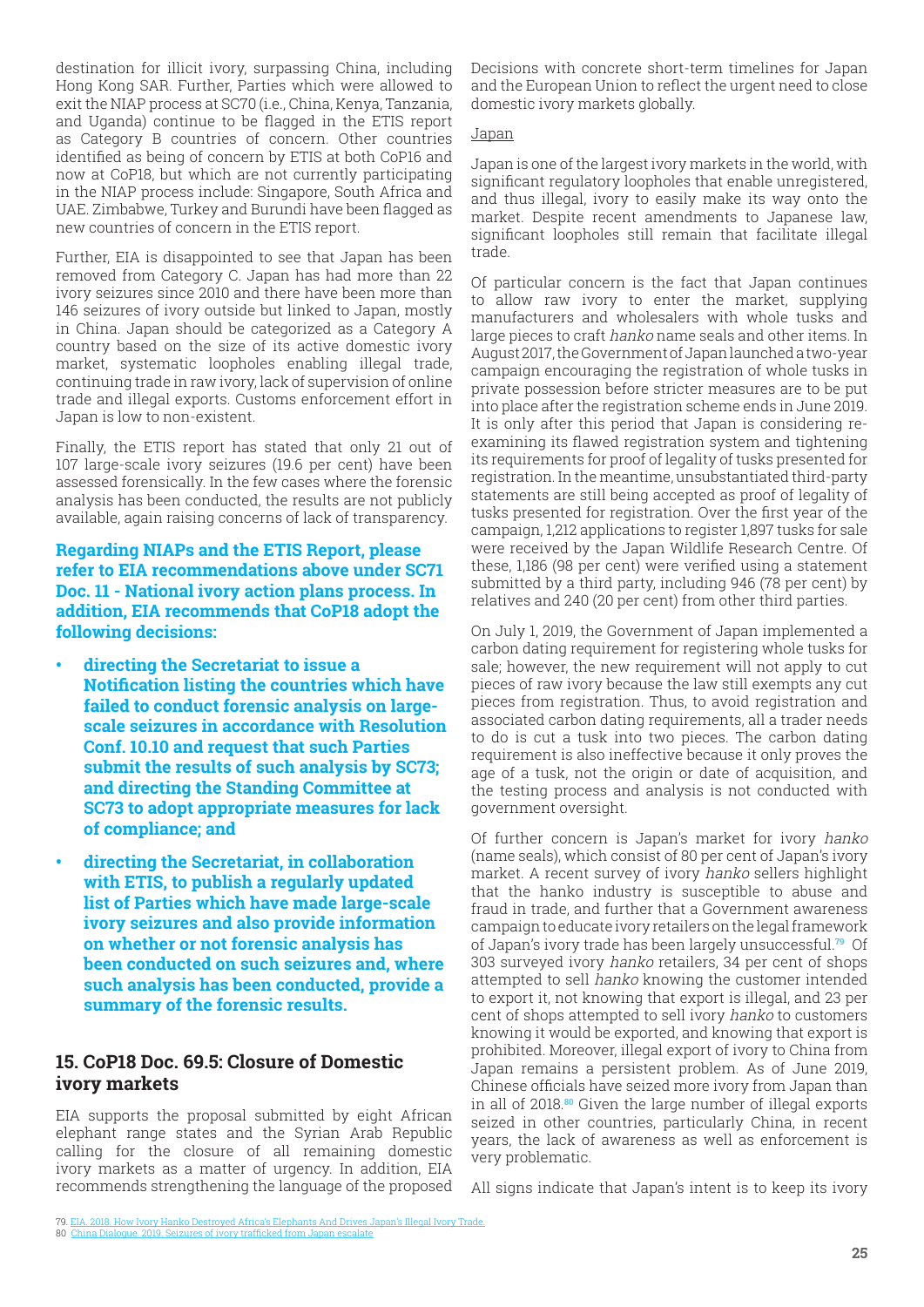<span id="page-25-0"></span>market intact despite the demonstrated weakness of its controls. It is critical that Parties support the efforts of elephant range states and call on the Government of Japan to close its domestic ivory market on an urgent basis.

#### European Union

EIA welcomes efforts to restrict EU ivory markets, however the draft proposal from the European Commission presented in January 2019 fall well short of the action required by the EU and its Member States to seriously tackle elephant poaching and ivory trafficking. The proposal is inconsistent with stricter domestic measures taken by several Member States including the UK and fails to implement the recommendation contained in Resolution Conf. 10.10 calling for the closure of legal domestic ivory markets as a matter of urgency.

#### **EIA recommends that CoP18:**

- **• support the proposed amendments to Resolution Conf. 10.10 (Rev. CoP17) as contained in Annex 1; and**
- **• support the draft Decisions contained in Annex 1 with an amendment to establish short-term deadlines for Japan and the EU to close their markets.**

## **16. CoP18 Doc. 71.1: Asian big cats: Report of the Secretariat**

In brief, there has been very little progress under CITES in tackling Asian big cat trade, in part due to the fact that despite the significant findings of the review conducted as per Decision 17.228, neither the Secretariat nor the CITES Standing Committee recommended any "time-bound country specific actions" in accordance with Decision 17.227. Further, despite the availability of funding, the Secretariat has not conducted missions to Asian big cat captive facilities of concern in accordance with Decision 17.229. Whilst EIA supports the proposal of the Secretariat in CoP18 Doc. 71.1 subject to certain amendments, we urge CITES CoP18 to also adopt the stronger time-bound decisions which have been presented in India's proposal in CoP18 Doc. 71.2 (see comments below). EIA believes that the Secretariat's recommendations complement India's proposal in Doc. 71.2.

#### Regarding Decision 17.228 (Review of Asian big cat trade)

The Secretariat's report highlights key findings of the comprehensive review of implementation of Resolution Conf. 12.5 (Rev.CoP17) conducted in 2018 by an independent consultant (SC70 Doc. 51, Annex 4).

The review built upon another comprehensive review on Asian big cat trade conducted in 2014 (SC65 Doc 38, Annex 1). Despite the compelling findings on escalating Asian big cat trade presented in both reviews, it is extremely disappointing that the 70th meeting of the CITES Standing Committee failed to implement its mandate set by CoP17 to determine if further "timebound, country specific actions" are required on the basis of the review. EIA supports the draft Decisions proposed by India in CoP18 Doc 71.2 to expedite this process and urges Parties to note that Decision 17.227 remains unimplemented.

#### Regarding Decisions 17.226 and 17.229 (Asian big cat captive facilities)

The Secretariat has identified 66 Asian big cat facilities of concern in seven countries: China, Czech Republic, Lao PDR, Thailand, South Africa, the US and Viet Nam. Over half of these facilities of concern are located in China. The Secretariat's delay in conducting missions to relevant countries, despite available funding, is frustrating and disappointing. Parties are urged to direct the Secretariat to prioritise actions to implement theses Decisions as new CoP18 Decisions.

#### Regarding Annex 5 of Doc. 71.1 (report submitted by China)

EIA is extremely concerned that China's response to Notification 2018/002, presented as CoP18 Doc. 71.1 Annex 5, confirms that there is a legal domestic market in China for CITES Appendix-I listed Asian big cat specimens sourced from both wild and captive-bred animals. The document specifically notes that domestic trade in tiger skins, leopard skins and leopard bone (possibly including snow leopard and clouded leopard) is permitted by the Government of China.

Indeed, both the 2014 and 2018 reviews of Asian big cat trade identified serious concerns about China's legal domestic trade in Asian big cat specimens for commercial purposes, including trade in wild-caught non-native specimens of Asian big cats. China's legal domestic market is stimulating demand, and fuelling poaching and trafficking of wild-caught CITES Appendix-I listed Asian big cats. China's legal market is of particular concern especially because the review of Asian big cat trade has identified China (and to a lesser extent Vietnam) as the "primary destinations for international illegal big cat trade".**81** Thus, EIA strongly supports the proposals in Doc.71.1 and 71.2 to close legal domestic markets for Asian big cats and we urge Parties to call on China to close its market as a matter of urgency.

Specific responses to statements made by China in Annex 5 are presented in the table below: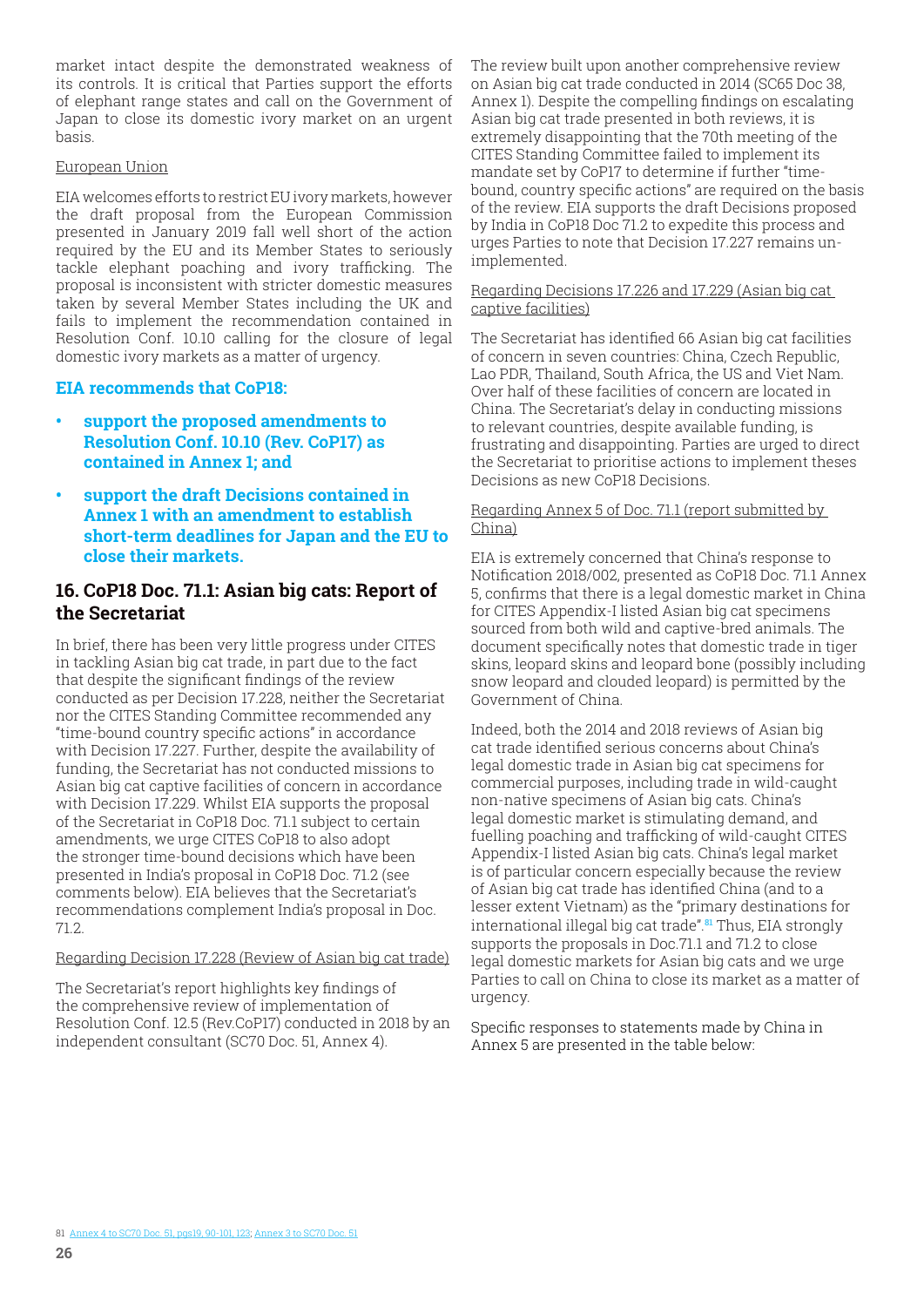| <b>Statement in China's Report</b>                                                                                                                                                                                                                                                                                                                                                                                                                                    | <b>EIA Response</b>                                                                                                                                                                                                                                                                                                                                                                                                                                                                                                                                                                                                           |
|-----------------------------------------------------------------------------------------------------------------------------------------------------------------------------------------------------------------------------------------------------------------------------------------------------------------------------------------------------------------------------------------------------------------------------------------------------------------------|-------------------------------------------------------------------------------------------------------------------------------------------------------------------------------------------------------------------------------------------------------------------------------------------------------------------------------------------------------------------------------------------------------------------------------------------------------------------------------------------------------------------------------------------------------------------------------------------------------------------------------|
| "There are four kinds of captive facilities that keep<br>Asian big cats in China: city zoos, wildlife parks,<br>commercial farms (mainly for tigers), and rescuing<br>and rehabilitation institutions. The native species<br>of Asian big cats kept in captivity include tiger,<br>leopard, snow leopard and clouded leopard, all of<br>them are listed as State first class protected species<br>and receive highest level of protection in China."<br>(paragraph 1) | An indication that commercial farms may hold Asian<br>big cats other than tigers is of concern. SC70 Doc. 51<br>Annex 2, Review of facilities keeping Asian big cats<br>(Felidae spp.) in captivity contains no information<br>on leopards or clouded leopards held in captivity<br>in mainland China and lists only one facility with<br>snow leopards. China's Wildlife Protection Law (WPL)<br>allows for trade in the parts and derivatives of State<br>first class protected species, sourced from both wild<br>and captive-bred animals. <sup>i</sup> All CITES Appendix-I<br>listed Asian big cats fall under the WPL. |
| "Legislation and administrative regulations are in<br>place to regulate the management of those facilities<br>and the trade in those big cats, their products and<br>derivatives originated from them." (paragraph 2)                                                                                                                                                                                                                                                 | This confirms that China has in place a legal<br>domestic market for Asian big cats.                                                                                                                                                                                                                                                                                                                                                                                                                                                                                                                                          |
| "And transaction in the big cats and their products<br>must be approved by the national wildlife authorities<br>and accompanied with official wildlife product<br>marks to ensure traceability." (paragraph 2)                                                                                                                                                                                                                                                        | There is overwhelming evidence to demonstrate<br>that China's wildlife trade regulatory scheme<br>contains critical loopholes and can be exploited to<br>launder wild-caught specimens. For example, EIA<br>investigations have documented the misuse of<br>permits and product marks in the trade of ivory" and<br>tiger skinsii enabling laundering of illegally-sourced<br>specimens. Permits have been issued for the sale<br>of leopard bone seemingly without proof of legal<br>origin. <sup>iv</sup> Non-compliance with these regulations has<br>also been noted for Asian big cat products.                          |
| "The State Council of the Government of China<br>stepped up control of use of tiger bone by issuing an<br>executive decree that imposed on a categorically<br>ban on the use of tiger bones in traditional Chinese<br>medicine in 1993." (paragraph 4)                                                                                                                                                                                                                | This executive decree was repealed and replaced by<br>Decree No. 36 (2018), issued in October 2018, which<br>conversely permits the use of farmed tiger bone in<br>traditional Chinese medicine." Even prior to this,<br>Notification No. 139 (2005) issued in 2005 refers to a<br>pilot programme to allow the production of medicine<br>from the bones of captive-bred tigers. The full text of<br>the notification is unavailable, but this was used as<br>justification by tiger farmers for investment in the<br>commercial-scale production of tiger bone wine. <sup>vi</sup>                                           |
| "In a notice issued by the SFA in 2007, the trade of<br>skins from tiger and leopards and their products is<br>allowed under strict scrutiny." (paragraph 8)                                                                                                                                                                                                                                                                                                          | This confirms that trade in tiger and leopard skins is<br>permitted. EIA investigations have documented how<br>the legal domestic market in China for tiger skins<br>involves traders actively marketing tiger products<br>for commercial purposes and stimulating demand,<br>and how traders can launder illegal specimens by<br>reusing permits. <sup>vii</sup>                                                                                                                                                                                                                                                             |

- 
- 
- 
- i. [EIA. China's Wildlife Protection Law](https://eia-international.org/our-work/wildlife/tigers/tiger-farming/chinas-wildlife-protection-law/)<br>iii. EIA. Blood Ivory<br>iii. EIA. 2018. Hidden in Plain Sight<br>iv. [EIA. 2018. Down to the Bone: China's alarming trade in leopard bones](EIA. 2018. Down to the Bone: China’s alarming trade in leopard bones)<br>v. Notice of the State Council on Stric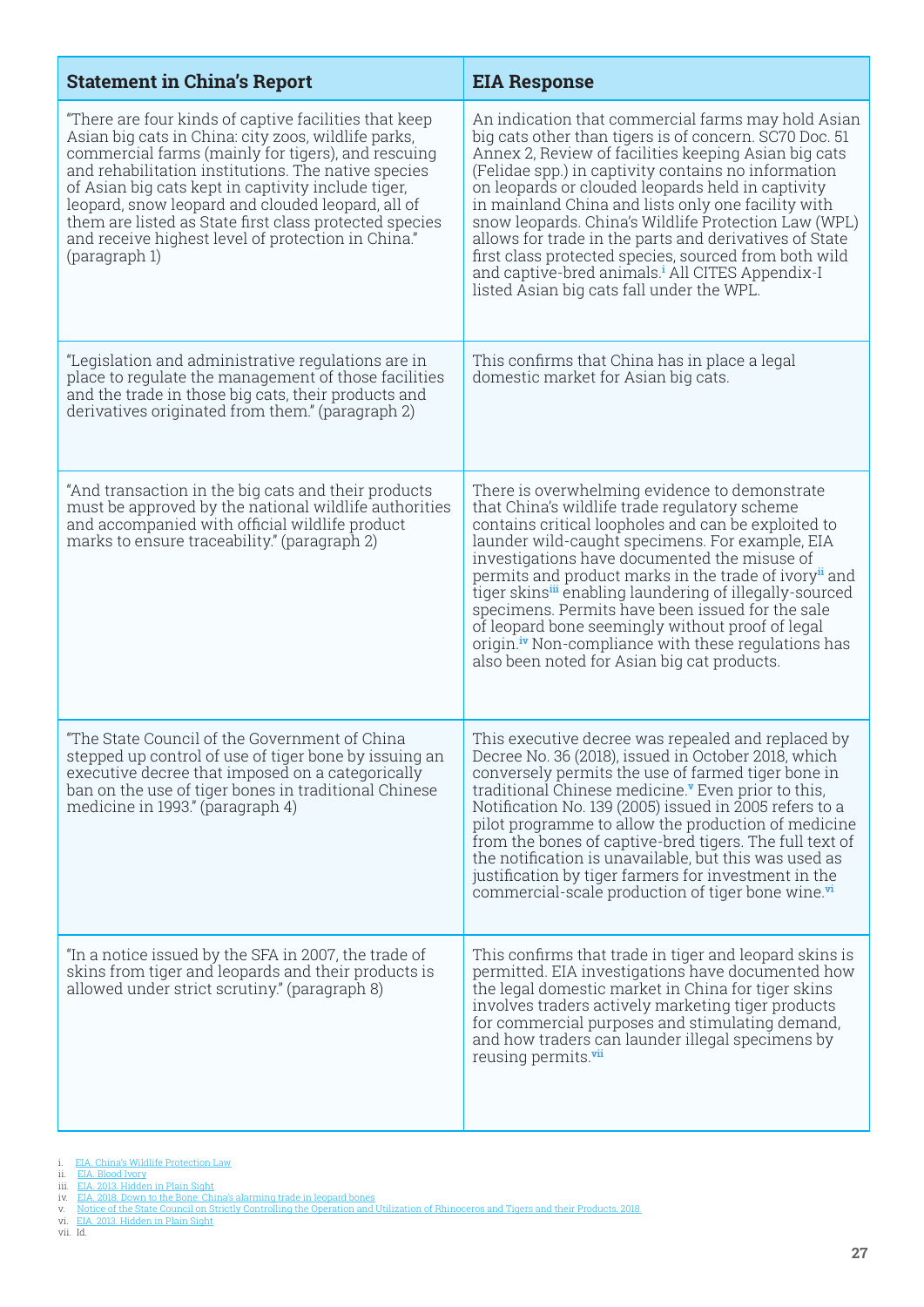<span id="page-27-0"></span>

| <b>Statement in China's Report</b>                                                                                                                                                                                                                                                                                                                                                                                                              | <b>EIA Response</b>                                                                                                                                                                                                                                                                                                                                                                                                                                                                                                                                                                                                                                                                                                                                                                                                                                                                                                                                                                                                                                                                                                                                                                                     |
|-------------------------------------------------------------------------------------------------------------------------------------------------------------------------------------------------------------------------------------------------------------------------------------------------------------------------------------------------------------------------------------------------------------------------------------------------|---------------------------------------------------------------------------------------------------------------------------------------------------------------------------------------------------------------------------------------------------------------------------------------------------------------------------------------------------------------------------------------------------------------------------------------------------------------------------------------------------------------------------------------------------------------------------------------------------------------------------------------------------------------------------------------------------------------------------------------------------------------------------------------------------------------------------------------------------------------------------------------------------------------------------------------------------------------------------------------------------------------------------------------------------------------------------------------------------------------------------------------------------------------------------------------------------------|
| "A regulation from the State Food and Drug<br>administration (2006/118) rules that since January<br>1, 2006, only the outstanding stockpile of leopard<br>bones held by pharmaceutical factories and verified<br>by the national forestry authorities can be used for<br>medicinal purposes." (paragraph 9)                                                                                                                                     | Recent evidence indicates non-compliance with<br>this regulation. A permit in 2018 allowed the sale of<br>1.23 tonnes of leopard bone (estimated to represent<br>over 150 leopards) from a company in Sichuan to<br>a company in Inner Mongolia for the production<br>of leopard bone wine. <sup>vii</sup> Media reports revealed<br>that the stock of bone in question was not verified<br>by authorities until 2010. When government<br>inspectors asked about the source of leopard bone,<br>the individual stated that his father had purchased<br>the bone from many different people over the past<br>few decades while travelling around. Authorities<br>could not produce evidence of legal origin to support<br>verification of this stock and subsequent issuance<br>of trade permits. <sup>ix</sup> China's leopard bone stocks in<br>2006 were not publicly declared and the above<br>example refers to a single transaction between two<br>companies. There are over 30 companies licensed<br>to use leopard bone. China's wild population is less<br>than 400 animals. Bone of leopards poached in<br>neighbouring countries seized on route to China are<br>likely entering this market. |
| "The Chinese government further announced on<br>12 November 2018 that "three strict bans" would be<br>applied to the conservation of tigers, <i>i.e.</i> , the import<br>and export of tigers and their products will be strictly<br>banned; the sale, purchase, transport, carrying and<br>mailing of tigers and their products will be strictly<br>banned, and the use of tiger bones in medicine will<br>be strictly banned." (paragraph 10) | This statement is contradicted by paragraph 8,<br>which confirms that trade in tiger skins is allowed,<br>and by Decree No. 36 (2018), which is still listed on<br>the State Council website as valid policy, and which<br>specifically states that the use of farmed tiger bone<br>in medicine is permitted.                                                                                                                                                                                                                                                                                                                                                                                                                                                                                                                                                                                                                                                                                                                                                                                                                                                                                           |

**EIA recommends that CoP18 adopt the Secretariat's draft decisions and proposed amendments to Resolution Conf. 12.5 (Rev. CoP17), subject to the following amendments:**

- **Amend draft decision 18.DD to direct the Standing Committee to adopt time-bound, country-specific measures;**
- **Amend draft decision 18.EE to specify that the missions to Asian big cat facilities of concern must be completed expeditiously with a view to present findings and recommendations from the missions to SC73.**

#### **17. CoP18 Doc. 71.2: Draft Decisions on Asian big cats: submitted by the Government of India**

EIA strongly supports this proposal submitted by India. Detailed comments on this agenda item are available in Part 1 of EIA's CITES briefing document. In this document, EIA would like to respond to the Secretariat's comments

on Doc. 71.2

EIA is concerned by the Secretariat's opposition to Doc. 71.2, submitted by the range state with the world's largest tiger population; the Secretariat's approach ignores the critical enforcement challenges being faced by many Asian big cat range states, stimulated by demand outside their borders. For example, paragraph 11 of Doc. 71.2 notes that India has not received any images of seized tiger skins from Parties since the adoption of paragraph 1(k) in Resolution Conf. 12.5 (Rev. CoP17); a simple measure which could go a long way in strengthening enforcement efforts by identifying the origin of the seized tiger specimen. In order to address this enforcement gap, draft decision 18.GG has proposed a deadline by which Parties are encouraged to share such images. Yet, the Secretariat does not see fit to support this draft decision.

Indeed, it is due to delay on the part of the Secretariat in implementing decisions on Asian big cats adopted at CoP17 that has motivated India to submit its proposal with draft decisions which set clear deadlines and milestones for assessing progress in tackling Asian big cat trade (see paragraphs 5 and 10, Doc. 71.2 which raises concerns about delays and lack of progress in implementing Asian big cat decisions). For example, the Secretariat has failed to conduct missions to Asian

viii. [EIA. 2018. Down to the Bone: China's alarming trade in leopard bones](https://eia-international.org/report/down-to-the-bone-chinas-alarming-trade-in-leopard-bones/https:/eia-international.org/report/down-to-the-bone-chinas-alarming-trade-in-leopard-bones/)<br>ix. Qiyong, X. 2018. [起底豹骨王:数学教师向药酒企业售豹骨](https://www.thepaper.cn/newsDetail_forward_2221417)1.23吨,来源成谜 [The Paper]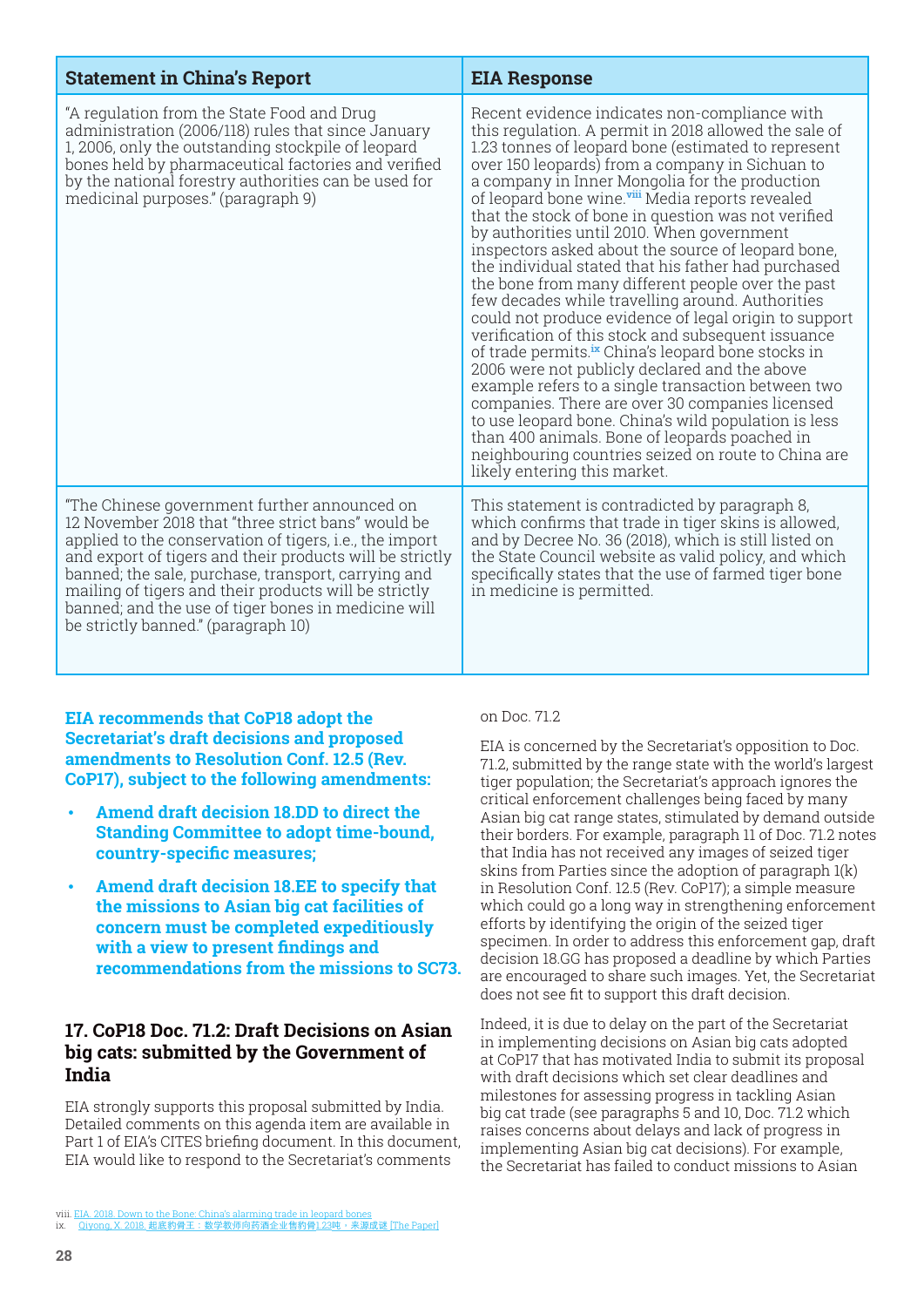<span id="page-28-0"></span>big cat captive facilities of concern in accordance with Decision 17.229 which was adopted in 2016, and is instead proposing an extension of another 2-3 years until the next CoP for completing this process. While EIA supports this necessary extension we recognise the concerns of India, reflected in Draft decision 18.AA, proposing specific emergency deadlines for tackling trade in tiger specimens sourced from Asian big cat captive facilities.

The Secretariat in paragraph (A) of its comments on Doc. 71.2 states that "the focus should be on reinforcing implementation of existing provisions"; the draft decisions in Doc. 71.2 aim to achieve exactly this purpose, i.e. to facilitate implementation of Resolution Conf. 12.5 and associated decisions on Asian big cats. While there may be some overlap between the Secretariat's proposal in Doc. 71.1, and the proposal in Doc. 71.2, these could easily be resolved by adopting appropriate text which incorporates key elements of both proposals.

#### **EIA recommends that CoP18 adopt the draft decisions in CoP 18 Doc. 71.2.**

**Where there exists some overlap between the proposals in Doc. 71.1 and Doc. 71.2, EIA recommends that appropriate text be adopted to incorporate key elements of the draft Decisions in both documents.**

## **18. CoP18 Doc. 73: Great Apes (Hominidae spp.)**

EIA welcomes, in part, the recommendation to amend and update Resolution Conf. 13.4 (Rev. CoP16) on Conservation of and trade in great apes, however, the proposal to remove the instructions to the Secretariat and Standing Committee to report on the implementation of the Resolution at each regular meeting of the Standing Committee and Conference of the Parties, respectively, is a serious concern. Further, EIA is also concerned about the proposed deletion of the instruction for the Standing Committee to consider other measures such as technical and political missions.

While we understand the Secretariat's concerns regarding workload and heavy agendas, the threats to great apes posed by illegal trade remain significant and the need for regular reporting remains. The elimination of the Resolution's strongest provisions sends the message that Parties disregard the impacts of illegal trade on the continued survival of great apes and are willing to abdicate their responsibilities to actively address the issue within the CITES framework.

#### **EIA recommends that CoP18:**

• **reject the removal of paragraphs 2(d) and 3(a) (b)(c) from Resolution Conf. 13.4 (Rev. CoP16), which would eliminate the requirements for** 

**the Secretariat and Standing Committee to regularly report on Parties' implementation of the Resolution; and**

• **support the other proposed amendments to strengthen Resolution Conf. 13.4 (Rev. CoP16), as contained in Annex 1.**

## **19. CoP18 Doc. 75: Pangolins**

Since 2010, at least 11,678 pangolin carcasses, 7,319 live pangolins and 180,267kg of pangolin scales have been seized.**82** Pangolin seizure reports highlighted by the Secretariat implicate China, notably Hong Kong SAR, Thailand and Nigeria in the industrial scale trafficking of pangolins (paragraph 15). In light of the critical threat posed by trafficking to pangolins, the Secretariat has noted that "it remains essential for Parties to remain vigilant and to further scale up efforts to address this illegal trade." Yet, the Secretariat's report does not contain targeted recommendations that are proportional to the serious scale of the problem, i.e., the large-scale trafficking of pangolins which is exacerbating the ongoing pangolin poaching crisis in Africa and Asia.

Although paragraph 6 of Resolution Conf. 17.10 encourages consumer States to conduct research into the motivations of pangolin consumption and to implement measures to reduce demand; in China, which is one of the largest destinations for pangolin specimens, there continues to be significant demand for medicines that contain pangolin.**<sup>83</sup>** Indeed, use of pangolin specimens for medicinal purpose is driving much of the global pangolin trade,**<sup>84</sup>** and China's problematic legislation allowing legal trade in pangolins is worsening the situation.

The Secretariat's report on law enforcement activities highlights successful pangolin seizures through 'Operation Thunderbird', 'Operation Save REP' and 'Operation Thunderstorm'. The report also highlights successful investigations relating to the issue of fraudulent permits in DRC and encourages parties to share information on pangolin seizures with other parties to support investigations. While seizures play an important role in enforcement, seizures of contraband alone do very little to disrupt the activities of organised criminal networks involved in trafficking; only with the arrest and prosecution of individuals involved in trafficking through robust investigations resulting in deterrent sentencing, will it be possible to deter large-scale illegal trade in pangolins.

#### **EIA recommends that CoP18 support the Secretariat's draft decisions and adopt additional decisions:**

• **requesting that China amend relevant laws and policies to expeditiously close its domestic legal market for pangolin specimens and report on progress made by SC73; and**

[<sup>82.</sup> EIA Trade Database.](https://www.saigaresourcecentre.com/sites/default/files/2019-03/news_saiga-en_fin_small_1.pdf)

[<sup>83.</sup> Zhang, L. & Yin, F. 2014. Wildlife](https://www.saigaresourcecentre.com/sites/default/files/2019-03/news_saiga-en_fin_small_1.pdf) consumption and conservation awareness in China: a long way to go. Biodiversity Conservation. 23, 2371-2381.

<sup>84.</sup> Zhou, Z.M., Zhou,Y., Newman, C. and Macdonald, D.W. 2014. Scaling up pangolin protection in China, [peer-reviewed letter. Frontier](https://eia-international.org/report/the-tiger-skin-trail-report/)s in Ecology and the Environment[.](http://www.xinhuanet.com/english/2019-02/12/c_137813872.htm) 12(2), 97-98; Cheng,<br>W., Xing, S. and Bonebrake, T. C.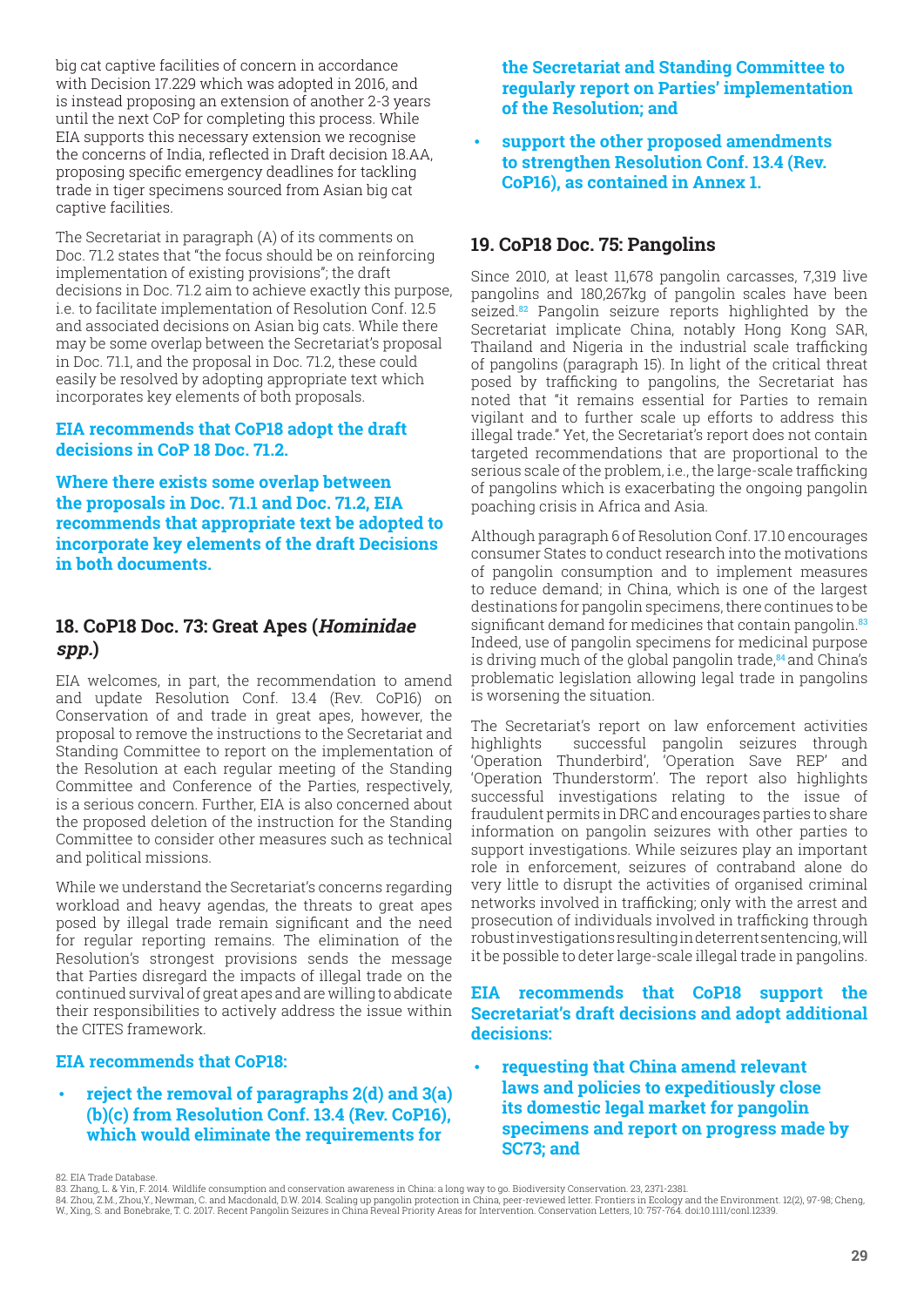<span id="page-29-0"></span>• **requesting that China, Thailand, Nigeria, Vietnam and other Parties implicated in high volumes of illegal pangolin trade, strengthen enforcement efforts to tackle trans-national pangolin trafficking networks including through the prosecution and recovery of procee[ds of crime, and repor](file://EIA-SERVER/Shared/Comms/Design%20and%20publications/Campaigns%20-%20WILDLIFE/CITES%20-%20Feb%202019/chrome-extension://oemmndcbldboiebfnladdacbdfmadadm/https:/cites.org/sites/default/files/eng/com/sc/70/E-SC70-51-A4.pdf)t on progress made by SC73.**

## **20. CoP18 Doc. 77[.1: Jaguar trade; Doc.](file://EIA-SERVER/Shared/Comms/Design%20and%20publications/Campaigns%20-%20WILDLIFE/CITES%20-%20Feb%202019/chrome-extension://oemmndcbldboiebfnladdacbdfmadadm/https:/www.cites.org/sites/default/files/eng/com/sc/65/E-SC65-38-A01_0.pdf) 77.2: Illegal trade in jaguar**

A minimum of 861 jaguars were seized from illegal trade between 2012 and 2018.**<sup>85</sup>**

In order to meet the demand for big cats in Asia, trafficking networks are now sourcing specimens from poached jaguars in Latin America. The proposal submitted by Costa Rica and Mexico (CoP18 Doc. 77.1) notes that: "in recent years there has been increasing evidence that illegal trade in jaguar parts in Latin America may be on the rise, which could jeopardize the conservation advances of the past four decades, in addition to potentially driving population declines and local extinctions."

Based on seizures of canines alone, a minimum of 171 jaguars are known to have been poached and trafficked between Bolivia and China during the period 2013 and 2018.**86** Seizures of canines and other jaguar body parts destined for China in other source countries have also been recorded and there are also reports of jaguar bones being used to make wine and bone glue in the same way tiger bone is processed.**87** Jaguar bone has also been seized in China.**88** Jaguar parts are not "replacing" or "substituting" tiger parts in the market (i.e. they are not being used instead of tiger), they are supplementary to tiger (i.e. are being used in addition to tiger), and are often marketed as tiger.**<sup>89</sup>**

EIA is supportive of the proposals submitted and we would recommend additional measures as outlined below. EIA is concerned that relying solely on a consultancy to conduct a study to adopt appropriate measures in the future may result in an unreasonable delay, during which time jaguar trafficking will continue to take place. EIA notes that despite comprehensive studies on Asian big cat trade being made available, time-bound country specific actions are yet to be determined by the Standing Committee. We recommend therefore that CoP18 adopt targeted decisions based on information that is currently available. For example, China is a primary consumer country for jaguar parts and products, sourced from Bolivia, Peru, Brazil, Belize and Suriname;**90** these Parties should be requested to strengthen efforts to tackle illegal jaguar trade.

#### **CoP18 Doc. 77.1**

#### **EIA recommends that CoP18 adopt draft Decisions 18.AA, 18.BB, and 18.DD. Regarding draft Decision 18.CC, it is not clear what**

**advantages there are to involve the Animals Committee regarding enforcement matters. This may cause unnecessary delays to act on findings of the study. Thus, Parties should clarify the intent of draft Decision 18.CC and adopt a modified Decision if required.**

#### **CoP18 Doc. 77.2**

**EIA recommends that CoP18 adopt the draft resolution in CoP18 Doc 77.2 with the minor amends listed below (new text underlined and proposed deletions in strikethrough):**

#### **Preambular paragraph 5:**

**NOTING WITH CONCERN that illegal trade and poaching have increased in recent years due to growth in the demand of jaguar teeth and other body parts in the black market, to replace supplementing the trade in tiger teeth and other body parts used in the Asian illegal market;**

#### **Operative paragraph 1) URGES c):**

**c) prohibit the sale and acquisition – including online sales and domestic trade – of live specimens and of parts and derivatives of jaguars, including from captive sources in the countries of the region;**

#### **Operative paragraph 1) URGES e):**

**e) establish a cross-border cooperation network between range States for the management of contiguous habitat, the design and implementation of conservation corridors and the strengthening of enforcement controls, including anti-poaching measures and collecting and sharing of information between law enforcement agencies and INTERPOL regarding incidents of poaching, trafficking or illegal sales – including online sales – of the jaguar and its parts and derivatives aimed at securing convictions and deterrent sentencing;**

#### **Operative paragraph 2) DIRECTS c)**

**c) facilitate the exchange of information between source, transit and destination Parties and experiences between the natural range States of the species and the Parties that constitute the final illegal trade in order to investigate the networks that enable illegal trade;**

**In addition, EIA recommends that CoP18 adopt a decision directing China, Bolivia, Peru, Brazil, Belize and Suriname to include jaguar trade** 

[89. SC70 Doc. 51, Annex 4.](https://www.sciencedirect.com/science/article/pii/S0006320717303890)

[<sup>85.</sup> Thais Morcatty, K. Anne-Isola Nekaris, Qingyong Ni, Vincent N](http://www.xinhuanet.com/english/2019-02/12/c_137813872.htm)ijma[n. Jaguar seizure data 2](https://cites.org/sites/default/files/eng/cop/18/doc/E-CoP18-083-01.pdf)012-2018.

<sup>86. &</sup>lt;u>Berton, E.F. 2018. A journey into the Amazon Jaguar black market</u>.<br>[87. World Animal Protection. 2018. Uncovering a secret slaughter: Surin](https://www.iucn.org/content/african-elephant-status-report-2016-update-african-elephant-database)ame['s jaguar trade exposed](https://www.sciencedirect.com/science/article/pii/S0006320717303890)

<sup>88.</sup> Cui, H. 2014. 携带豹骨入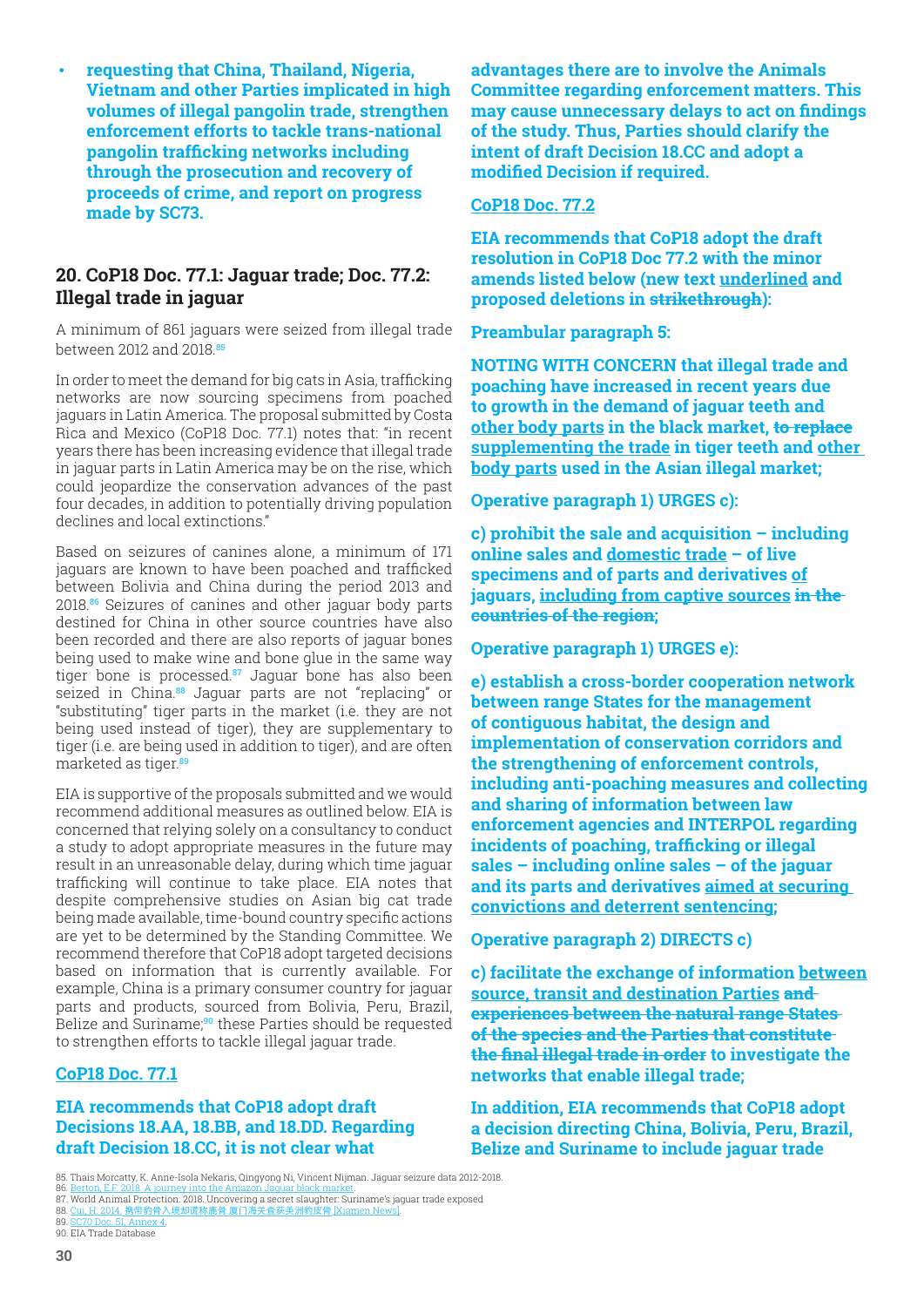<span id="page-30-0"></span>**incidents in their annual illegal trade reports and to enable the sharing of this information with ICCWC who may be able to facilitate further investigation.**

## **21. CoP18 Doc. 83.1: Rhinoceroses (Rhinocerotidae spp.) Report of the Standing Committee and the Secretariat**

The report of the IUCN and TRAFFIC to CoP18 on the status, conservation and trade of Africa and Asian rhinoceroses contained in Annex 2 to CoP18 Doc. 83.1 indicates that the continental white rhino population has been in decline since 2012. There are currently an estimated 18,067 white rhinos in Africa, down from an estimated 21,320 in 2012. The estimated black rhino population has increased slightly during this same period from an estimated 4,845 rhinos in 2012 to 5,495 today.

The reduced white rhino population is attributed predominantly to poaching, especially in South Africa's Kruger National Park. From 2012-2017, the white rhino population in Kruger National Park dropped by 51 percent. Significant white rhino losses were felt throughout South Africa's other state-run parks and game reserves, which experienced a 26 percent decline in white rhino numbers during the same time period. At least 1,124 rhinos were poached in Africa in 2017, the fifth consecutive year poaching rates exceeding 1,000 animals and equivalent to 3.1 rhinos lost to poaching daily. In addition to South Africa, the rhino poaching rates in Namibia and Zimbabwe are of concern, as is the recent uptick in poaching identified in Botswana.

China and Vietnam remain the two main rhino horn consumer states and the key drivers of the illegal rhino horn trade. Chinese and Vietnamese nationals comprised 97 percent of Asian individuals arrested in connection to rhino horn seizures made in Africa, or made in Asia coming directly from Africa, from 2009- 2018. The rhino horn trade flow to Vietnam increased by 24% in 2014-2018 compared to 2009-2013, and the country accounted for more than 25 percent of seizures by weight according to TRAFFIC's data. The report notes that China is a key destination country for rhino horn, and that recent seizure data may indicate that Chinese demand for rhino horn could be increasing.

Vietnam's revised Penal Code is a welcome improvement to the country's regulatory framework prohibiting trade in rhino horn, however it is unfortunate that even after two years of delays and subsequent revisions the Penal Code still contains enforcement loopholes. The strengthened provisions do not apply to rhino horn that weighs less than 50 grams, a significant exemption for cases that may involve powdered rhino horn or small carved rhino horn trinkets. EIA's comments on the report submitted by Vietnam to SC71 on the implementation of its revised Penal Code can be found on page 13 of this document.

The report by IUCN and TRAFFIC further highlights the continued role of Southeast Asian countries in the illegal rhino horn trade. The Golden Triangle region of Thailand, Myanmar, and Lao PDR is infamous for its illegal wildlife markets where parts and products from species like rhinos, elephants, tigers, pangolins, bears, and helmeted hornbills can be bought and sold. Despite this region having been identified as a wildlife trafficking hotspot years ago, authorities have done little to shut down the trade, with rhino horn being displayed openly for sale as recently as April 2018. Additionally, recent investigations have underscored Myanmar's role as a transit country for horn from greater-one horn rhinos poached in India and destined for China.

It is disappointing that several Asian rhino range states did not report on the status of their rhino horn stockpiles in line with Resolution Conf. 9.14 (Rev. CoP17). Moreover, China's consistent failure to declare its rhino horn stockpiles is of continued concern, especially given that the Government of China is considering allowing rhino horn to be used in traditional medicine once again. It is encouraging that Kenya, Namibia, South Africa, and Zimbabwe reported data, however the failure to distinguish between legal and illegal stock in Kenya and the submission of only recent accumulations from South Africa is disappointing and reduces the data's utility. As the number of rhinos in private ownership increases, it is imperative that all private rhino owners accurately account for their horn stocks and regularly report on their status to their respective governments in order to inform accurate stockpile reports to the CITES Secretariat.

#### **EIA recommends that CoP18 adopt the draft decision in CoP18 Doc. 83.1 with the following amendments:**

- **Add time-bound reporting requirements to draft decisions 18.BB (in advance of SC73 and SC74), 18.CC (in advance of SC73), and 18.FF (in advance of SC73 and SC74);**
- **Add Botswana to the list of Parties to which 18.BB is directed;**
- **Add China, Mozambique, Namibia, South Africa, and Vietnam to Parties to which 18:CC is directed;**
- **Adopt a decision encouraging China, India, Myanmar, and Vietnam to enhance their enforcement capacity and collaborate on investigations into cross-border rhino horn trade, and submit a report on progress to SC73;**
- **Adopt a decision encouraging Lao PDR, Myanmar, and Thailand to investigate reports of whole, powdered, and worked rhino horn for sale at markets in the Golden Triangle region and take any enforcement action necessary, and submit a report to SC73;**
- **Adopt a decision encouraging South Africa and Namibia to investigate identified**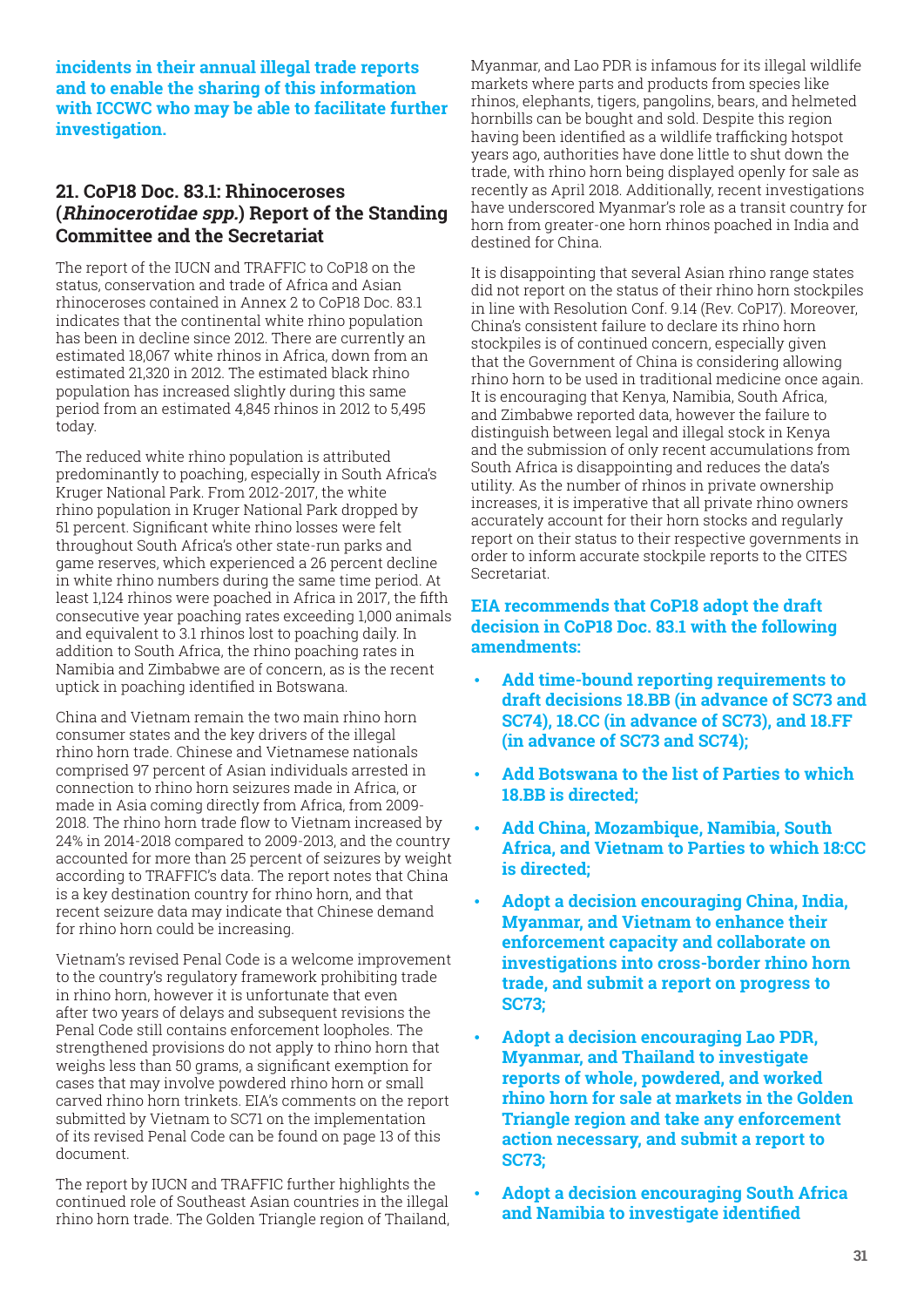<span id="page-31-0"></span>**discrepancies in reported exports of hunting trophies and submit a report on measures taken to address these discrepancies to SC73;** 

• **Adopt a decision directing Parties to incorporate the best practices from the IUNC/TRAFFIC report when implementing Resolution Conf. 9.14 (Rev. CoP17);**

## **22. CoP18 Doc. 83.2: Revisions to Resolution Conf. 9.14 (Rev. CoP17) on Conservation of and trade in African and Asian rhinoceroses, and associated decisions**

EIA welcomes and strongly supports the proposal submitted by Kenya to strengthen the provisions of Resolution Conf. 9.14 (Rev. CoP17) and the proposed Decisions contained in Annex 2 of CoP18 Doc. 83.2. The revisions to Resolution Conf. 9.14 (Rev. CoP17) would inter alia urge Parties to close all domestic markets for raw and worked rhino horn or other rhino parts and derivatives as a matter of urgency and consider the destruction of rhino horn stockpiles as a management option. The proposed Decisions seek to evaluate implementation of the Resolution and the impacts this has had on reducing rhino poaching and illegal trade.

Africa's rhinos are suffering a poaching epidemic that has resulted in the slaughter of more than 9,200 rhinos since 2006 to satisfy resurgent demand for rhino horn, primarily in China and Vietnam.**91** While many Parties have taken steps to strengthen their domestic legislation and improve enforcement, some Parties have failed to take appropriate action to eliminate domestic rhino horn trade by either tolerating illicit markets or encouraging the trade in and use of rhino horn.

Domestic legal markets for rhino parts and derivatives provide opportunities to launder illegal rhino products, increase the burden on law enforcement, send mixed messages to consumers, and undermine years of demand reduction efforts. The international ban on rhino horn trade has been most successful at alleviating poaching pressure and reducing illegal trade when augmented by complementary domestic trade bans by CITES Parties.

For instance, after decades of rampant poaching, in 1992/1993 Taiwan and China, two of the largest importers of poached rhino horn at the time, took the critical step of banning domestic trade in **<sup>r</sup>** hino horn. Strong enforcement actions accompanied domestic market closures, which resulted in a sharp decline in poaching and recovery of rhino populations.**<sup>92</sup>**

Recent announcements by China of its intention to weaken its domestic rhino horn trade ban could be devastating for the continued survival of wild rhinos if these policies are implemented. In October 2018, China's State Council repealed the country's domestic trade ban and replaced it with a partial ban that allowed for use of rhino horn from captive-bred animals for medicinal purposes and trade in still-undefined "cultural relics" comprised of rhino horn.**<sup>93</sup>**

On November 12th, a representative from the State Council announced that the development of implementing regulations for the new policy would be postponed and the 1993 ban would be enforced for the time being.**94** While this pledge was a welcome gesture, only a new order from the State Council can legally overturn the policy change announced in October.

If China does decide to move forward with this new policy, it could unleash a torrent of demand for rhino products that would in turn cause poaching rates to skyrocket. Illegal trade data clearly indicates significant demand for rhino horn in China, with more than 1.8 tons of seized rhino horn linked to China, including Hong Kong SAR, since 2006 (accounting for nearly 30 per cent of global seizures). Furthermore, a 2018 USAID study on Chinese consumer attitudes toward illegal wildlife products found that 15 per cent of the general population considered buying rhino products socially acceptable, with 8 per cent of respondents claiming to have purchased rhino products within the past year.**<sup>95</sup>**

Many Chinese consumers buy rhino horn abroad, especially in neighbouring Southeast Asian countries where wildlife protection laws are unclear or unenforced. Well-established rhino horn black markets, including physical marketplaces, loosely-structured networks of dealers, and online trade platforms, increase demand, promote corruption, complicate enforcement, and contravene existing CITES provisions designed to protect rhinos. In most Southeast Asian countries African rhino species do not enjoy full protected status under relevant national legislation, and well-known illicit wildlife markets exist near China's southern border in places such as Mong La in Myanmar and the Golden Triangle Special Economic Zone in Laos that cater specifically to Chinese clientele.

Rhino horn trade has been legal in South Africa since April 2017 when the moratorium on domestic trade was overturned on procedural grounds after a lengthy court battle. Before the moratorium, South Africa's legal domestic rhino horn trade provided opportunities for wildlife traffickers to launder illegally sourced rhino horn onto the legal market where it would eventually make its way to consumers in Asia.**96** These conditions exist again today, made worse by the failure of the Government of South Africa to implement domestic rhino horn trade regulations. More than 860 rhino horns have been traded within South Africa as of November 2018 since the moratorium was lifted.

There is a strong CITES precedent for addressing domestic trade in specimens of species at risk from heavy trade in their parts and derivatives. Before it was replaced by Resolution Conf. 9.14 (Rev. CoP17), Resolution Conf. 6.10, on Trade in rhinoceros products, urged "a complete prohibition on all sales and trade, internal and international, of rhinoceros parts and derivatives,

91 [CoP18 Doc. 83.1 Annex 2](https://journals.plos.org/plosone/article/file?id=10.1371/journal.pone.0193469&type=printable) 

- can study results.
- 96 Department of Environmental Affairs. 2014. The viability of legalising trade in rhin[o horn in South Africa](https://eia-international.org/report/blood-ivory-exposing-the-myth-of-a-regulated-market/)

[<sup>92</sup> Reeve, R. \(2014\). Policing international trade in endangered species: the CITES treaty and compliance. Routledge.](https://journals.plos.org/plosone/article/file?id=10.1371/journal.pone.0193469&type=printable)<br>93 Notice of the State Council on Strictly Controlling the Operation and Utilization of Rhinoceros and Ti

<sup>93</sup> [Notice of th](https://journals.plos.org/plosone/article/file?id=10.1371/journal.pone.0193469&type=printable)e St[ate Council on Strictly Controlling the Operation and Utilization of Rhinoceros and Tigers and their Products. 2](https://thelivingstoneweekly.files.wordpress.com/2018/01/tlbw24jan18.pdf)018.<br>94 China.org.cn. 2018. State Council Executive Deputy-Secretary Ding Xuedong Answers M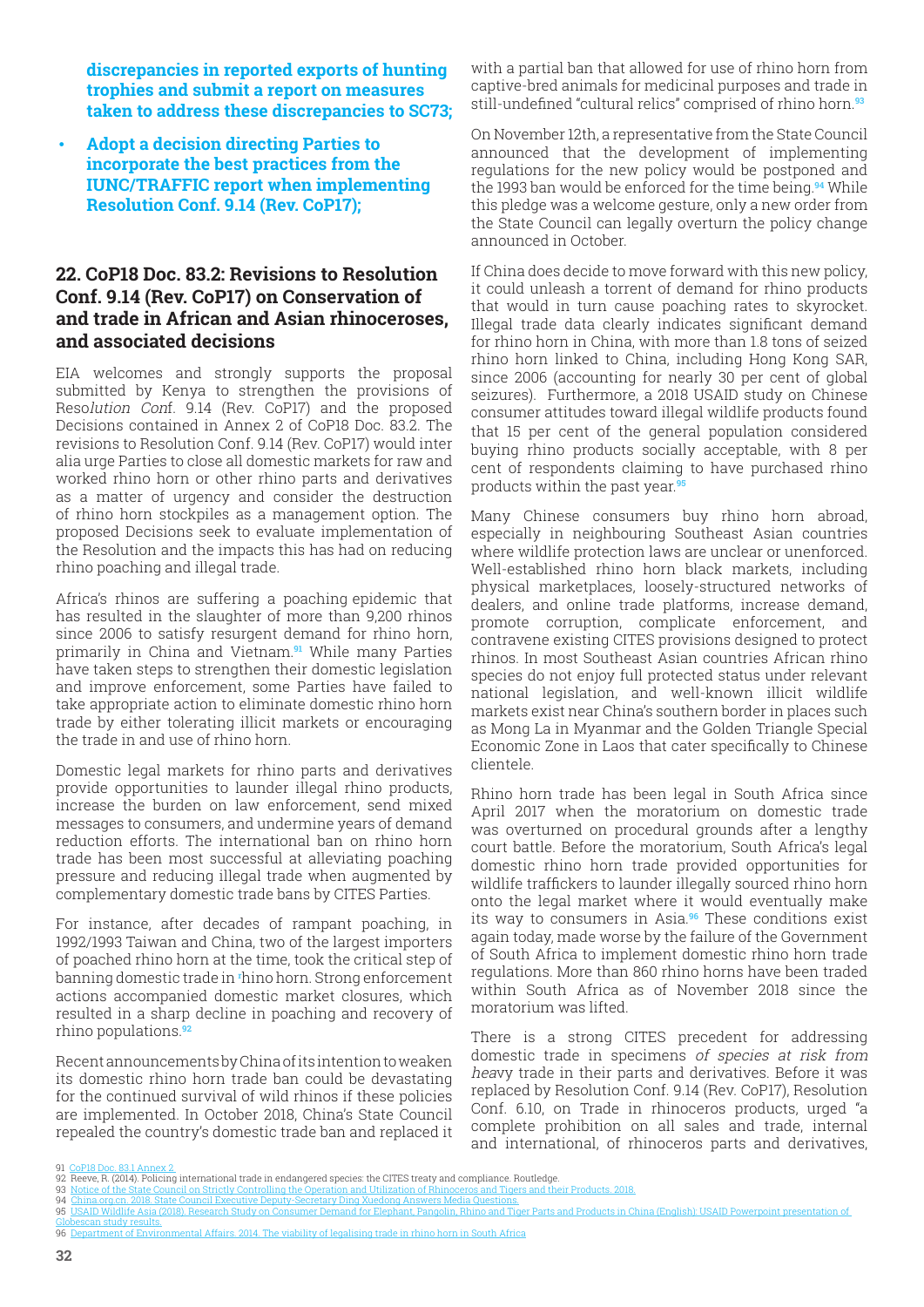<span id="page-32-0"></span>especially horn…" At CoP17, Parties acknowledged the role domestic ivory markets play in the ongoing slaughter of the world's elephants and agreed to amend Resolution Conf. 10.10 (Rev. CoP17), on Trade in elephant specimens, calling for the closure of legal domestic ivory markets as a matter of urgency.

Unless kept for legitimate enforcement and scientific purposes, rhino horn stockpiles should be destroyed and their destruction should be recognized by Parties as a best practice for rhino horn stockpile management. There is an inherent risk of theft for stockpiles of rhino horn and other wildlife products for which illegal trade occurs. This leads to significant security costs that create an added burden for often underfunded and understaffed wildlife management agencies. Major rhino horn thefts have taken place in Mozambique, Zimbabwe, Vietnam, and South Africa in recent years, and according to TRAFFIC at least 389 rhino horns were stolen from government and private stocks between October 2012 and December 2015. Destruction as a stockpile management tool addresses funding and security challenges and reinforces the CITES trade ban by demonstrating that rhino horn is not a commodity to be bought and sold.

#### **EIA recommends that CoP18 support the proposed amendments to Resolution Conf. 9.14 (Rev. CoP17) and the proposed decisions presented in Annex 2 to Doc. 83.2.**

## **23. CoP18 Doc. 86: Saiga antelope (Saiga spp.)**

The current total global stockpile of saiga horn, shavings, and other horn derivatives held by the seven most important consumer and trading countries (China, Japan, Kazakhstan, Malaysia, the Russian Federation, the South Korea, and Singapore**97**) is unknown, as is the precise breakdown of pre-Convention specimens and specimens acquired after the Appendix II listing entered into force in February 1995.

In 2006, China, Japan, Malaysia, South Korea, and Singapore reported stockpiles to the CITES Secretariat totaling more than 130 tons.**98** Based on the reported annual saiga horn consumption rate in China (6-10 tons) and the persistent demand for horn in consumer countries, the CITES Secretariat estimated that stockpiles would only last another 10 to 15 years (i.e., total depletion would be occur between 2016 and 2021).**<sup>99</sup>**

The most recent official estimate of China's saiga horn stockpile is from 30 December 2011, when China reported possessing a stockpile of 115 tons.**100** It is unclear how much of this stock consisted of pre-Convention horn. At the third meeting of CMS MoU signatories in 2015, Singapore reported possessing a pre-Convention stockpile totaling less than 20 tons**101** while all saiga range states reported having zero stockpiles. According to CITES trade data consumer countries imported only

5.2 kg of saiga specimens, along with another 57 saiga specimens of undeclared weight, since 2006 from nonconsumer countries. If no new saiga horn is legally entering the market and consumption rates have not declined, then the current levels of saiga horn stockpiles can only be explained by inaccurate past stockpile estimates and/or the addition of illegally-sourced saiga horn.

Illegal international trade in saiga horn has persisted since the species was listed on CITES Appendix II at CoP9 in 1994, and several large-scale seizures have occurred in recent years. Between early-2012 and mid-2014, 14.9 tons of saiga horn was seized by China's Urumqi Customs.**102** In 2015, 5.3 tons of horn was seized at the China-Kyrgyzstan border.**103** In September 2016, a six-month investigation culminated with Chinese authorities seizing 1.5 tons of stockpiled saiga horn and arresting 12 suspects.**104** In April 2018, China arrested eight suspected members a wildlife trafficking syndicate comprised of Chinese and Russian nationals, seizing more than 1.2 tons of saiga horn along with 322 elephant tusks, 70 bear teeth, and 44 bear bile sacks.**<sup>105</sup>**

It is unknown how much illegal saiga horn has been laundered onto the legal market since the saiga was listed on Appendix II, but the high volume of horn seized in recent years suggests that significant quantities of illegal horn may have offset reductions to legal stockpiles. Without accurate estimates and effective management of private and state-owned stockpiles, it will be impossible for Parties to successfully monitor trade in saiga specimens, prevent laundering of illegal horn, and take the necessary steps to adjust for the eventual depletion of legal stockpiles.

#### **EIA recommends that CoP18 adopt the draft decision in CoP18 Doc. 86 with the following amendments:**

- **Add time-bound reporting requirements for paragraph c) of Decision 18.BB and Decision 18.CC (in advance of SC73 and at SC73, respectively);**
- **Add a reporting requirement for progress made under paragraph d) of Decision 18.BB (in advance of SC73);**
- **Adopt a decision (18.XX) directed to range States of saiga antelope (Saiga spp.) (Kazakhstan, Mongolia, the Russian Federation, Turkmenistan, and Uzbekistan), and important consumer and trading countries of saiga parts and derivatives (China, Hong Kong SAR, Japan, Malaysia, and Singapore) to identify and secure stockpiles, both government-held and privately-held, of saiga horn and other**

<sup>97</sup> [CoP14 Doc. 56](https://eia-international.org/report/blood-ivory-exposing-the-myth-of-a-regulated-market/) 98 <u>[CoP16 Doc. 56. 2013. Saiga a](https://eia-international.org/report/blood-ivory-exposing-the-myth-of-a-regulated-market/)ntel[ope](https://www.iucn.org/content/african-elephant-status-report-2016-update-african-elephant-database)</u><br>99 Id.

<sup>100</sup> [CoP16 Doc. 56](https://www.iucn.org/content/african-elephant-status-report-2016-update-african-elephant-database) 101 [UNEP/CMS/Saiga/MOS3/Inf.22.3](https://www.iucn.org/content/african-elephant-status-report-2016-update-african-elephant-database)

<sup>102</sup> [Saiga Conservation Alliance. Spr](https://www.iucn.org/content/african-elephant-status-report-2016-update-african-elephant-database)in[g 2018. Saiga News Issue 23](https://citizen.co.za/news/south-africa/environment/2074262/kruger-park-launches-project-ivory-to-protect-its-elephants/) 103 [Saiga Conservation Alliance. Witner 2015/Spring 20](https://citizen.co.za/news/south-africa/environment/2074262/kruger-park-launches-project-ivory-to-protect-its-elephants/)16 [Saiga News Issue 20](http://www.greatelephantcensus.com/map-updates/)

<sup>104</sup> [Saiga Conser](http://www.greatelephantcensus.com/map-updates/)vation Alliance, Autumn 2016 Saiga News Is 105 General Administration of Customs. 2019.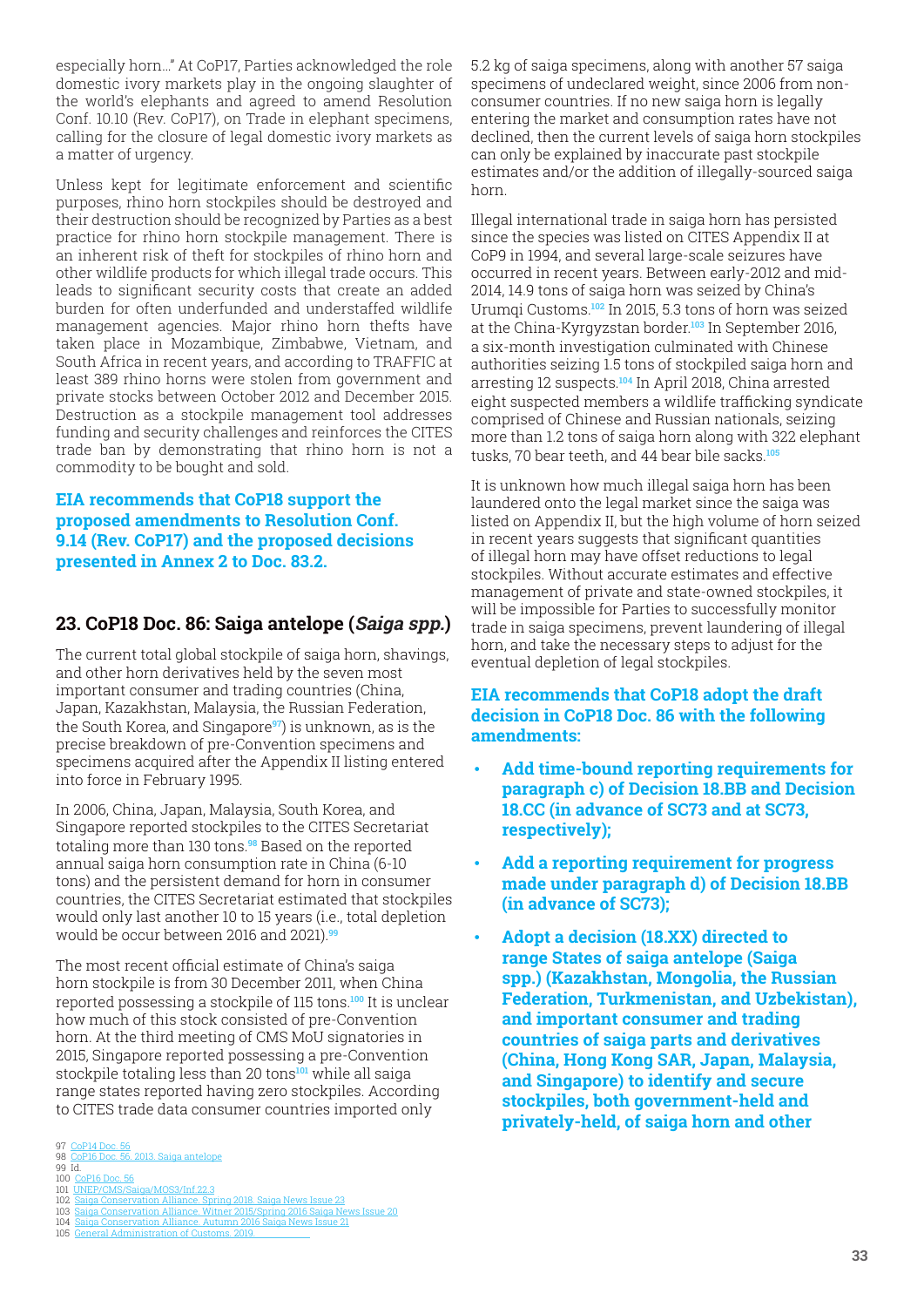<span id="page-33-0"></span>**saiga parts and derivatives, and declare these stockpiles, distinguishing between pre-Convention specimens and specimens acquired after the saiga Appendix II listing entered into force in 1995, to the Secretariat prior to the 73rd meeting of the Standing Committee;** 

- **Add a new paragraph e) to Decision 18.BB directing the Secretariat to report on information received under proposed draft decision 18.XX in advance of SC73;**
- **Amend Decision 18.CC to also apply to information received under proposed draft decision 18.XX.**

#### **24. Cop18 Doc. 89: Totoaba (Totoaba macdonaldi)**

Illegal fishing and international trade in totoaba continue apace, threatening the critically endangered vaquita with imminent extinction. Decisions 17.145 to 17.151 adopted at CoP17 directed range, transit and consumer States to eliminate the supply and demand of totoaba, increase law enforcement measures, share information to SC69 and SC70, and directed the Secretariat to commission a study to assess and make recommendations regarding totoaba and vaquita.

At SC69, information from Mexico, China and the USA was considered, and the countries were encouraged to continue collaboration and implement measures agreed at the August 2017 trilateral meeting. At SC70, the Standing Committee made a series of decisions, including urging the Secretariat to undertake a high-level mission in early 2019, encouraging co-funding for the Secretariat study, and preparing a report to the Conference of the Parties on the implementation of Decisions 17.145 to 17.151.

To date, the study remains incomplete, a promised high-level mission to Mexico by the CITES Secretariat is unconfirmed, and there are no further recommendations to address the totoaba trade proposed for consideration at CoP18. Instead, under the Secretariat's proposal, further recommendations will not be made until CoP19 – by which time the vaquita will likely be extinct.

Despite promises by Mexico and the actions already taken by the Parties, the illicit totoaba trade and the vaquita's decline continues. During the 2018 totoaba season, 400 active totoaba nets were documented, leading experts to conclude that illegal totoaba fishing to service the largely Chinese market "remains at a very high level."**106** Mexico's fisheries agency under newly elected President Obrador has stated publicly that it may open the vaquita refuge to fishing, though no specific plans have been proposed.

Through a series of field investigations during the last three years EIA has built up a detailed picture of the illegal trade in totoaba between the main source country of Mexico and the main market, China, and identified some of the main culprits behind the trafficking. Detailed information and evidence on these individuals have been provided to the relevant law enforcement agencies in Mexico, the US and China.

There are indications of improved enforcement at both ends of the supply chain, with multiple seizures in Mexico and inspections in southern China leading to a cessation of open sale in some of the main markets. In December 2018 China Customs reported a successful operation across the southern regions of Guangdong and Guangxi, leading to the arrests of 16 individuals representing one of the main trafficking syndicates in totoaba swim bladders, and confiscating over 444kg of totoaba swim bladders worth an estimated RMB 182 million (\$62 million).**<sup>107</sup>**

Yet the trade persists, with high levels of illegal fishing continuing in the upper Gulf of California to supply the international market. The multiple seizures in Mexico do not appear to have led to any significant convictions and violent criminal gangs running the illegal fishing and smuggling operations are largely untouched by enforcement. Improved cooperation between agencies in the three main countries implicated in the trade – Mexico, the US and China  $-$  is urgently needed to disrupt and dismantle the serious and organised criminal networks driving the totoaba vaquita towards extinction. Other countries involved in the trade as transit countries, including South Korea and Japan, also need to take urgent action.

The vaquita is a CITES Appendix I species, and the Parties have a responsibility to act to prevent its extinction. Thus, EIA believes that there are compelling grounds to initiate compliance proceedings against Mexico which will highlight the gravity of the Convention violations by Mexico and encourage the Mexican government to comply with CITES by stopping totoaba exports.

#### **EIA recommends that CoP18 adopt decisions:**

- **initiating compliance procedures against Mexico under Resolution Conf. 14.3;**
- **requesting that Mexico demonstrate the following actions:**
	- **1. fully implement all recommendations from the 10th report of the International Committee for the Recovery of the Vaquita (CIRVA);**
	- **2. fully fund and expand the net removal program in the Upper Gulf of California to establish and maintain the area as a net free zone;**
	- **3. develop a transparent and effective alternative fishing gear program for local fishermen;**
	- **4. develop a strategy along with the Federal Prosecutor Office to improve law enforcement capacity in the Upper Gulf to provide 24/7/365 coverage of all**

<sup>106.</sup> IUCN-SSG, Cetacean Specialist Group. 2018. Totoaba season ends with 400 active totoaba gillnets rem 107. China Daily. 2018. China Customs cracks major totoaba smugg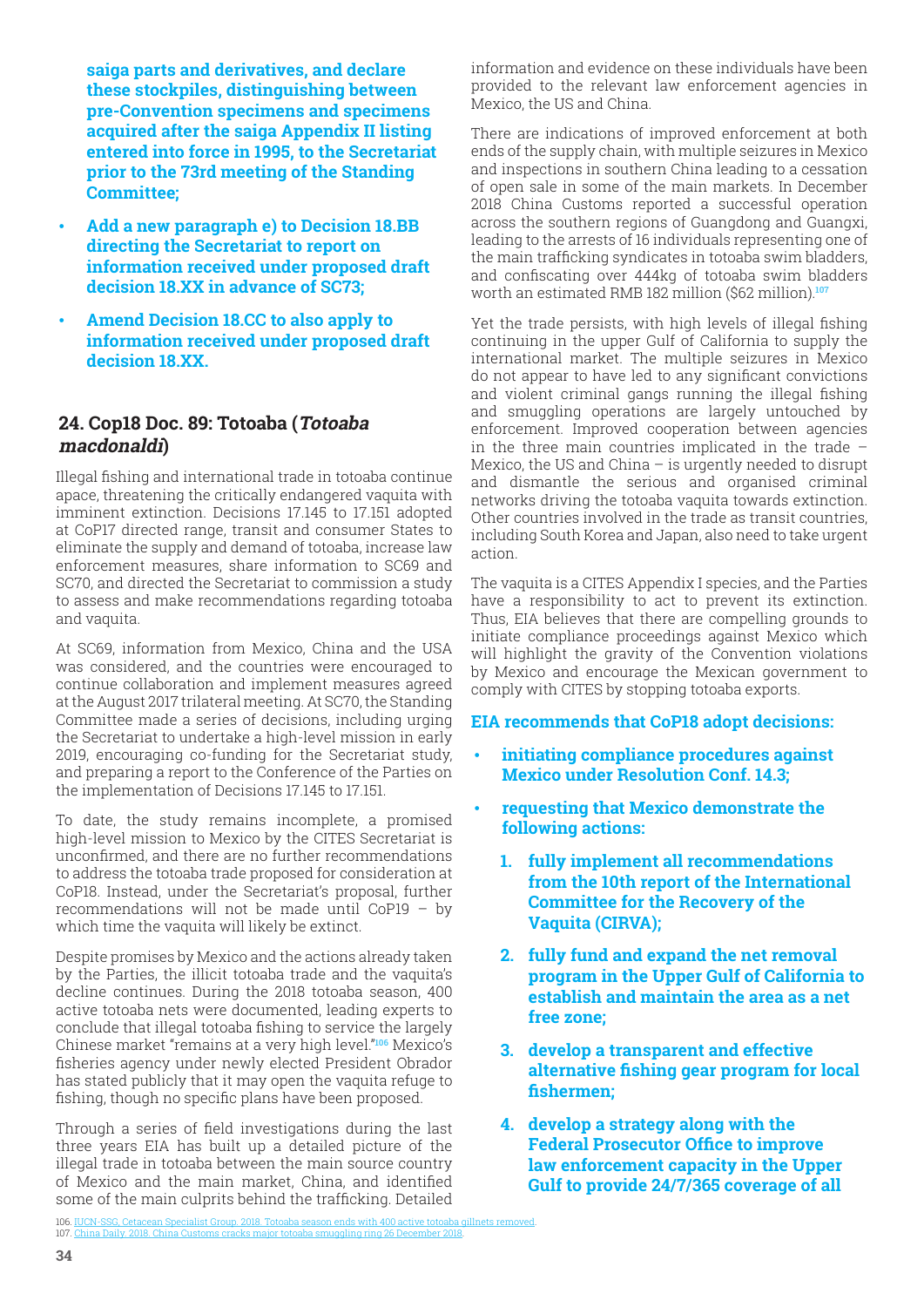<span id="page-34-0"></span>**ports and open water vaquita habitat and to dismantle the totoaba trafficking networks including through intelligence led enforcement strategies;**

- **5. withdraw the application for the registration of any totoaba captive breeding facility under CITES Resolution Conf. 12.10, as this will undermine efforts to combat the illegal totoaba trade and reduce demand for totoaba;**
- **6. continue and enhance collaboration with law enforcement authorities in totoaba demand and transit countries, including China, US, Japan and South Korea; and**
- **7. maintain a long-term monitoring program for vaquita; and**
- **directing the Standing Committee to review progress made by Mexico and to adopt any appropriate measures for lack of implementation.**

## **25. CoP18 Doc. 104: Review of Resolution Conf. 10.9 on Consideration of Proposals for the Transfer of African elephant populations from Appendix I to Appendix II**

Resolution Conf. 10.9 is no longer required to assess elephant down-listing proposals because an effective mechanism already exists for this purpose under Resolution Conf. 9.24 (Rev. CoP17) on Criteria for amendment of Appendices I and II which provides sufficient and adequate guidance for dealing with amendments to CITES Appendices I and II. The Secretariat has on numerous occasions recommended repeal of Resolution Conf. 10.9 arguing that Resolution Conf. 9.24 introduces a number of safeguards making the former redundant.**108** Further, Panel of Experts assessments under Resolution Conf. 10.9 have failed to persuade the Parties in their decision-making on elephant down-listing proposals.

**EIA recommends that CoP18 adopt the recommendation to repeal Resolution Conf. 10.9.**

## **26. CoP18 Doc. 105.1: Secretariat's assessment of the proposals to amend Appendices I and II**

Detailed comments on proposals to amend the CITES Appendices can be found beginning on pg. 11.

Proposal 9 – Namibia's rhino down-listing proposal

As the Secretariat recognizes in its assessment of Namibia's proposal, all rhino populations tend to be vulnerable to external factors, especially poaching driven by illegal trade in rhino horn. This holds true for Namibia, which has averaged 57 rhinos killed annually since poaching rates began to escalate in the country in 2014.**<sup>109</sup>** Namibia lost 57 rhinos to poaching in 2018 representing an approximately 30 per cent increase over the 44 rhinos illegally killed in 2017.**<sup>110</sup>**

In the summary of its analysis of Namibia's proposal, the IUCN and TRAFFIC note that Mozambique, Zimbabwe, and South Africa continue to experience high levels of rhino poaching, though Namibia is has been excluded from this list without any justification.**111** Namibia has lost more rhinos to poaching than Zimbabwe every year since 2014, including nearly double the number of rhinos lost in 2015-2016 and more than three times as many in 2018. **<sup>112</sup>**

As noted in our comments dated February 19, 2019, Namibia has faced major challenges in successful prosecutions for poaching and rhino horn trafficking.**<sup>113</sup>** The IUCN/TRAFFIC report to CoP18 produced in accordance with Resolution Conf. 9.14 (Rev. CoP17) also highlights this concern, noting that delays in forensic reporting have led to case backlogs.**<sup>114</sup>**

There is also a concern that this proposal will function as a stepping stone toward a future legal trade proposal offered at a subsequent meeting of the CITES Conference of the Parties. Unlike the downlisting proposal offered by Eswatini at CoP13, which explicitly stated that it wished to maintain the ban on international trade on all rhino specimens not specified in its annotation (i.e. rhino horn), Namibia has made no such assurances in its proposal. Quite the opposite, Namibia's Minister of Environment has on multiple occasions argued that the CITES rhino horn trade ban is innefective and advocated for legal trade in rhino horn.**<sup>115</sup>**

Namibia's southern white rhino population remains small at just 1,037 animals according to the proposal. Most are privately owned, leaving only 267 rhinos ranging across three protected areas. While the proposal claims this population total is "not small", the Secretariat's analysis states that it in fact does "[seem] to meet the definition of 'small wild population'" contained in Annex 5 of Resolution Conf. 9.24 (Rev. CoP17), and goes on to note that for some low-productivity species, like the southern white rhino, population totals of less than 5,000 individuals have been found to be an appropriate guideline for meeting the criteria for 'small wild population'. The fact that the majority of Namibia's rhinos are privately owned also raises concerns about the role of the Government in extending due protection to the species and implementing the necessary precautionary measures as per Annex 4 of Resolution Conf. 9.24 (Rev.

- 111 IUCN/TRAFFIC Analyses of Proposals to CoP18 Prop. 9
- 112 CoP18 Doc. 83.1 Annex 2 113 EIA Briefing for CITES CoP18

<sup>108.</sup> See, e.g., SC36 (1996) Summary Report at pg. 19; SC37 (1996) Summary Report at pg. 35; Doc. 10.45 (Rev.) (1997) at pgs. 674-677; CoP17 Doc. 86 (2016); SC69 Doc. 70 (2017)<br>109 CoP18 Doc. 83.1 Annex 2

<sup>109</sup> CoP18 Doc. 83.1 Annex 2<br>110 Xinhua 2019 57 rhinos 2 110 Xinhua. 2019. 57 rhinos, 26 elephants poached in Namibia last year.

<sup>114</sup> CoP18 Doc. 83.1 Annex 2

<sup>115</sup> Smith, J. 2018. Calls for legal horn trade [Namibian Sun]; Chiringa, K. 2018. Shifeta unfazed as China lifts ban on rhino horn trade [The Villager]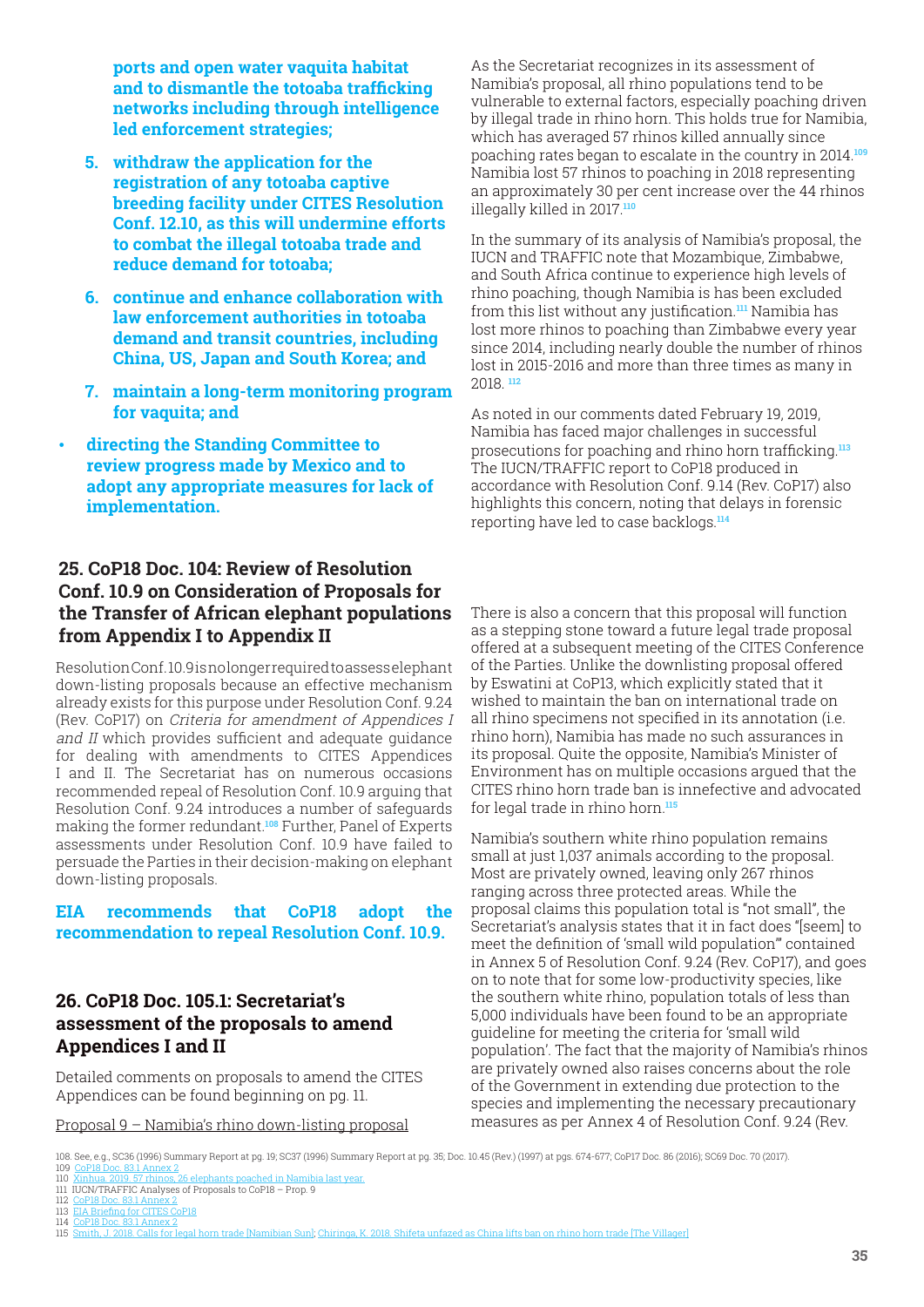#### **Rhinoceros Poaching Rates in Mozambique, Namibia, South Africa, and Zimbabwe (2012-2018)**

|                                                                                                      | 2012 | 2013  | 2014  | 2015  | 2016  | 2017           | 2018        |  |  |
|------------------------------------------------------------------------------------------------------|------|-------|-------|-------|-------|----------------|-------------|--|--|
| Mozambique                                                                                           | 16   | 15    | 19    | 13    | 5     | $\overline{4}$ | $1^{\star}$ |  |  |
| Namibia                                                                                              | 1    | 4     | 30    | 97    | 61    | 44             | 57          |  |  |
| South Africa                                                                                         | 668  | 1,004 | 1,215 | 1,175 | 1,054 | 1,028          | 769         |  |  |
| Zimbabwe                                                                                             | 31   | 38    | 20    | 50    | 35    | 36             | $15*$       |  |  |
| * Data as of 31 July 2018 for Mozambique and 30 September 2018 for Zimbabwe; CoP18 Doc. 83.1 Annex 2 |      |       |       |       |       |                |             |  |  |

CoP17); these factors do not justify a down-listing of Namibia's rhino population.

The small countrywide population of Namibia's southern white rhinos together with the high risk of poaching and illegal trade justifies the current Appendix I listing of this species.

#### Proposal 10 - Zambia's elephant down-listing proposal

EIA opposes both the down-listing and trade elements of Proposal 10. There are major inconsistencies in ivory seizure data presented in the Proposal which are not addressed in either the Secretariat's or IUCN/TRAFFIC's assessments. The IUCN/TRAFFIC assessment states that according to the ETIS data, 161 seizures of approximately 3,773kg were reported by Zambia over a 5-year period (2014–2018); however, publicly available information suggests that in one year alone, in 2017, over 3,000kg of ivory was seized in Zambia, contradicting information in the proposal which claims that 1,348.8kg ivory was seized in 2017.**116** This raises concerns that the ETIS analysis is based on incomplete information and that Zambia does indeed play a bigger role in ivory trafficking. Further, a comparison of the figures presented in the proposal with the down-listing proposal submitted by Zambia in 2010 indicates that at least 12,000kg of ivory has been seized in Zambia since 2010. EIA is also concerned that Zambia has failed to conduct a recent elephant population census, the results of which could have better informed CITES decision-making.

Resolution Conf. 9.24 (Rev. CoP17) on Criteria for amendment of Appendices I and II requires that proposals to transfer a species from Appendix I to Appendix II can only be approved if a) the criteria in Annex 4 regarding precautionary measures are met and b) the criteria for listing on Appendix I are not met. Proposal 10 does not meet the precautionary measures required to warrant a down-listing, a conclusion also supported by the Secretariat's provisional assessment, which states that Proposal 10 "does not specifically address precautionary measures"; the IUCN/TRAFFIC assessment also states that Proposal 10 provides

little information regarding precautionary measures. It is evident that Proposal 10 submitted by Zambia contradicts the precautionary approach and does not meet the criteria listed in Annex 4.

#### Proposal 11 - Ivory trade proposal by Botswana and other Parties

EIA opposes Proposal 11. The IUCN/TRAFFIC assessment concludes that "enforcement controls and compliance may be problematic" in the proponent countries, and that "independent assessments of stockpile management have not been conducted in recent years". Similarly, the Secretariat's assessment of Proposal 11 also concludes that the precautionary safeguards in Annex 4 of Resolution Conf. 9.24 (Rev. CoP17) have not been satisfied.

The countries that are seeking to sell their ivory stockpiles in Proposal 11 have been flagged as countries of concern through the MIKE and ETIS analyses confirming that they do not have in place the necessary precautionary measures, such as effective enforcement controls. Zimbabwe and South Africa are expected to be considered by the Standing Committee for inclusion in the CITES National Ivory Action Plan (NIAP) process.**<sup>117</sup>** Both the MIKE and ETIS analyses have identified concerns related to poaching and ivory trafficking in Botswana and Namibia. An independent elephant population survey conducted in Botswana in 2018 and made publicly available in February 2019 confirms a significant poaching outbreak in at least four distinct hotspots in Botswana.**118** We are extremely concerned that the Government of Botswana is choosing to reject these findings instead of taking urgent action to address the increase in poaching.**<sup>119</sup>**

The Secretariat's assessment fails to note that 76 per cent of Africa's elephants are found in transboundary populations including the populations of Botswana, Namibia, Zimbabwe and South Africa.**120** Indeed, the populations of Botswana and Namibia are notable examples of highly migratory-nomadic savanna

<sup>116</sup> The Livingstone Weekly. 24 January 2018

<sup>117</sup> ETIS Report - CoP18 Doc. 69.3 118 Elephants Without Borders. 2019. 2018 Botswana Aerial Survey Report

<sup>119</sup> EIA. 2019. Botswana's elephants poaching crisis is all too real, leaving no room for head-in-the-sand denials

<sup>120</sup> Lindsay, K. et al. 2017. The shared nature of Africa's elephants. Biological Cons[ervation Vol. 215 pp.260-267 \(last accessed March 20, 2019\).](https://www.earthtouchnews.com/environmental-crime/illegal-trade/tortoises-starry-shell-makes-it-a-target-for-shocking-illegal-trade/)